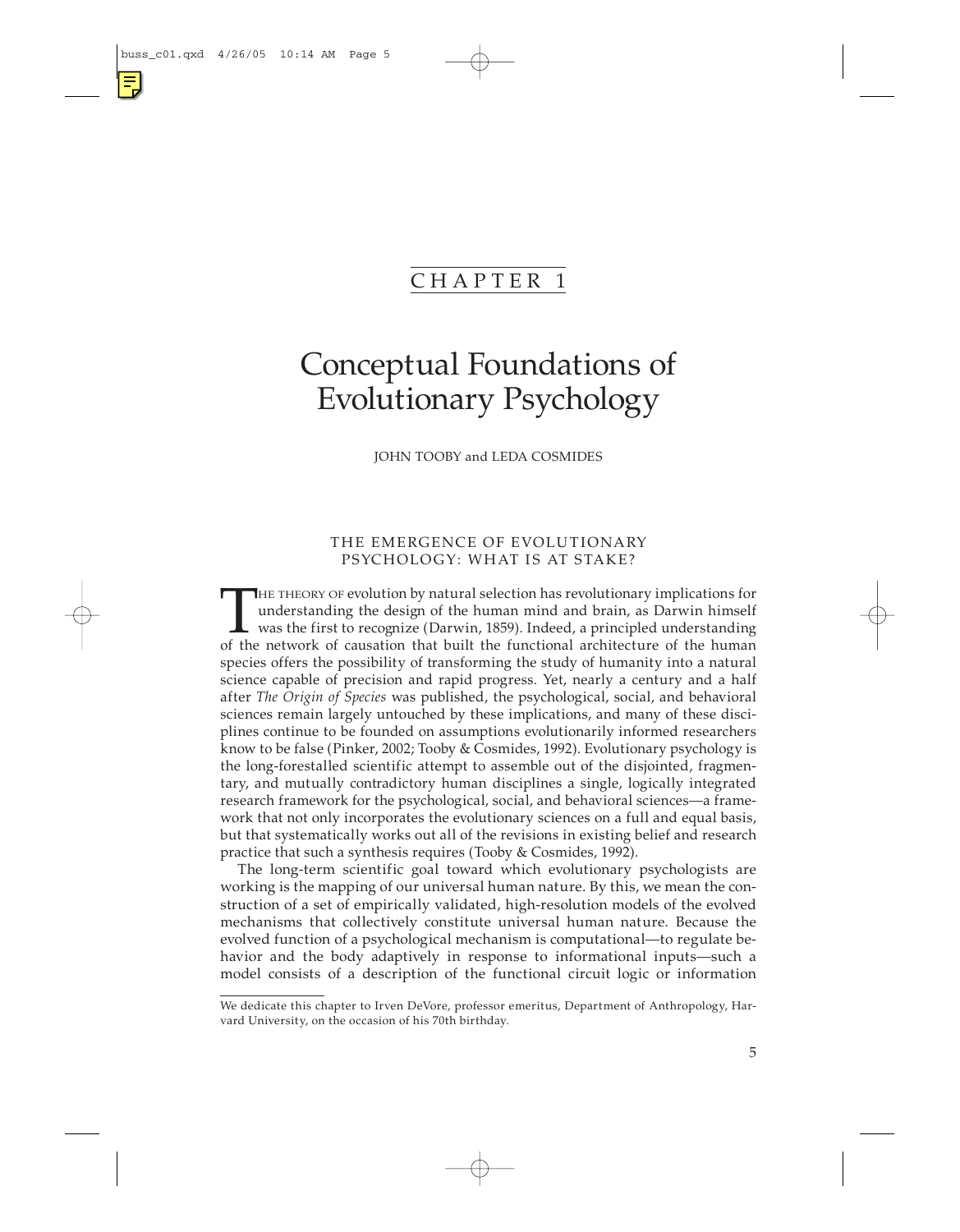processing architecture of a mechanism (Cosmides & Tooby, 1987; Tooby & Cosmides, 1992). Eventually, these models should include the neural, developmental, and genetic bases of these mechanisms, and encompass the designs of other species as well.

A genuine, detailed specification of the circuit logic of human nature is expected to become the theoretical centerpiece of a newly reconstituted set of social sciences, because each model of an evolved psychological mechanism makes predictions about the psychological, behavioral, and social phenomena the circuits generate or influence. (For example, the evolutionarily specialized mechanisms underlying human alliance help to explain phenomena such as racism and group dynamics; Kurzban, Tooby, & Cosmides, 2001.) A growing inventory of such models will catalyze the transformation of the social sciences from fields that are predominantly descriptive, soft, and particularistic into theoretically principled scientific disciplines with genuine predictive and explanatory power. Evolutionary psychology in the narrow sense is the scientific project of mapping our evolved psychological mechanisms; in the broad sense, it includes the project of reformulating and expanding the social sciences (and medical sciences) in light of the progressive mapping of our species' evolved architecture.

The resulting changes to the social sciences are expected to be dramatic and far-reaching because the traditional conceptual framework for the social and behavioral sciences—what we have called the *Standard Social Science Model* (SSSM)—was built from defective assumptions about the nature of the human psychological architecture (for an analysis of the SSSM, see Tooby & Cosmides, 1992). The most consequential assumption is that the human psychological architecture consists predominantly of learning and reasoning mechanisms that are general-purpose, content-independent, and equipotential (Pinker, 2002; Tooby & Cosmides, 1992). That is, the mind is blank-slate like, and lacks specialized circuits that were designed by natural selection to respond differentially to inputs by virtue of their evolved significance. This presumed psychology justifies a crucial foundational claim: Just as a blank piece of paper plays no causal role in determining the content that is inscribed on it, the blank-slate view of the mind rationalizes the belief that the evolved organization of the mind plays little causal role in generating the content of human social and mental life. The mind with its learning capacity absorbs its content and organization almost entirely from external sources. Hence, according to the standard model, the social and cultural phenomena studied by the social sciences are autonomous and disconnected from any nontrivial causal patterning originating in our evolved psychological mechanisms. Organization flows inward to the mind, but does not flow outward (Geertz, 1973; Sahlins, 1976).

Yet if—as evolutionary psychologists have been demonstrating—the blank-slate view of the mind is wrong, then the social science project of the past century is not only wrong but radically misconceived. The blank-slate assumption removes the central causal organizers of social phenomena—evolved psychological mechanisms—from the analysis of social events, rendering the social sciences powerless to understand the animating logic of the social world. Evolutionary psychology provokes so much reflexive opposition because the stakes for many social scientists, behavioral scientists, and humanists are so high: If evolutionary psychology turns out to be well-founded, then the existing superstructure of the social and behavioral sciences—the Standard Social Science Model—will have to be disman-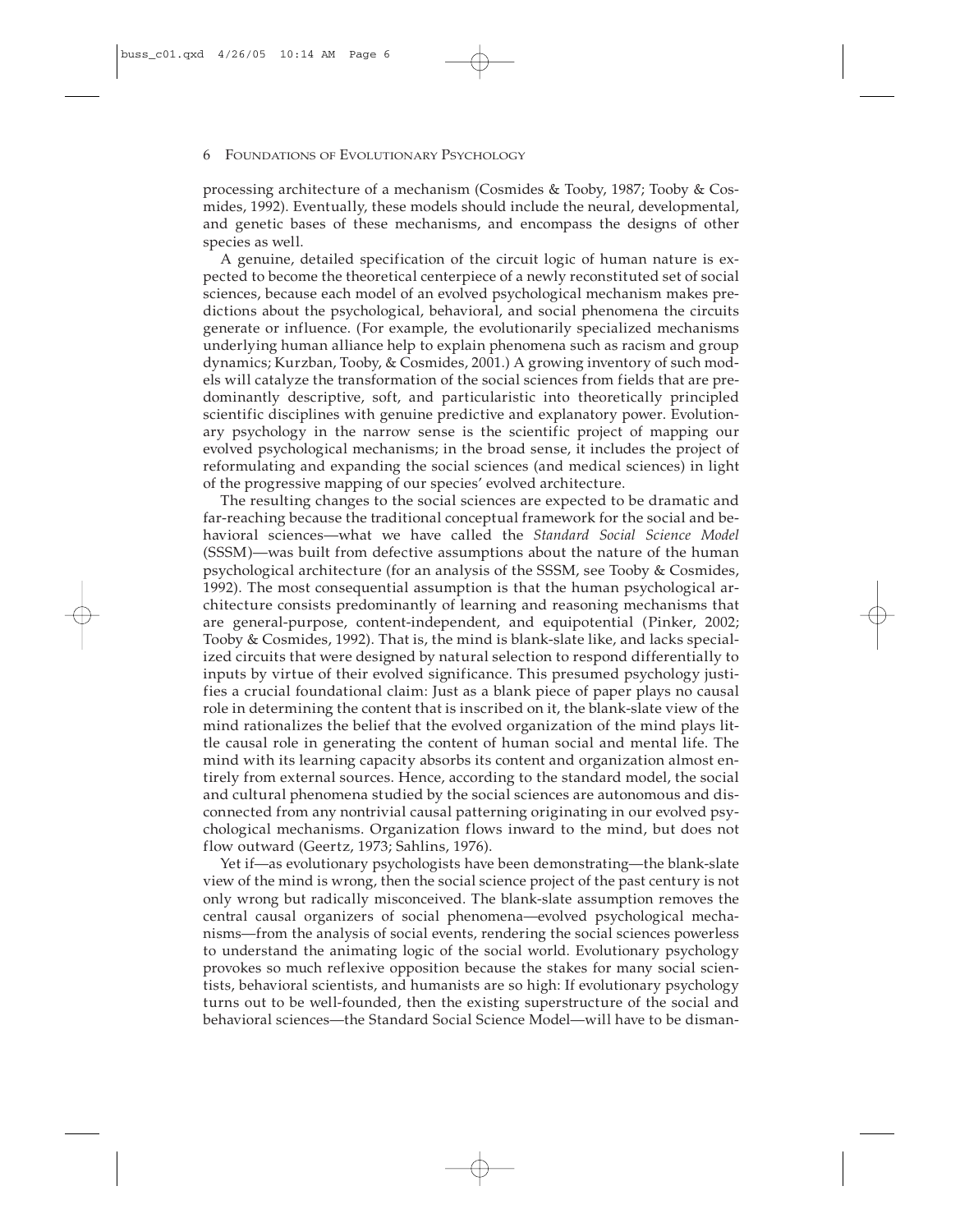tled. Instead, a new social science framework will need to be assembled in its place that recognizes that models of psychological mechanisms are essential constituents of social theories (Boyer, 2001; Sperber, 1994, 1996; Tooby & Cosmides, 1992). Within such a framework, the circuit logic of each evolved mechanism contributes to the explanation of every social or cultural phenomenon it influences or helps to generate. For example, the nature of the social interactions between the sexes are partly rooted in the design features of evolved mechanisms for mate preference and acquisition (Buss, 1994, 2000; Daly & Wilson, 1988; Symons, 1979); the patterned incidence of violence is partly explained by our species' psychology of aggression, parenting, and sexuality (Daly & Wilson, 1988); the foundations of trade can be located in evolved cognitive specializations for social exchange (Cosmides&Tooby, 1992, this volume); both incest avoidance and love for family members are rooted in evolved mechanisms for kin recognition (Lieberman, Tooby, & Cosmides, 2003, in press-a, in press-b). Indeed, even though the field is in its infancy, evolutionary psychologists have already identified a large set of examples that touch almost every aspect of human life (see, e.g., the chapters of this volume, as well as the chapters in Barkow, Cosmides, & Tooby, 1992).

For almost a century, adherence to the Standard Social Science Model has been strongly moralized within the scholarly world, immunizing key aspects from criticism and reform (Pinker, 2002; Tooby & Cosmides, 1992). As a result, in the international scholarly community, criteria for belief fixation have often strayed disturbingly far from the scientific merits of the issues involved, whenever research trajectories produce results that threaten to undermine the credibility of the Standard Social Science Model. Nevertheless, in recent decades, the strain of ignoring, exceptionalizing, or explaining away the growing weight of evidence contradicting traditional theories has become severe. Equally, reexaminations of the arguments advanced in favor of the moral necessity of the Standard Social Science Model suggest that they—at best—result from misplaced fears (Pinker, 2002; Tooby & Cosmides, 1992). Indeed, we may all have been complicit in the perpetuation of vast tides of human suffering—suffering that might have been prevented if the scientific community had not chosen to postpone or forgo a more veridical social and behavioral science.

# THE INTELLECTUAL ORIGINS OF E VOLUTIONARY PSYCHOLOGY

Despite the marginalization of Darwinism within psychology during the twentieth century, a diverse minority of thinkers tried to think through how Darwinian insights could be applied to behavior. These efforts led to many valuable approaches, including: the instinct psychology of William James and William McDougall; the ethological approach of Tinbergen, Lorenz, and von Frisch, which integrated the careful observation of animal behavior in natural contexts with investigations of its adaptive significance and physiological basis; the sociobiological approach of Richard Alexander, William Hamilton, Robert Trivers, Edward O. Wilson, and many others, which tried to explain patterns of social behavior—differences as well as universals—in humans and other species in terms of their fitness consequences; nativist approaches to language pioneered by Chomsky (1959, 1966), Lenneberg (1967), and others, which brought to wider attention the question of whether one general-purpose learning system could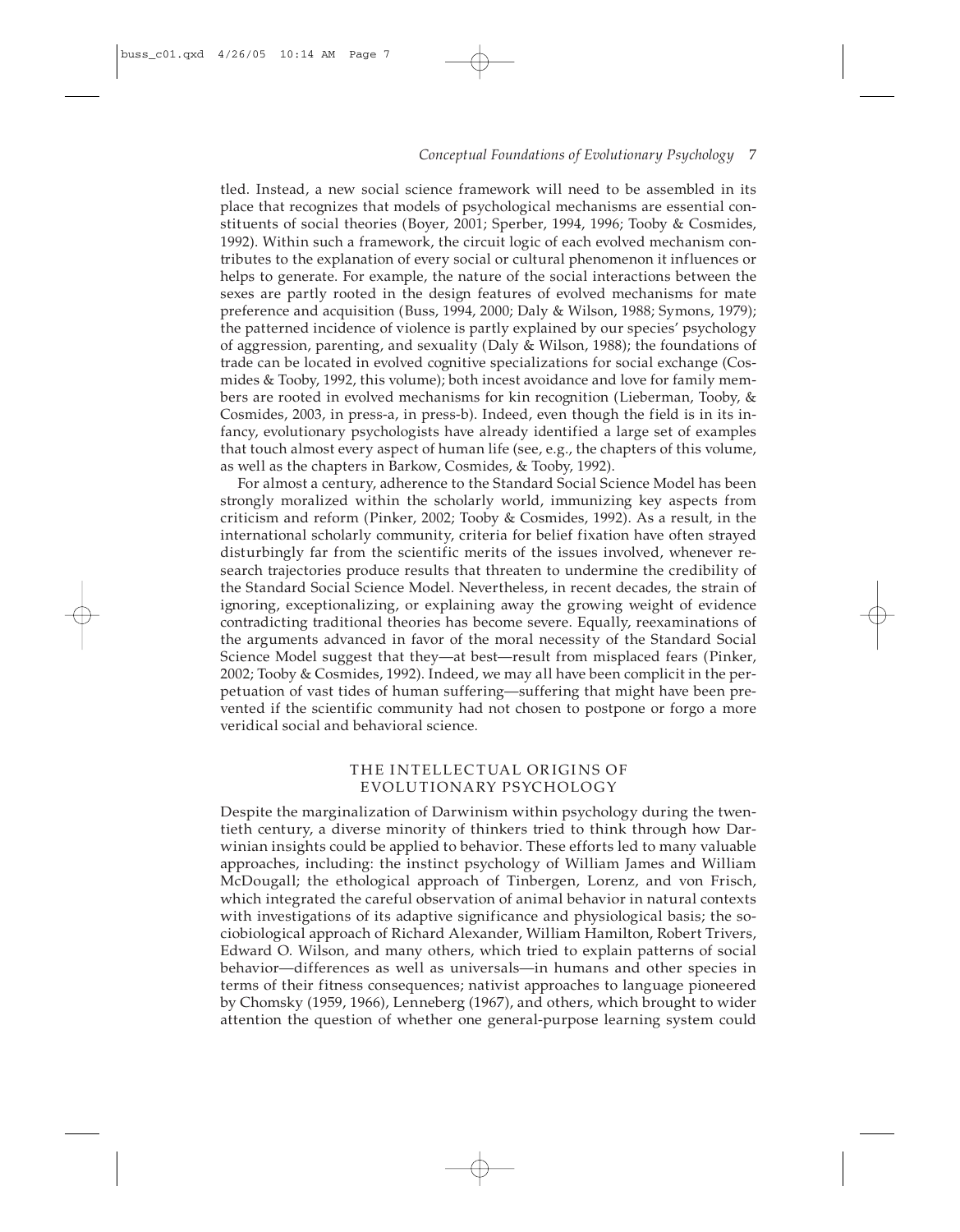account for all learning; and even behaviorist psychology—quite orthodox with respect to the Standard Social Science Model—looked for phylogenetic continuities in the laws of learning that would apply across species. As valuable as each of these approaches turned out to be, conceptual handicaps internal to each program limited their scope of application and their capacity to usefully reorganize the human psychological, behavioral, and social sciences.

The way past these limitations involved isolating or deriving a core set of foundational concepts from the intersection of physics, biology, and information theory, elucidating their logical and causal interrelationships, and then building back upward from this groundwork. (A few representative concepts are *function, regulation, computational architecture, adaptation, organization, design, entropy, selection, replication, selection pressure, by-product, environment of evolutionary adaptedness,* and *task environment.*) These concepts could then be used to trace out the necessary interconnections among several previously distinct scientific programs, so that the previously independent (and inconsistent) disciplinary building blocks could be integrated into a single unified framework (Tooby & Cosmides, 1992). The building blocks from which evolutionary psychology was assembled include the modern revolution in theoretical evolutionary biology (Williams, 1966), the rise of the computational sciences (Shannon, 1948), the emergence of serious attempts to reconstruct the ancestral conditions and ways of life of humans and prehumans (e.g., Cheney et al., 1987; Lee & DeVore, 1968, 1976), and an adaptationist/computationalist resolution of the debate between environmentalists and nativists (e.g., Cosmides & Tooby, 1987; Tooby & Cosmides, 1990a, 1990b, 1992; Tooby, Cosmides, & Barrett, 2003).

The first building block of evolutionary psychology was the strain of theoretical evolutionary biology that started in the late 1950s and early 1960s, especially with the work of George Williams (Williams, 1966; Williams & Williams, 1957); William D. Hamilton (1964); and John Maynard Smith (1982). By being placed on a more rigorous, formal foundation of replicator dynamics, evolutionary biology was transformed over the ensuing decades from a vaguely conceptualized and sometimes implicitly teleological field into a principled discipline that rivals physics in its theoretical beauty and explanatory power. One face of this transformation has been the derivation of a series of elegant selectionist theories—theories of how natural selection acts on altruism, kinship, cooperation, mating, foraging, reproduction, parenting, risk taking, aggression, senescence, host-parasite interactions, intragenomic conflict, life history, communication, and many other dimensions of life. Research in biology and the human sciences informed by these theories is called sociobiology, behavioral ecology, or evolutionary ecology.

The other face of this revolution in biology is modern adaptationism—a set of deductions that are still often misunderstood, even in biology (Dawkins, 1986; Tooby & Cosmides, 1992; Tooby, Cosmides, & Barrett, 2003; Williams, 1966). Adaptationism is based on the recognition that selection is the only known natural physical process that builds highly ordered functional organization (adaptations) into the designs of species, in a world otherwise continuously assaulted by the ubiquitous entropic tendency of physical systems to become increasingly disordered with time. Thus, although not everything is functional, whenever complex functional organization is found in the architectures of species, its existence and form can be traced back to a previous history of selection. Moreover, for a given selection pressure to drive an allele systematically upward until it is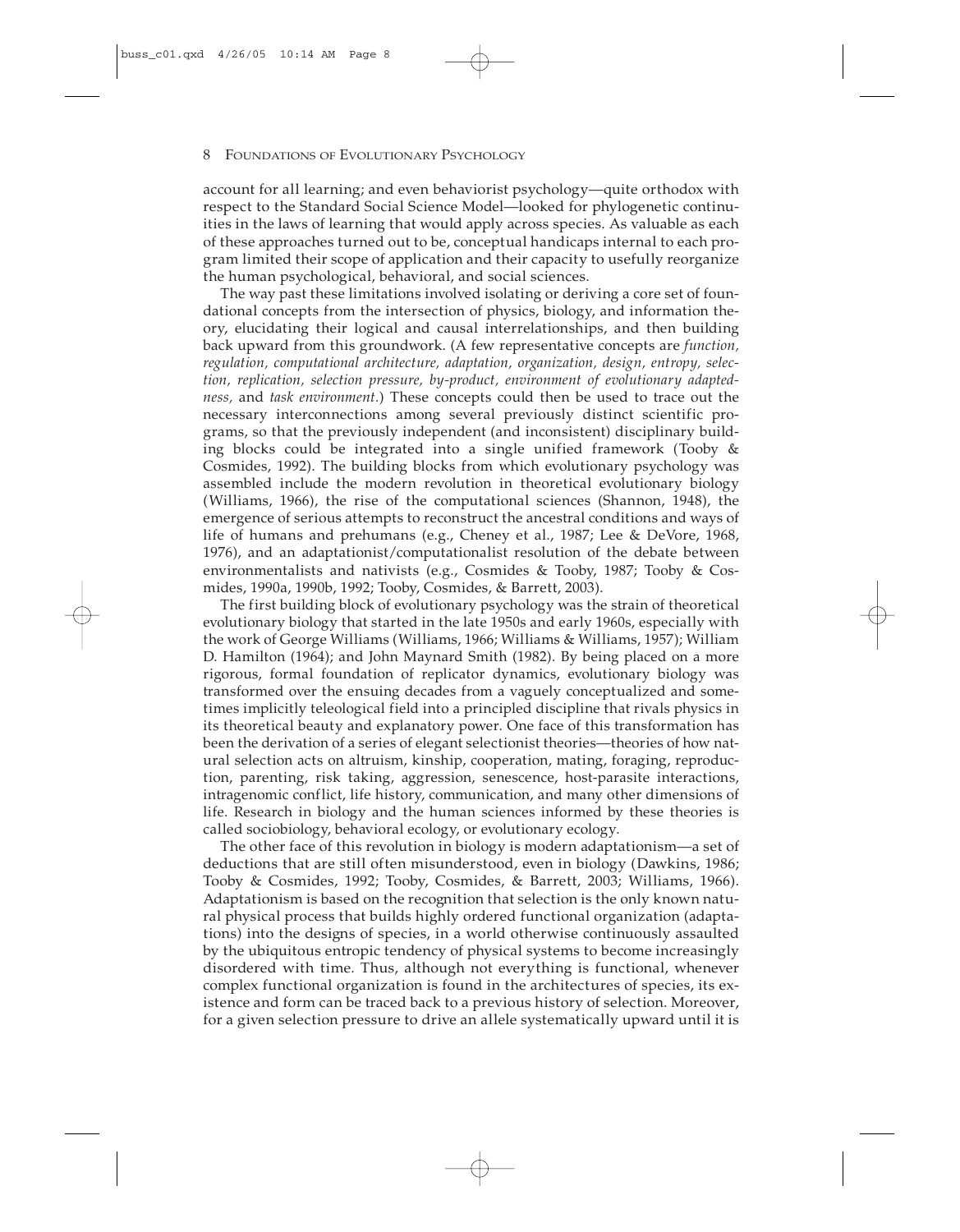incorporated into the species-typical design, the same selective cause-and-effect relationship must recur across large areas and for many generations. Complex adaptations necessarily reflect the functional demands of the cross-generationally long-enduring structure of the organism's ancestral world, rather than modern, local, transient, or individual conditions. This is why evolutionary psychology as an adaptationist field concerns the functional design of mechanisms given a recurrently structured ancestral world, rather than the idea that behavior is the fitness striving of individuals tailored to unique circumstances (Symons, 1992; Tooby & Cosmides, 1990a).

Consequently, systems of complex, antientropic functional organization (adaptations) in organisms require explanation wherever they are found; their correct explanation (barring supernatural events or artificial intervention) always involves a specific history of selection in ancestral environments; and so the prediction, discovery, mapping, and understanding of the functional architecture of organisms can be greatly facilitated by analyzing the recurrent structure of a species' ancestral world, in conjunction with the selection pressures that operated ancestrally. The foundational recognition that psychological mechanisms are evolved adaptations connects evolutionary biology to psychology in the strongest possible fashion, allowing everything we know about the study of adaptations to be applied to the study of psychological mechanisms. Psychology and evolutionary biology can no longer be defensibly divorced.

George Williams's 1966 volume, *Adaptation and Natural Selection: A Critique of Some Current Evolutionary Thought* was central to both the selectionist and adaptationist revolutions. In it, Williams provided the first fully modern statement of the relationship between selection and adaptive design; clarified that selection operates at the genic level; developed strict evidentiary standards for deciding what aspects of a species' phenotype were adaptations, by-products of adaptations, or noise, and usefully distinguished the present usefulness of traits from their evolved functions (if any). $<sup>1</sup>$ </sup>

The second building block of evolutionary psychology was the rise of the computational sciences and the recognition of the true character of mental phenomena. Boole (1848) and Frege (1879) formalized logic in such a way that it became possible to see how logical operations could be carried out mechanically, automatically, and hence through purely physical causation, without the need for an animate interpretive intelligence to carry out the steps. This raised the irresistible theoretical possibility that not only logic but other mental phenomena such as goals and learning also consisted of formal relationships embodied nonvitalistically in physical processes (Weiner, 1948). With the rise of information theory, the development of the first computers, and advances in neuroscience, it became widely understood that mental events consisted of transformations of

 $1$ The arguments that not every trait is an adaptation, not all beneficial effects of a trait are its functions, that phenotypes are full of by-products, and that there are constraints on developing systems were all central to Williams's 1966 critique of evolutionary biology. Thus, many of us were surprised when, 13 years later, Stephen Jay Gould and Richard Lewontin (1979) began to repeat the same critique without attribution, writing as if it were unknown to the evolutionary community they were criticizing. One striking difference between the two critiques was Williams's development of strict standards of evidence to distinguish adaptations from nonadaptations, rendering the issue a matter of empirical research rather than post hoc rhetoric.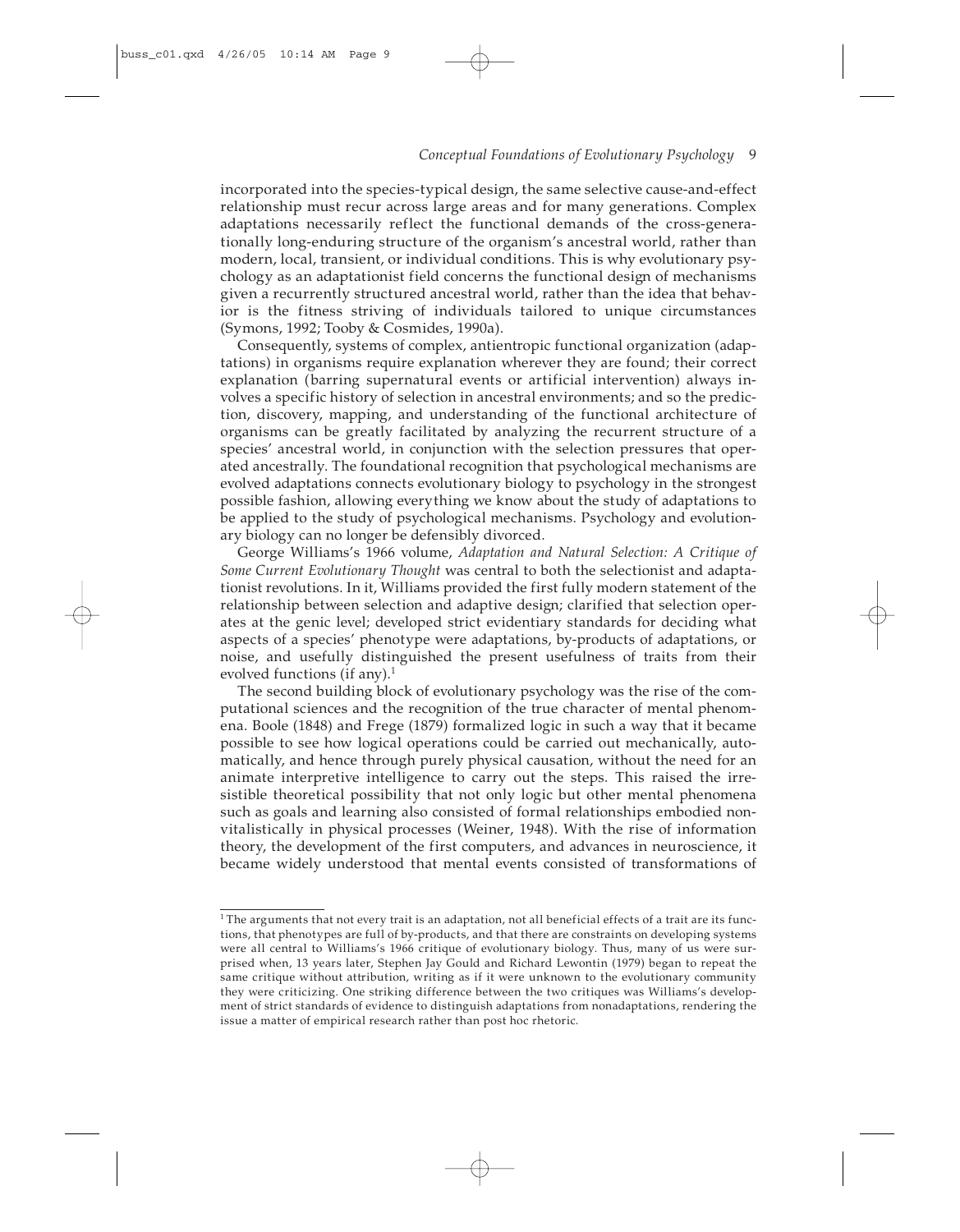structured informational relationships embodied as aspects of organized physical systems in the brain. This spreading appreciation constituted the cognitive revolution. The mental world was no longer a mysterious, indefinable realm, but locatable in the physical world in terms of precisely describable, highly organized causal relations.

Evolutionary psychology can therefore be seen as the inevitable intersection of the computationalism of the cognitive revolution with the adaptationism of Williams's evolutionary biology: Because mental phenomena are the expression of complex functional organization in biological systems, and complex organic functionality is the downstream consequence of natural selection, then it must be the case that the sciences of the mind and brain are adaptationist sciences, and psychological mechanisms are computational adaptations. In this way, the marriage of computationalism with adaptationism marks a major turning point in the history of ideas, dissolving the intellectual tethers that had limited fundamental progress and opening the way forward. Like Dalton's wedding of atomic theory to chemistry, computationalism and adaptationism solve each other's deepest problems, and open up new continents of scientific possibility (Cosmides & Tooby, 1987; Tooby & Cosmides, 1992; Tooby, Cosmides, & Barrett, 2003, 2005).

Sociologically speaking, the single most significant factor in triggering the renewed efforts to apply evolution to behavior was the selectionist revolution in evolutionary biology, which subsequently became known as sociobiology (Wilson, 1975). Across the world, biologists and allied researchers were electrified by the potential predictive and explanatory power of the new selectionist theories that were emerging, together with how elegantly and systematically they could be derived. Dynamic research communities formed at Oxford, Cambridge, Sussex, Michigan, Harvard, the University of California, and elsewhere. As a result of the flood of empirical and theoretical work coming out of these communities, the sociobiological revolution rapidly established itself in the biological journals as the dominant theoretical approach biologists apply to understanding the behavior of nonhumans—a position behavioral and social scientists are surprised to find that it occupies today.2

Under the sponsorship of Irven DeVore and E. O. Wilson, one of the most influential and dynamic of these communities gathered at Harvard. This research community fluoresced in DeVore's living room, where Harvard's Simian Seminar was held from the late 1960s through the mid-1980s. In this atmosphere of ongoing discovery, ideas and findings sparked each other in an endless chain reaction. A remarkable procession of figures in evolutionary biology, behavioral ecology, primatology, and ethology spoke at DeVore's Simian Seminar, participating in this chain reaction, and sometimes staying for protracted periods. These included George Williams, Bill Hamilton, John Maynard Smith, Ernst Mayr, Edward O.

 $^2$ Intellectuals wedded to the blank slate generated an unslakable demand for seemingly authoritative dismissals of the new biology. As a result, the handful of biologists who were willing to ignore the data and supply these dismissals came to be seen as the authentic voices of scientific biology to the intellectual world at large (e.g., Gould & Lewontin, 1979). The decisive empirical success of the paradigm within biology itself—what Alcock (2001) calls "the triumph of sociobiology"—is largely unknown outside of the field, and the majority of nonbiologists labor under the misimpression that sociobiology was substantively discredited by "real" biologists.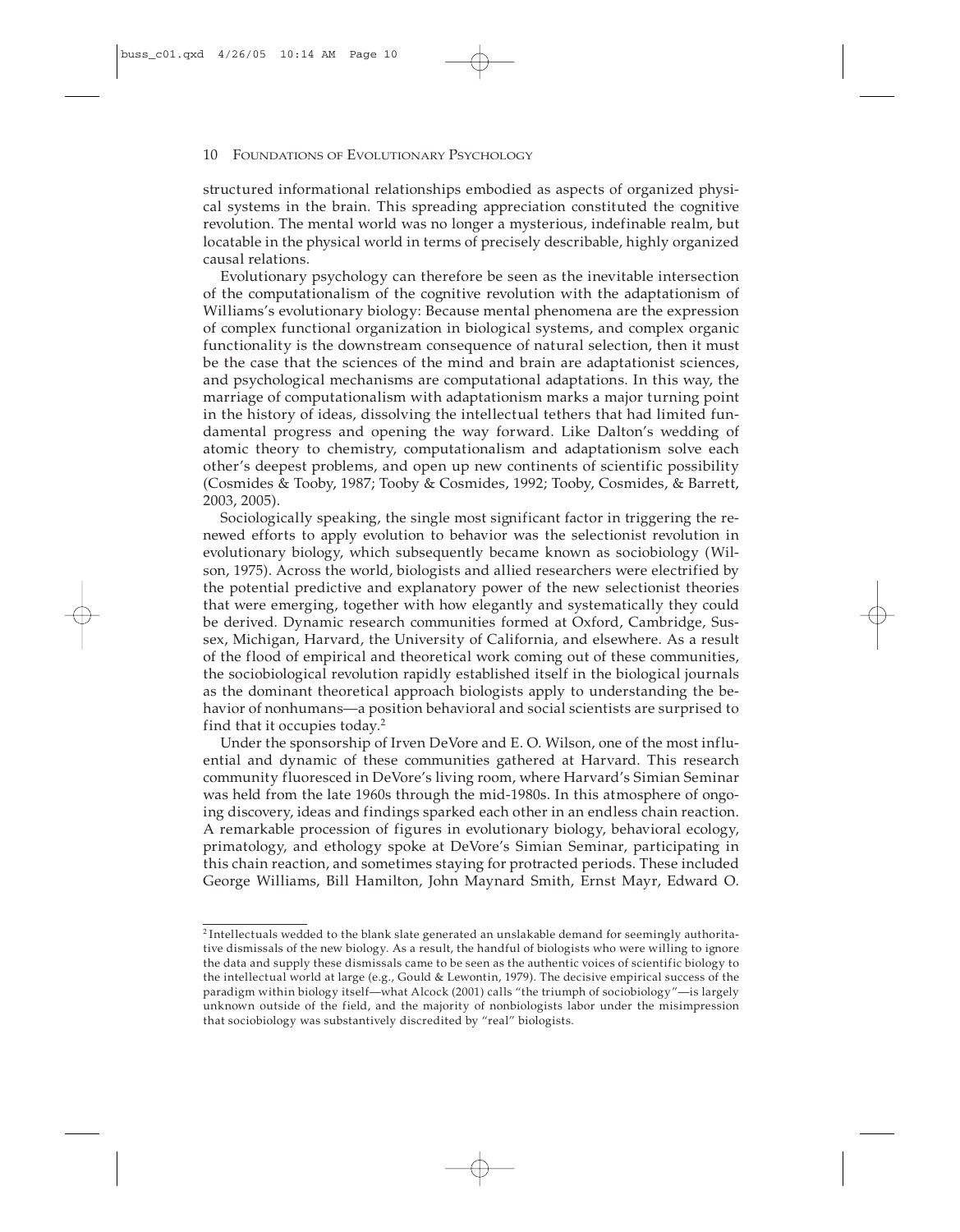Wilson, Richard Alexander, Richard Dawkins, Tim Clutton-Brock, Paul Harvey, Joseph Shepher, Lionel Tiger, Robin Fox, Diane Fosse, Jane Goodall, Richard Wrangham, Robert Hinde, Richard Leakey, Richard Lee, Stephen Jay Gould, Martin Daly, and Margo Wilson, and the editor of this *Handbook,* David Buss. Among the participating students who became transformed into active researchers in this environment were Bob Bailey, Peter Ellison, Steve Gaulin, Sarah Blaffer Hrdy, Melvin Konner, Jeff Kurland, Peter Rodman, Robert Sapolsky, John Seger, Barbara Smuts, Bob Trivers, and ourselves (John Tooby and Leda Cosmides).

While Wilson's contributions are deservedly famous through his books and publications, DeVore's intellectual impact is less well known because his ideas were realized through his students and colleagues. Deeply interested in human origins, DeVore pioneered three major research movements. He instigated and then championed the systematic study of primate social behavior under natural conditions (DeVore, 1965). With Chagnon, Irons, and others, he worked on applying the new selectionist biology to anthropological questions. He inaugurated the systematic, empirical investigation of living hunter-gatherers (Lee & DeVore, 1968, 1976).

DeVore and his colleague Richard Lee eschewed the "lone anthropologist" model (with its typological baggage), in which a single individual spends time documenting "the" culture of a people. In its place, they innovated a team-based approach like that found in other sciences. Their Kalahari San project brought scientists and scholars from a broad array of disciplines—anthropologists, demographers, physicians, linguists, folklorists, psychologists, ethologists, archeologists—in an attempt to document as completely as possible the behavior and lives of the !Kung San people in Botswana's Kalahari desert, before hunting and gathering as a way of life vanished forever from the planet. His goal in studying the San was to provide a detailed database that, when triangulated with other similarly detailed databases drawn from other hunter-gatherer groups, would allow new and powerful inferences to be made about the selection pressures that operated on hunter-gatherers to shape human design. Behavioral ecologists would be able to test optimal foraging models by matching foraging patterns to ecological conditions. Archaeologists could better interpret patterns found at ancestral sites by seeing patterns of campfires, animal remains, tool-making debris, and midden heaps produced by the social life of living hunter-gatherers. Physicians could gain insight into diseases of civilization by comparing diets and conditions in industrialized countries to the diets and stressors produced by a way of life that more closely resembles the conditions in which our species evolved. Developmental psychologists could gain insights into the mother-infant bond and human attachment by seeing the demands placed on infants and mothers in foraging contexts. Anthropologists could learn what social conditions foster risk pooling and food sharing; what kinds of knowledge hunter-gatherers have about animal behavior and plant life; how they use this knowledge in foraging; and how people negotiate the problems and opportunities of social life in a tiny community of interdependent, extended families (see, e.g., Lee & DeVore, 1976; Shostak, 1981). While commonplace now, these ideas were pathbreaking at the time. After all, if the human mind consists primarily of a general capacity to learn, then the particulars of the ancestral hunter-gatherer world and our prehuman history as Miocene apes left no interesting imprint on our design. In contrast, if our minds are collections of mechanisms designed to solve the adaptive problems posed by the ancestral world,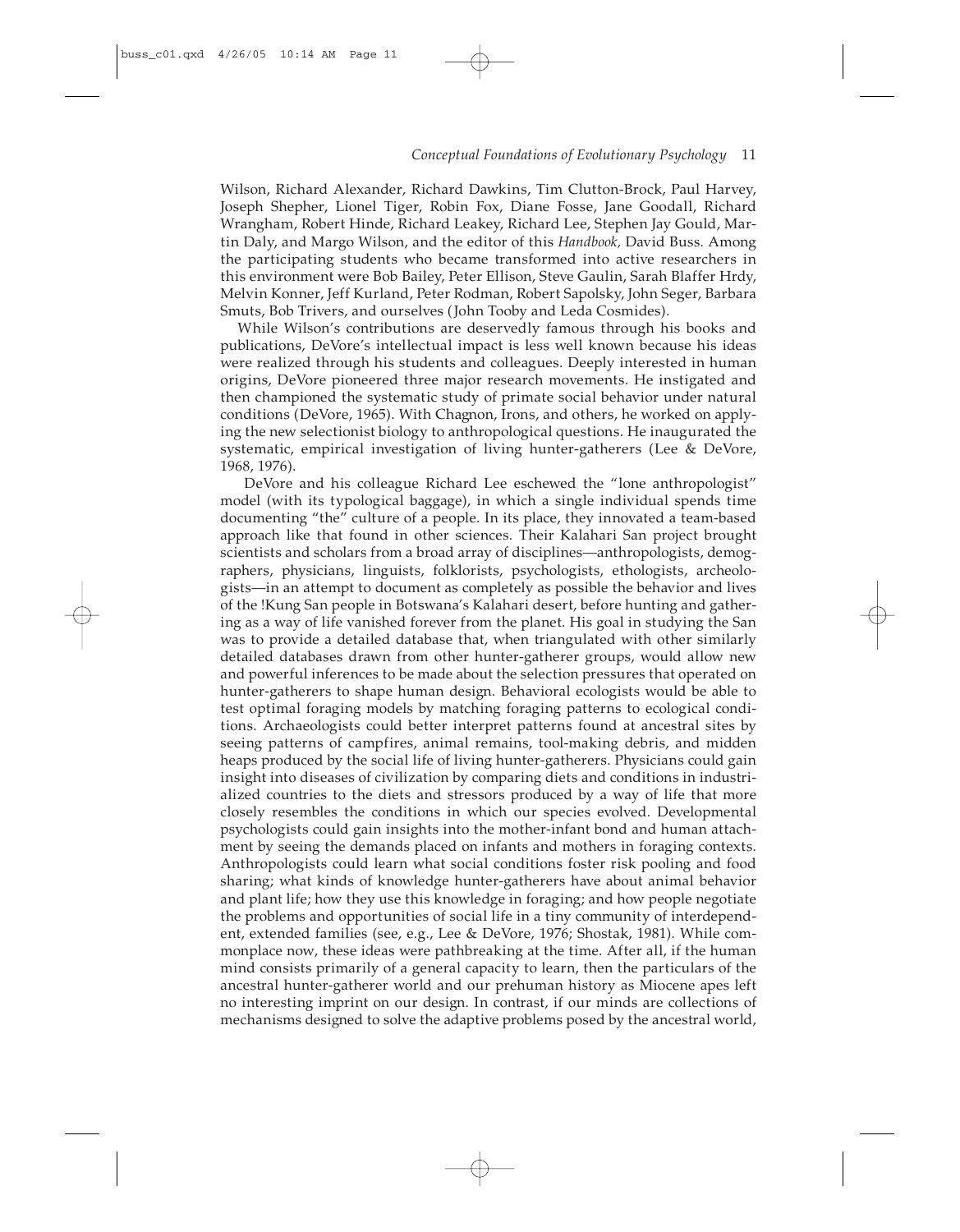then hunter-gatherer studies and primatology become indispensable sources of knowledge about modern human nature. DeVore's insistence on situating the operation of natural selection within the detailed contexts of hunter-gatherer and nonhuman primate life was a signal contribution to the application of the evolutionary sciences to humans.

Many members of the evolutionary research communities believed that the new selectionist theories straightforwardly applied to humans, although others continued to welcome the Standard Social Science Model arguments that learning had insulated human life from evolutionary patterning. Human behavior exhibited many patterns that offered ready selectionist interpretations (e.g., sex differences in the psychology of mating), but many other phenomena resisted easy interpretation and seemed to lack clear nonhuman analogues (e.g., morality, the arts, language, culture). The result was a rich and contradictory pluralism of ideas about how evolution relates to human affairs—a pluralism that is still with us.

One of the most widespread approaches to emerge is what might be called fitness teleology. Teleological explanations are found in Aristotle, and arguably constitute an evolved mode of interpretation built into the human mind. Humans find explaining things in terms of the ends they lead to intuitive and often sufficient (Baron-Cohen, 1995; Dennett, 1987; Leslie, 1987, 1994). Social science theories have regularly depended on explicitly or implicitly teleological thinking. Economics, for example, explains choice behavior not in terms of its antecedent physical or computational causes but in terms of how the behavior serves utility maximization. Of course, the scientific revolution originated in Renaissance mechanics, and seeks ultimately to explain everything (non-quantum mechanical) using forward physical causality—a very different explanatory system in which teleology is not admissible. Darwin outlined a physical process—natural selection—that produces biological outcomes that had once been attributed to natural teleological processes (Darwin, 1859). Williams (1966) mounted a systematic critique of the myriad ways teleology had nonetheless implicitly infected evolutionary biology (where it persists in Darwinian disguises). Computationalism assimilated the other notable class of apparently teleological behavior in the universe—the seeming goal directedness of living systems—to physical causation by showing how informational structures in a regulatory system can operate in a forward causal way (Weiner, 1948). The teleological end that seems to exist in the future as the point toward which things tend is in reality a regulatory process or representation in the organism in the present. The modern scientific claim would be that adaptationism and computationalism in combination can explain by forward physical causation all events that once would have been explained teleologically.

Yet, the implicit or explicit substrate underlying many attempts to apply Darwinism to human behavior was a return to the sense that human behavior was explained by the ends it serves. For a Darwinian, it was argued, choices, practices, culture, and institutions were explained to the extent that they could be interpreted as contributing to individual (or sometimes group) reproduction: That is, the explanation for human behavior is that it naturally tends toward the end of maximizing reproduction in the present and future. This theory—Darwinism transmuted into fitness teleology—parallels the economic view of individuals as selfish utility maximizers, except that Hamilton's (1964) concept of inclusive fitness is substituted for the economists' concept of utility. Both approaches assume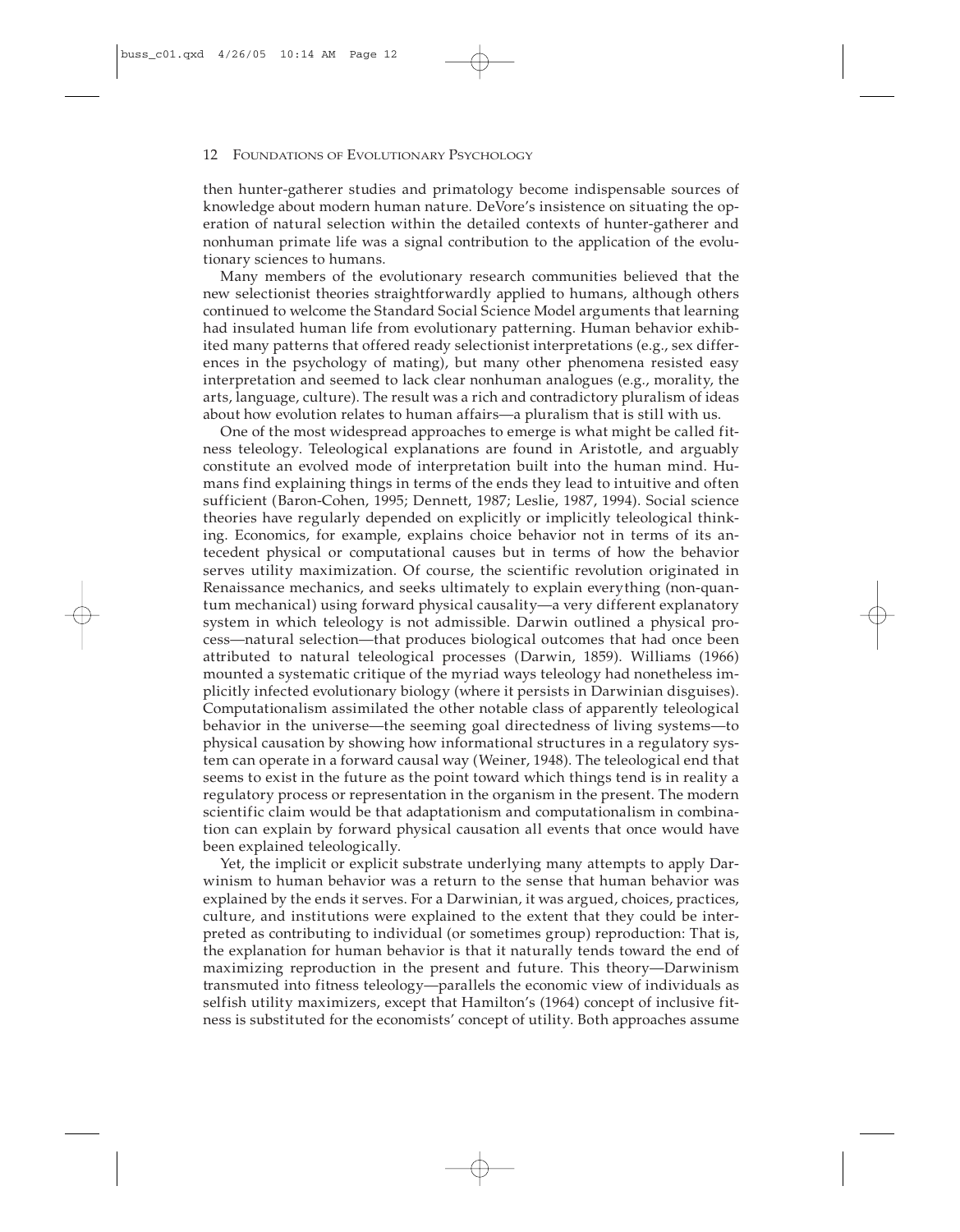that unbounded rationality is possible and that the mind is a general-purpose computer that can figure out, in any situation, what will maximize a given quantity over the long term (whether utility or children). Indeed, the concept of "learning" within the Standard Social Science Model itself tacitly invokes unbounded rationality, in that learning is the tendency of the general-purpose, equipotential mind to grow—by an unspecified and undiscovered computational means—whatever functional information-processing abilities it needs to serve its purposes, given time and experience in the task environment.

Evolutionary psychologists depart from fitness teleologists, traditional economists (but not neuroeconomists), and blank-slate learning theorists by arguing that neither human engineers nor evolution can build a computational device that exhibits these forms of unbounded rationality, because such architectures are impossible, even in principle (for arguments, see Cosmides & Tooby, 1987; Symons 1989, 1992; Tooby & Cosmides, 1990a, 1992). In any case, observed human behavior dramatically and systematically departs from the sociobiological predictions of generalized fitness striving (as well as the predictions of economic rationality and blank-slate learning abilities). To take one simple contrast, men will pay to have nonreproductive sex with prostitutes they believe and hope are contracepting, yet they have to be paid to contribute to sperm banks. More generally, across a range of wealthy nations, those able to afford more children choose to have fewer children—a striking disconfirmation of the prediction that humans teleologically seek to maximize reproduction or fitness (Vining, 1986). Human life is permeated with systematic deviations away from rationally maximized childproduction and kin assistance.

For those eager to leap directly from theories of selection pressures to predictions of fitness maximization, there remains a missing level of causation and explanation: the informational or computational level. This level cannot be avoided if the application of Darwin's theory to humans is ever to achieve the necessary level of scientific precision. Natural selection does not operate on behavior per se; it operates on a systematically caused *relationship* between information and behavior. Running—a behavior—is neither good nor bad. Running away from a lion can promote survival and reproduction; running toward a lion will curtail both. To be adaptive, behavioral regulation needs to be functionally contingent on information; for example, *flee when you see a stalking lion.* But a systematic relationship between information and a behavioral response cannot occur unless some reliably developing piece of organic machinery causes it. These causal relations between information and behavior are created by neural circuits in the brain, which function as programs that process information. By altering the neural circuitry that develops, mutations can alter the information processing properties of these programs, creating alternative information-behavior relationships. Selection should retain or discard alternative circuit designs from a species' neural architecture on the basis of how well the information-behavior relationships they produce promote the propagation of the genetic bases of their designs. Those circuit designs that promote their own proliferation will be retained and spread, eventually becoming species-typical (or stably frequency-dependent); those that do not will eventually disappear from the population. The idea that the evolutionary causation of behavior would lead to rigid, inflexible behavior is the opposite of the truth: Evolved neural architectures are specifications of richly contingent systems for generating responses to informational inputs.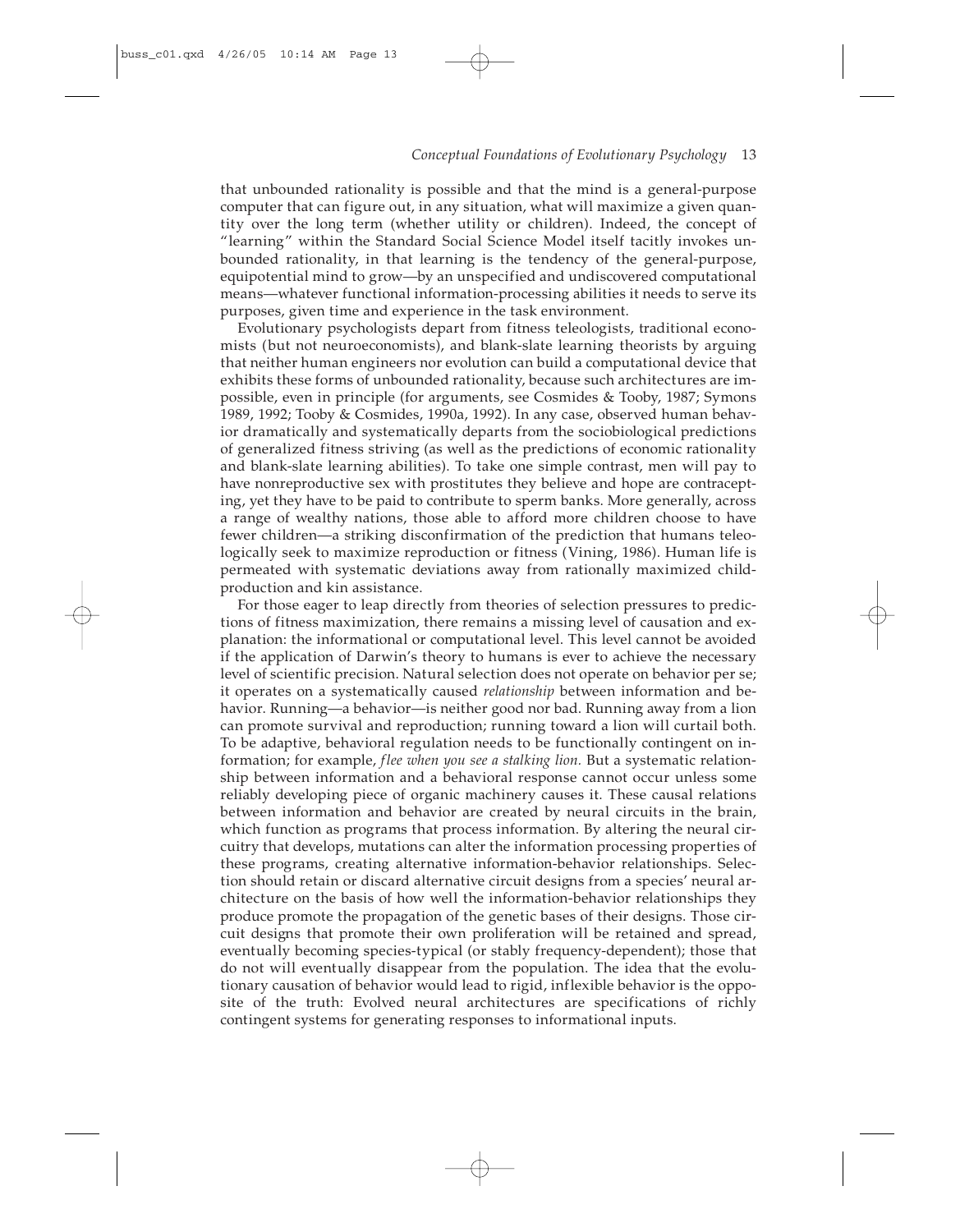As a result of selection acting on information-behavior relationships, the human brain is predicted to be densely packed with programs that cause intricate relationships between information and behavior, including functionally specialized learning systems, domain-specialized rules of inference, default preferences that are adjusted by experience, complex decision rules, concepts that organize our experiences and databases of knowledge, and vast databases of acquired information stored in specialized memory systems—remembered episodes from our lives, encyclopedias of plant life and animal behavior, banks of information about other people's proclivities and preferences, and so on. All of these programs and the databases they create can be called on in different combinations to elicit a dazzling variety of behavioral responses. These responses are themselves information, subsequently ingested by the same evolved programs, in endless cycles that produce complex eddies, currents, and even singularities in cultural life. To get a genuine purchase on human behavior and society, researchers need to know the architecture of these evolved programs. Knowing the selection pressures will not be enough. Our behavior is not a direct response to selection pressures or to a "need" to increase our reproduction.

Hence, one of several reasons why evolutionary psychology is distinct from human sociobiology and other similar approaches lies in its rejection of fitness maximization as an explanation for behavior (Cosmides & Tooby, 1987; Daly & Wilson, 1988; Symons, 1987, 1989, 1992; Tooby & Cosmides, 1990a, 1992). The relative degree of fitness promotion under ancestral conditions is simply the design criterion by which alternative mutant designs were sorted in the evolutionary past. (The causal role fitness plays in the present is in glacially changing the relative frequencies of alternative designs with respect to future generations.) Although organisms sometimes appear to be pursuing fitness on behalf of their genes, in reality they are executing the evolved circuit logic built into their neural programs, whether this corresponds to current fitness maximization or not. Organisms are adaptation executers, not fitness pursuers. Mapping the computational architecture of the mechanisms will give a precise theory of behavior, while relying on predictions derived from fitness maximization will give a very impoverished and unreliable set of predictions about behavioral dynamics.

To summarize, evolutionary psychology's focus on psychological mechanisms as evolved programs was motivated by new developments from a series of different fields:

*Advance 1:* The cognitive revolution was providing, for the first time in human history, a precise language for describing mental mechanisms as programs that process information. Galileo's discovery that mathematics provided a precise language for expressing the mechanical and physical relationships enabled the birth of modern physics. Analogously, cognitive scientists' discovery that computational-informational formalisms provide a precise language for describing the design, properties, regulatory architecture, and operation of psychological mechanisms enables a modern science of mind (and its physical basis). Computational language is not just a convenience for modeling anything with complex dynamics. The brain's evolved function is computational—to use information to adaptively regulate the body and behavior—so computational and informational formalisms are by their nature the most appropriate to capture the functional design of behavior regulation.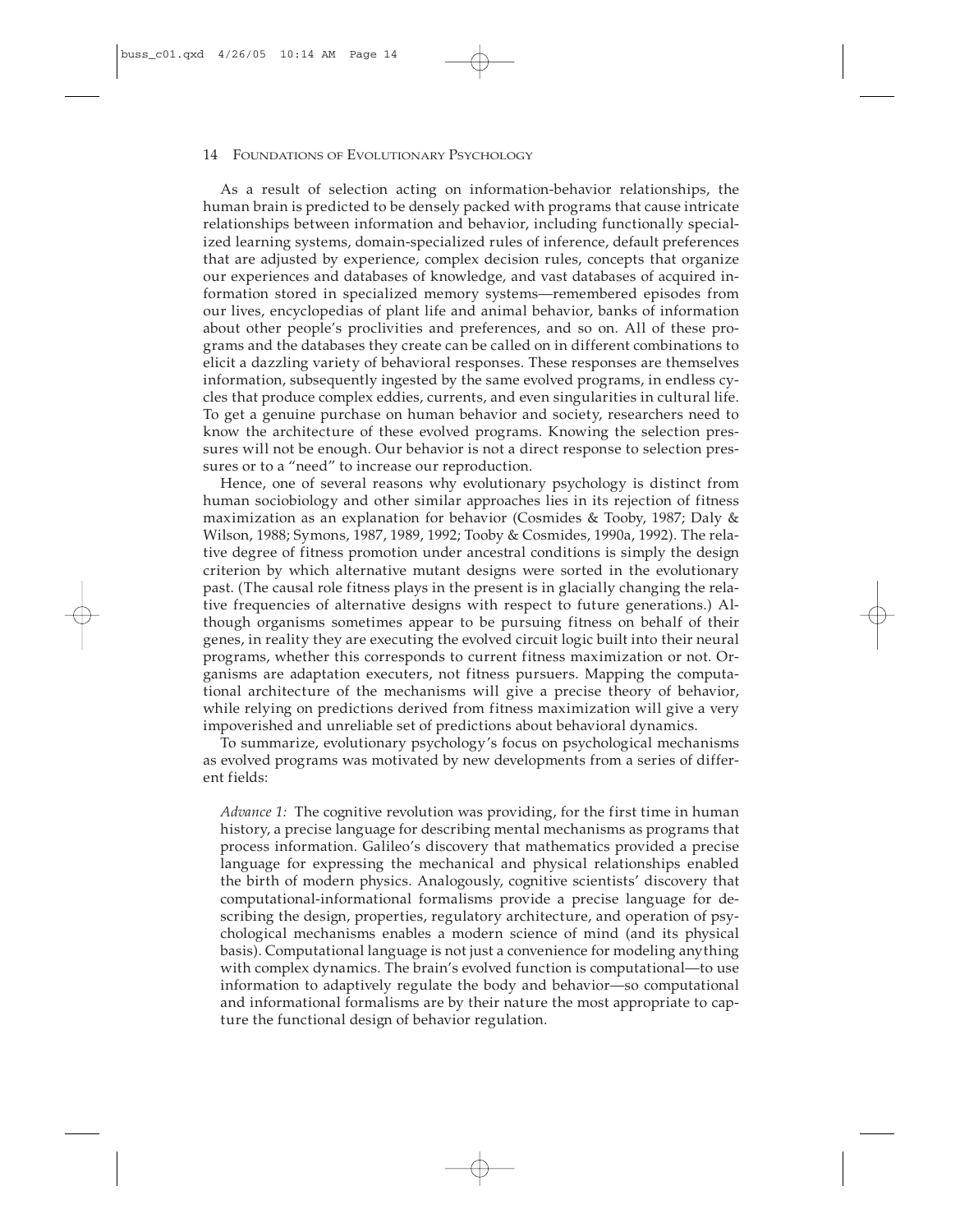*Advance 2:* Advances in paleoanthropology, hunter-gatherer studies, and primatology were providing data about the adaptive problems our ancestors had to solve to survive and reproduce and the environments in which they did so.

*Advance 3:* Research in animal behavior, linguistics, and neuropsychology was showing that the mind is not a blank slate, passively recording the world. Organisms come "factory-equipped" with knowledge about the world, which allows them to learn some relationships easily and others only with great effort, if at all. Skinner's hypothesis—that there is one simple learning process governed by reward and punishment—was wrong.

*Advance 4:* Evolutionary biology was revolutionized by being placed on a more rigorous, formal foundation of replicator dynamics, leading to the derivation of a diversity of powerful selectionist theories, and the analytic tools to recognize and differentiate adaptations, from by-products and stochastically generated evolutionary noise (Williams, 1966).

Ethology had brought together advances 2 and 3, sociobiology had connected advances 2 and 4, sometimes with 3; nativist cognitive science connected advances 1 and 3, but neglected and still shrinks from advances 2 and 4. Cognitive neuroscience partially and erratically accepts 1 and 3, but omits 2 and 4. Outside of cognitive approaches, the rest of psychology lacks much of advance 1, most of advance 3, and all of advances 2 and 4. Evolutionary anthropology appreciates advances 2 and 4, but neglects 1 and 3. Social anthropology and sociology lack all four. So it goes. If one counts the adaptationist/computationalist resolution of the nature-nurture issue as a critical advance, the situation is even bleaker.

We thought these new developments could be pieced together into an integrated framework that successfully addressed the difficulties that had plagued evolutionary and nonevolutionary approaches alike. The reason why the synthesis had not emerged earlier in the century was because the connections between the key concepts ran between fields rather than cleanly within them. Consequently, relatively few were in the fortunate position of being professionally equipped to see all the connections at once. This limited the field's initial appeal, because what seems self-evident from the synoptic vantage point seems esoteric, pedantic, or cultish from other vantage points. Nevertheless, we and those working along similar lines were confident that by bringing all four advances together, the evolutionary sciences could be united with the cognitive revolution in a way that provided a framework not only for psychology but for all of the social and behavioral sciences. To signal its distinctiveness from other approaches, the field was named *evolutionary psychology.*<sup>3</sup>

<sup>&</sup>lt;sup>3</sup>We sometimes read that evolutionary psychology is simply sociobiology, with the name changed to avoid the bad political press that sociobiology had received. Although it is amusing (given the record) to be accused of ducking controversy, these claims are historically and substantively wrong. In the first place, evolutionary psychologists are generally admirers and defenders of sociobiology (or behavioral ecology, or evolutionary ecology). It has been the most useful and most sophisticated branch of modern evolutionary biology, and several have made contributions to this literature. Nonetheless, the lengthy and intense debates about how to apply evolution to behavior made it increasingly clear that markedly opposed views needed different labels if any theoretical and empirical project was to be clearly understood. In the 1980s, Martin Daly, Margo Wilson, Don Symons, John Tooby, Leda Cosmides, and David Buss had many discussions about what to call this new field, some at Daly and Wilson's kangaroo rat field site in Palm Desert, some in Santa Barbara,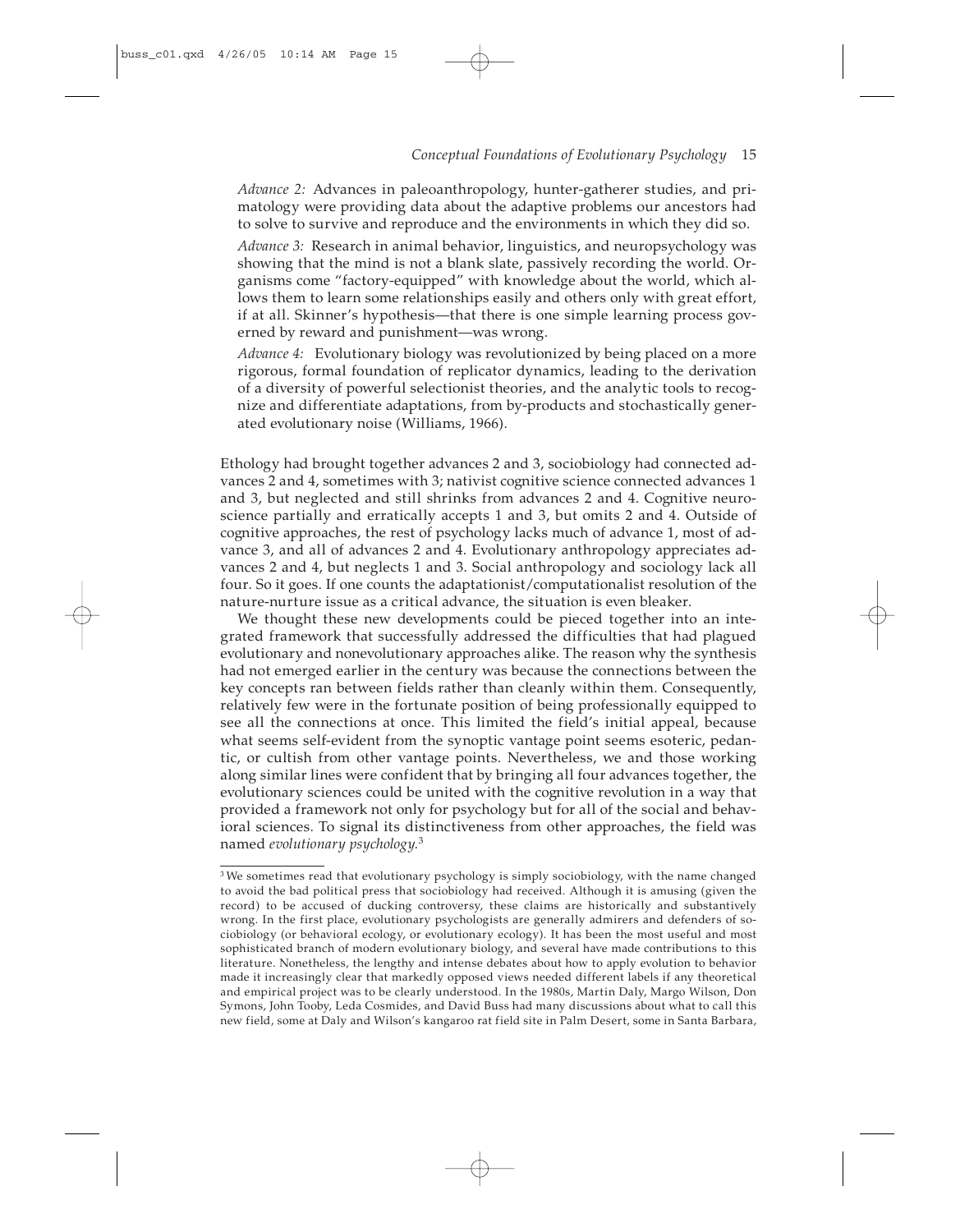#### E VOLUTIONARY PSYCHOLOGY

Like cognitive scientists, when evolutionary psychologists refer to the *mind,* they mean the set of information processing devices, embodied in neural tissue, that is responsible for all conscious and nonconscious mental activity, that generates all behavior, and that regulates the body. Like other psychologists, evolutionary psychologists test hypotheses about the design of these computational devices using methods from, for example, cognitive psychology, social psychology, developmental psychology, experimental economics, cognitive neuroscience, genetics, psysiological psychology, and cross-cultural field work.

The primary tool that allows evolutionary psychologists to go beyond traditional psychologists in studying the mind is that they take full advantage in their research of an overlooked reality: The programs comprising the human mind were designed by natural selection to solve the adaptive problems regularly faced by our hunter-gatherer ancestors—problems such as finding a mate, cooperating with others, hunting, gathering, protecting children, navigating, avoiding predators, avoiding exploitation, and so on. Knowing this allows evolutionary psychologists to approach the study of the mind like an engineer. You start by carefully specifying an adaptive information processing problem; then you do a task analysis of that problem. A task analysis consists of identifying what properties a program would have to have to solve that problem well. This approach allows you to generate hypotheses about the structure of the programs that comprise the mind, which can then be tested.

From this point of view, there are precise causal connections that link the four developments discussed earlier into a coherent framework for thinking about human nature and society (Tooby & Cosmides, 1992):

C-1: Each organ in the body evolved to serve a function: The intestines digest, the heart pumps blood, and the liver detoxifies poisons. The brain's evolved function is to extract information from the environment and use that information to generate behavior and regulate physiology. Hence, the brain is not just like a computer. It is a computer—that is, a physical system that was designed to process information (Advance 1). Its programs were designed not by an engineer, but by natural selection, a causal process that retains and discards design features based on how well they solved adaptive problems in past environments (Advance 4).

The fact that the brain processes information is not an accidental side effect of some metabolic process. The brain was designed by natural selection *to be* a computer. Therefore, if you want to describe its operation in a way that captures its evolved function, you need to think of it as composed of programs that

and some at the Center for Advanced Study in the Behavioral Sciences. Politics and the press did not enter these discussions, and we anticipated (correctly) that the same content-free ad hominem attacks would pursue us throughout our careers. What we *did* discuss was that this new field focused on psychology—on characterizing the adaptations comprising the psychological architecture—whereas sociobiology had not. Sociobiology had focused mostly on selectionist theories, with no consideration of the computational level and little interest in mapping psychological mechanisms. Both the subject matter of evolutionary psychology and the theoretical commitments were simply different from that of sociobiology, in the same way that sociobiology was quite different from the ethology that preceded it and cognitive psychology was different from behaviorist psychology—necessitating a new name in each case.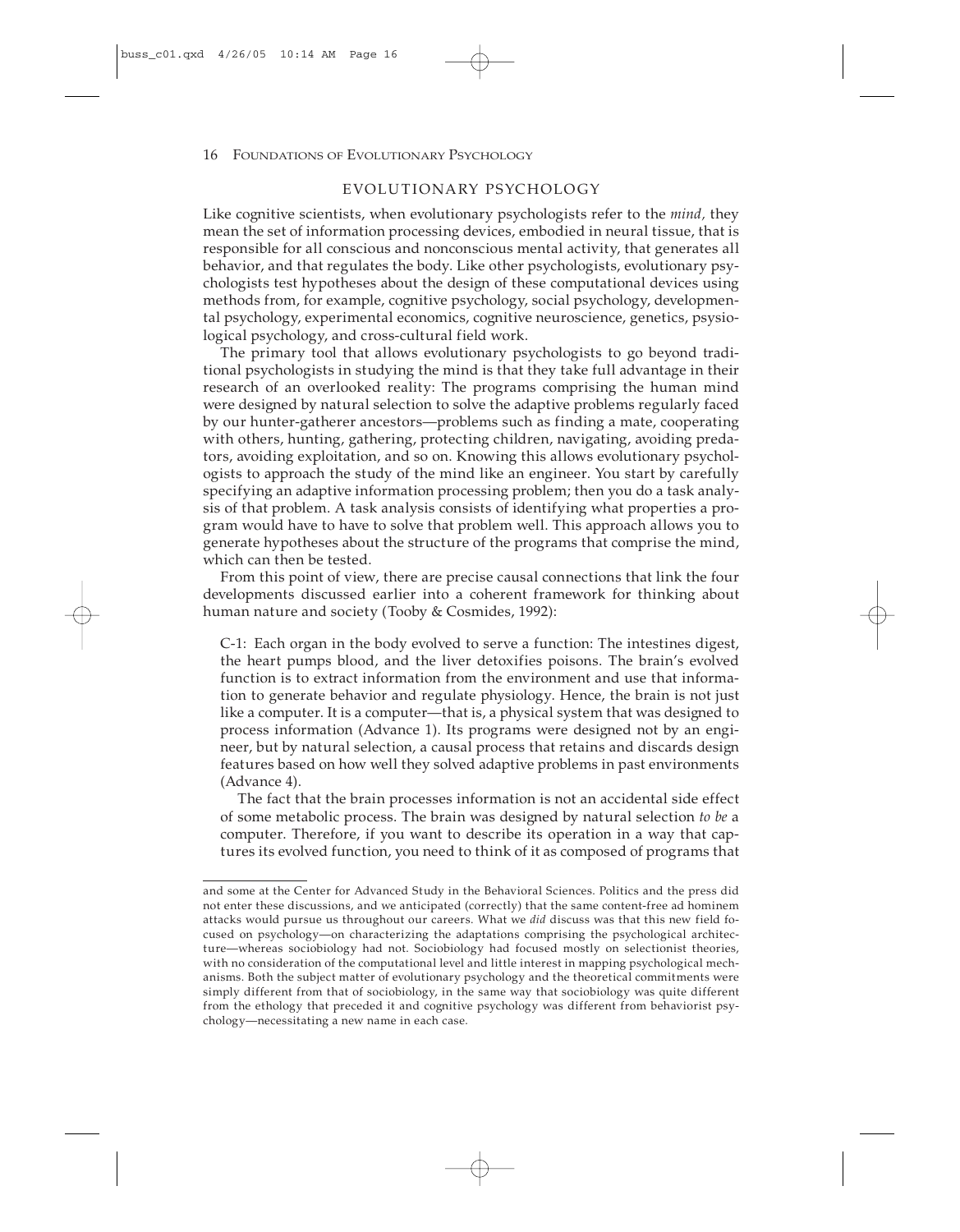process information. The question then becomes: What programs are to be found in the human brain? What are the reliably developing, species-typical programs that, taken together, comprise the human mind?

C-2: Individual behavior is generated by this evolved computer, in response to information that it extracts from the internal and external environment (including the social environment, Advance 1). To understand an individual's behavior, therefore, you need to know both the information that the person registered *and* the structure of the programs that generated his or her behavior.

C-3: The programs that comprise the human brain were sculpted over evolutionary time by the ancestral environments and selection pressures experienced by the hunter-gatherers from whom we are descended (Advances 2 and 4). Each evolved program exists because it produced behavior that promoted the survival and reproduction of our ancestors better than alternative programs that arose during human evolutionary history. Evolutionary psychologists emphasize hunter-gatherer life because the evolutionary process is slow—it takes thousands of generations to build a program of any complexity. The industrial revolution—even the agricultural revolution—is too brief a period to have selected for complex new cognitive programs.<sup>4</sup>

C-4: Although the behavior our evolved programs generate would, on average, have been adaptive (reproduction promoting) in ancestral environments, there is no guarantee that it will be so now. Modern environments differ importantly from ancestral ones, particularly when it comes to social behavior. We no longer live in small, face-to-face societies, in seminomadic bands of 20 to 100 people, many of whom were close relatives. Yet, our cognitive programs were designed for that social world.

C-5: Perhaps most importantly, natural selection will ensure that the brain is composed of many different programs, many (or all) of which will be specialized for solving their own corresponding adaptive problems. That is, the evolutionary process will not produce a predominantly general-purpose, equipotential, domain-general architecture (Advance 3).

In fact, this is a ubiquitous engineering outcome. The existence of recurrent computational problems leads to functionally specialized application software. For example, the demand for effective word processing and good digital music playback led to different application programs because many of the design features that make a program an effective word processing program are different from those that make a program a good digital music player. Indeed, the greater the number of functionally specialized programs (or subroutines) your computer has installed, the more intelligent your computer is, and the more things it can accomplish. The same is true for organisms. Armed with this insight, we can lay to rest the myth that the more evolved organization the human mind has, the more inflexible its response. Interpreting the emotional expressions of others, seeing beauty, learning language, loving your child—all these enhancements to human mental life are made possible by specialized neural programs built by natural selection.

<sup>4</sup> Unidimensional traits, caused by quantitative genetic variation (e.g., taller, shorter), can be adjusted in less time; see Tooby & Cosmides, 1990b.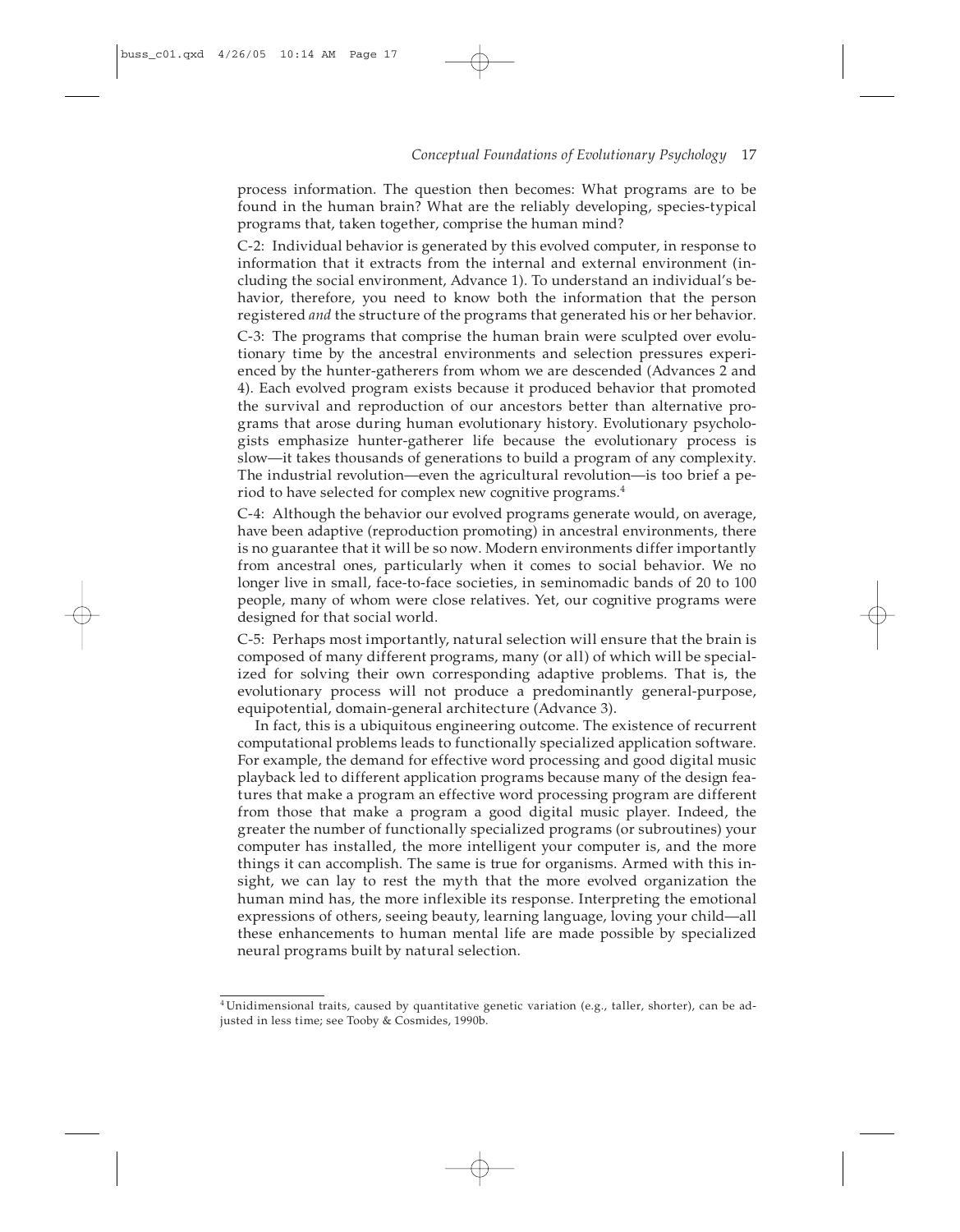To survive and reproduce reliably as a hunter-gatherer required the solution of a large and diverse array of adaptive information-processing problems. These ranged from predator vigilance and prey stalking to plant gathering, mate selection, childbirth, parental care, coalition formation, and disease avoidance. Design features that make a program good at choosing nutritious foods, for example, are ill suited for finding a fertile mate or recognizing free riders. Some sets of problems would have required differentiated computational solutions.

The demand for diverse computational designs can be clearly seen when results from evoluntionary theory (Advance 4) are combined with data about ancestral environments (Advance 2) to model different ancestral computational problems. The design features necessary for solving one problem are usually markedly different from the features required to construct programs capable of solving another adaptive problem. For example, game theoretic analyses of conditional helping show that programs designed for logical reasoning would be poorly designed for detecting cheaters in social exchange and vice versa; this incommensurability selected for programs that are functionally specialized for reasoning about reciprocity or exchange (Cosmides & Tooby, Chapter 20, this volume).

C-6: Finally, descriptions of the computational architecture of our evolved mechanisms allows a systematic understanding of cultural and social phenomena. The mind is not like a video camera, passively recording the world but imparting no content of its own. Domain-specific programs organize our experiences, create our inferences, inject certain recurrent concepts and motivations into our mental life, give us our passions, and provide cross-culturally universal frames of meaning that allow us to understand the actions and intentions of others. They invite us to think certain kinds of thoughts; they make certain ideas, feelings, and reactions seem reasonable, interesting, and memorable. Consequently, they play a key role in determining which ideas and customs will easily spread from mind to mind and which will not (Boyer, 2001; Sperber, 1994, 1996; Tooby & Cosmides, 1992). That is, they play a crucial role in shaping human culture.

Instincts are often thought of as the opposite of reasoning, decision making, and learning. But the reasoning, decision-making, and learning programs that evolutionary psychologists have been discovering (1) are complexly specialized for solving an adaptive problem, (2) reliably develop in all normal human beings, (3) develop without any conscious effort and in the absence of formal instruction, (4) are applied without any awareness of their underlying logic, and (5) are distinct from more general abilities to process information or behave intelligently. In other words, they have all the hallmarks of what we usually think of as instinct (Pinker, 1994). In fact, we can think of these specialized circuits as instincts: *reasoning instincts, decision instincts, motivational instincts, and learning instincts.* They make certain kinds of inferences and decisions just as easy, effortless, and natural to us as humans as catching flies is to a frog or burrowing is to a mole.

Consider this example from the work of Simon Baron-Cohen (1995). Like adults, normal 4-year-olds easily and automatically note eye direction in others, and use it to make inferences about the mental states of the gazer. For example, 4 year-olds, like adults, infer that when presented with an array of candy, the gazer wants the particular candy he or she is looking at. Children with autism do not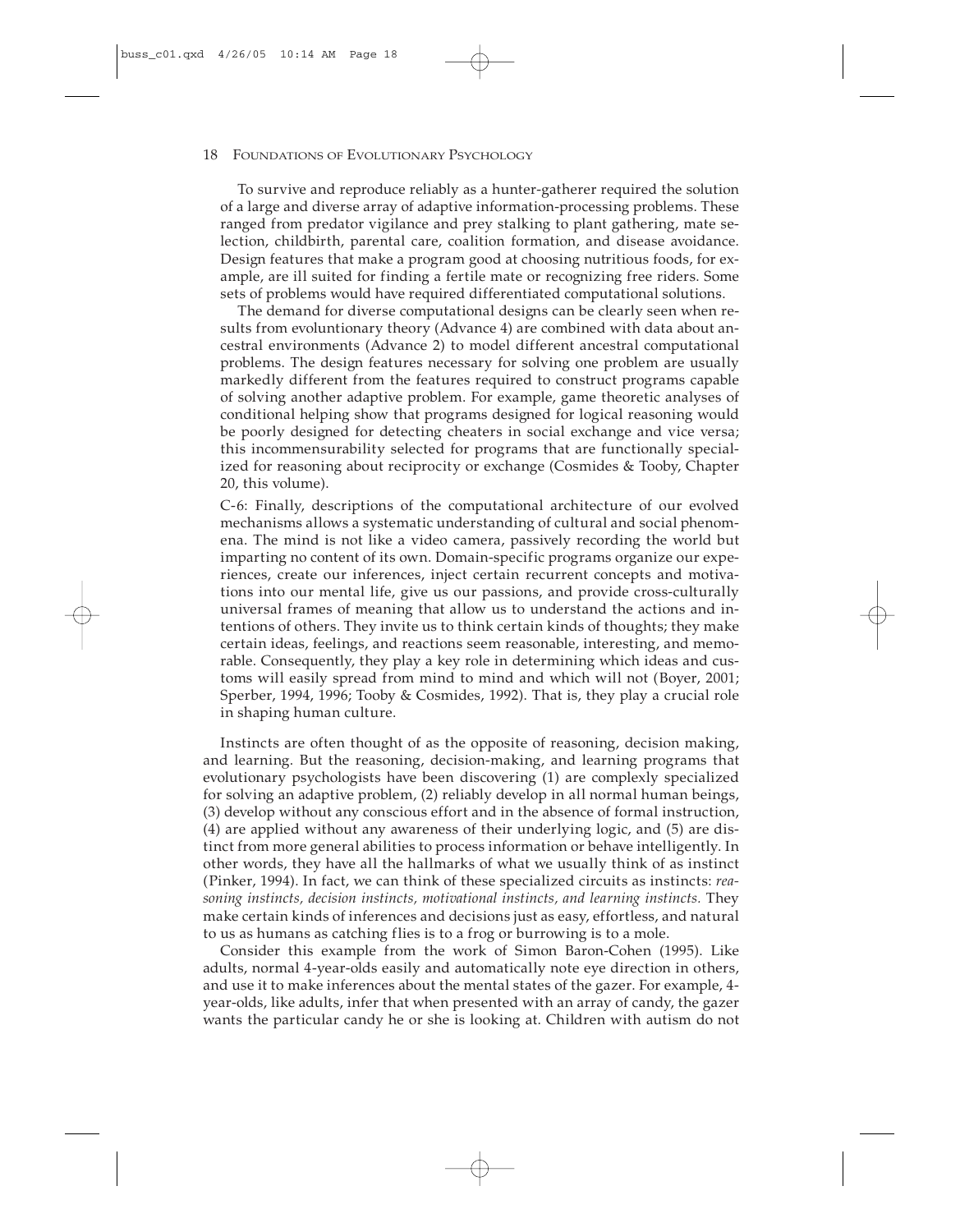make this inference. Although children with this developmental disorder can compute eye direction correctly, they cannot use that information to infer what someone wants. Normal individuals know, spontaneously and with no mental effort, that the person wants the candy he or she is looking at. This is so obvious to us that it hardly seems to require an inference at all. It is just common sense. But "common sense" is caused: It is produced by cognitive mechanisms. To infer a mental state (wanting) from information about eye direction requires a computation. There is an inference circuit—a reasoning instinct—that produces this inference. When the circuit that does this computation is broken or fails to develop, the inference cannot be made. Those with autism fail this task because they lack this reasoning instinct, even though they often acquire very sophisticated competences of other sorts. If the mind consisted of a domain-general knowledge acquisition system, narrow impairments of this kind would not be possible.

Instincts are invisible to our intuitions, even as they generate them. They are no more accessible to consciousness than our retinal cells and line detectors but are just as important in manufacturing our perceptions of the world. As a species, we have been blind to the existence of these instincts, not because we lack them but precisely because they work so well. Because they process information so effortlessly and automatically, their operation disappears unnoticed into the background. Moreover, these instincts structure our thought and experience so powerfully we mistake their products for features of the external world: Color, beauty, status, friendship, charm—all are computed by the mind and then experienced as if they were objective properties of the objects they are attributed to. These mechanisms limit our sense of behavioral possibility to choices people commonly make, shielding us from seeing how complex and regulated the mechanics of choice is. Indeed, these mechanisms make it difficult to imagine how things could be otherwise. As a result, we take normal behavior for granted: We do not realize that normal behavior needs to be explained at all.

As behavioral scientists, we need corrective lenses to overcome our instinct blindness. The brain is fantastically complex, packed with programs, most of which are currently unknown to science. Theories of adaptive function can serve as corrective lenses for psychologists, allowing us to see computational problems that are invisible to human intuition. When carefully thought out, these functional theories can lead us to look for programs in the brain that no one had previously suspected.

# PRINCIPLES OF ORGANIC DESIGN

Biology is the study of organisms, and psychology is—in a fundamental sense—a branch of biology. It is the study of the evolved designs of the behavior-regulating tissues of organisms. To be effective researchers, psychologists will need to become at least minimally acquainted with the principles of organic design.

#### NATURAL SELECTION IS AN ENGINEER THAT DESIGNS ORGANIC MACHINES

The phenomenon that Darwin was trying to explain is the presence of functional organization in living systems—the kind of organization found in artifacts, such as clocks, spectacles, or carriages; indeed, the kind of organization that appeared to be designed by an intelligent engineer to solve a problem. Darwin realized that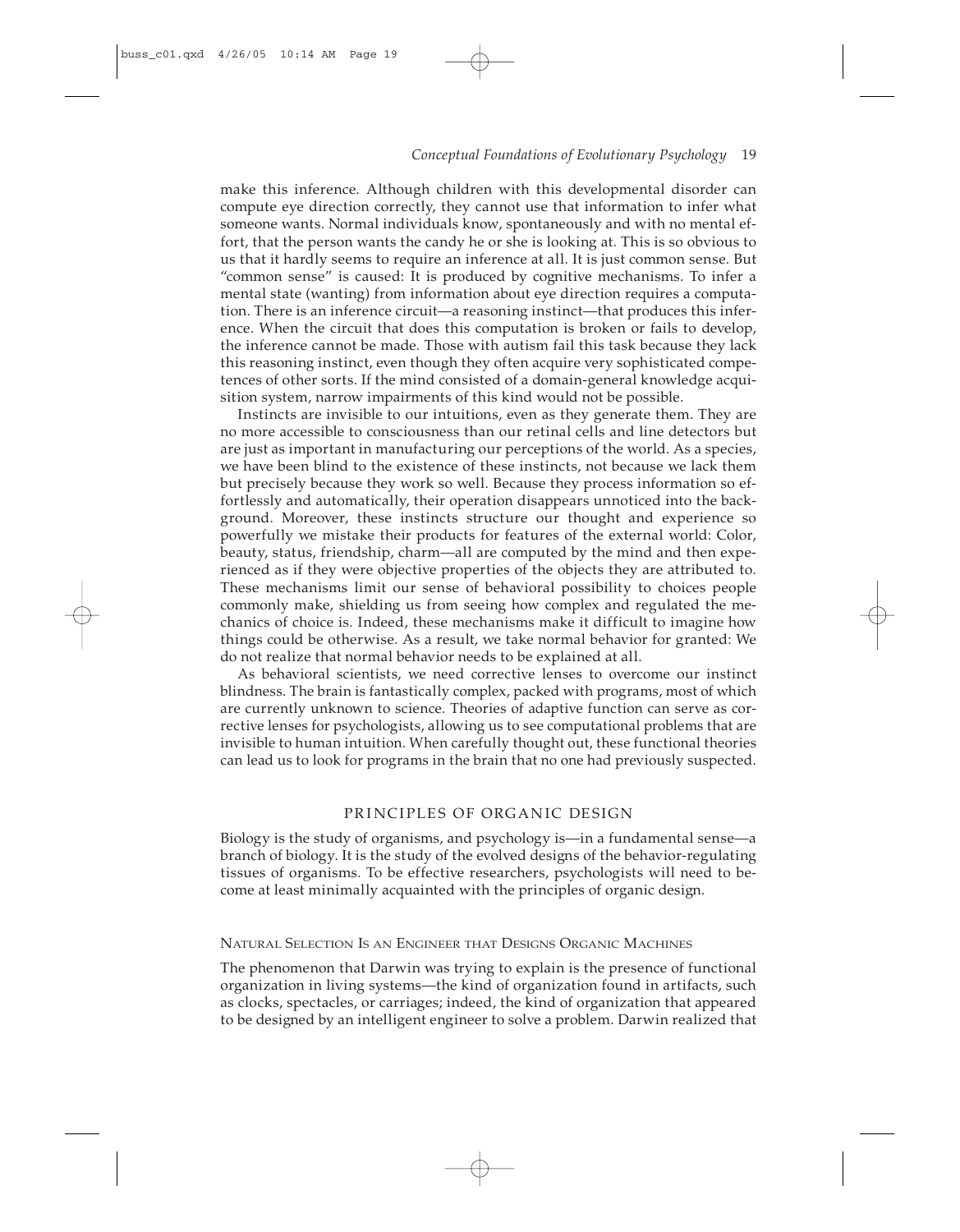organisms can be thought of as *self-reproducing machines.* What distinguishes living from nonliving machines is reproduction: the presence in a machine of devices (organized components) that cause it to produce new and similarly reproducing machines. Given a population of living machines, this property self-reproduction—drives a system of positive and negative feedback—natural selection—that can explain the remarkable fit between the design of organisms and the problems they must solve to survive and reproduce.

In contrast to human-made machines, which are designed by inventors, living machines acquire their intricate functional design over immense lengths of time, as a consequence of the fact that they reproduce themselves. Indeed, modern Darwinism has an elegant deductive structure that logically follows from Darwin's initial insight that reproduction is the defining property of life:

When an organism reproduces, genes that cause the development of its design features are introduced into its offspring. But the replication of the design of the parental machine is not always error free. As a result, randomly modified designs (i.e., mutants) are introduced into populations of reproducers. Because living machines are already exactingly organized so that they cause the otherwise improbable outcome of constructing offspring machines, random modifications will usually introduce disruptions into the complex sequence of actions necessary for self-reproduction. Consequently, most newly modified but now defective designs will remove themselves from the population: a case of negative feedback.

However, a small number of these random design modifications will, by chance, improve the system's machinery for causing its own reproduction. Such improved designs (by definition) cause their own increasing frequency in the population: a case of positive feedback.

This increase continues until (usually) such modified designs outreproduce and thereby replace the alternative designs in the population, leading to a new species-standard (or population-standard) design: a new retinal design, or blood cell, or reasoning circuit, or food preference ordering. After such an event, the population of reproducing machines is different from the ancestral population. The population has taken a step "uphill" toward a greater degree of functional organization for reproduction than it had previously. Over the long run, down chains of descent, this feedback cycle pushes designs through state-space toward increasingly well-engineered—and increasingly improbable—functional arrangements. These arrangements are *functional* in a specific sense: The elements are well organized to cause their own reproduction in the environment in which the species evolved.

For example, if a mutation appeared that caused individuals to find family members sexually repugnant, they would be less likely to conceive children incestuously. They would produce children with fewer genetic diseases, and more of these children would mature and reproduce than would the children of those who were not averse to incest. Such an incest-avoiding design would produce a larger set of healthy children every generation, down the generations. By promoting the reproduction of its bearers, the incest-avoiding circuit thereby promotes its own spread over the generations, until it eventually replaces the earlier-model sexual circuitry and becomes a universal feature of that species' design. This spontaneous feedback process—natural selection—causes functional organization to emerge naturally, without the intervention of an intelligent designer or supernatural forces.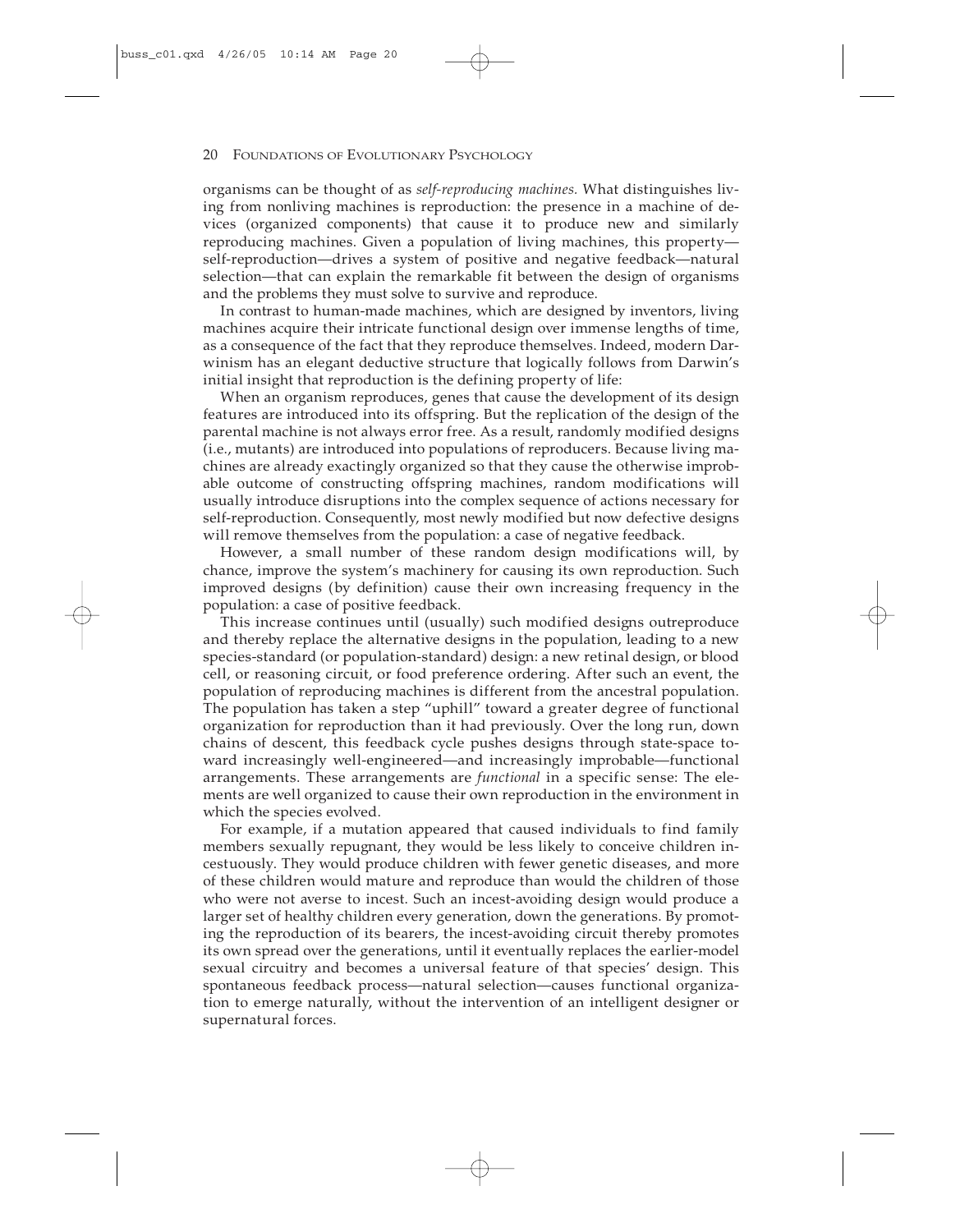*Genes and Design* Self-reproducing systems could not exist unless there were adaptations that conserved the functional design against entropy from one generation to the next. Genes are the means by which functional design features replicate themselves from parent to offspring. They can be thought of as particles of design. These elements are transmitted from parent to offspring and together with stable features of an environment, cause the organism to develop some design features and not others. Genes have two primary ways they can propagate themselves: by increasing the probability that offspring will be produced by the organism in which they are situated or by increasing reproduction in others who are more likely than random members of the population to carry the same gene.

An individual's genetic relatives carry some of the same genes, by virtue of having received some of the same genes from a recent common ancestor. Thus, a gene in an individual that causes an increase in the reproductive rate of that individual's kin will, by so doing, tend to increase its own frequency in the population. A circuit that motivates individuals to help feed their sisters and brothers, if they are in sufficiently greater need, is an example of a program that increases kin reproduction. As Hamilton (1964) pointed out, design features that promote both direct reproduction and kin reproduction and that make efficient trade-offs between the two will replace those that do not (a process called *kin selection*).

*Reproduction and Function* How well a design feature systematically promotes direct and kin reproduction is the bizarre but real engineering criterion determining whether a specific design feature will be added to or discarded from a species' design.

The concept of *adaptive behavior* can now be defined with precision. Adaptive behavior, in the evolutionary sense, is behavior that tended to promote the net lifetime reproduction of the individual or that individual's genetic relatives. By promoting the replication of the genes that built them, circuits that—systematically and over many generations—cause adaptive behavior become incorporated into a species' neural design. In contrast, behavior that undermines the reproduction of the individual or his or her genetic relatives removes the circuits causing those behaviors from the species. Such behavior is maladaptive.

Evolutionists analyze how design features are organized (in ancestral environments) to contribute to the propagation of their genetic basis because gene propagation was the final causal pathway through which a functionally improved design feature caused itself to increase in frequency until it became standard equipment in all ordinary members of the species.

*Adaptive Problems Select for Adaptations* Darwin's detailed studies of plants and animals revealed complex structures composed of parts that appeared to be organized to overcome reproductive obstacles (e.g., the presence of predators) or to take advantage of reproductive opportunities (e.g., the presence of fertile mates). Enduring conditions in the world that create reproductive opportunities or obstacles constitute *adaptive problems,* such as the presence of pathogens, variance in the food supply, the vulnerability of infants, or the presence of family in an individual's social group. Adaptive problems have two defining characteristics. First, they are conditions or cause-and-effect relationships that many or most individual ancestors encountered, reappearing again and again during the evolutionary history of the species, giving natural selection enough time to design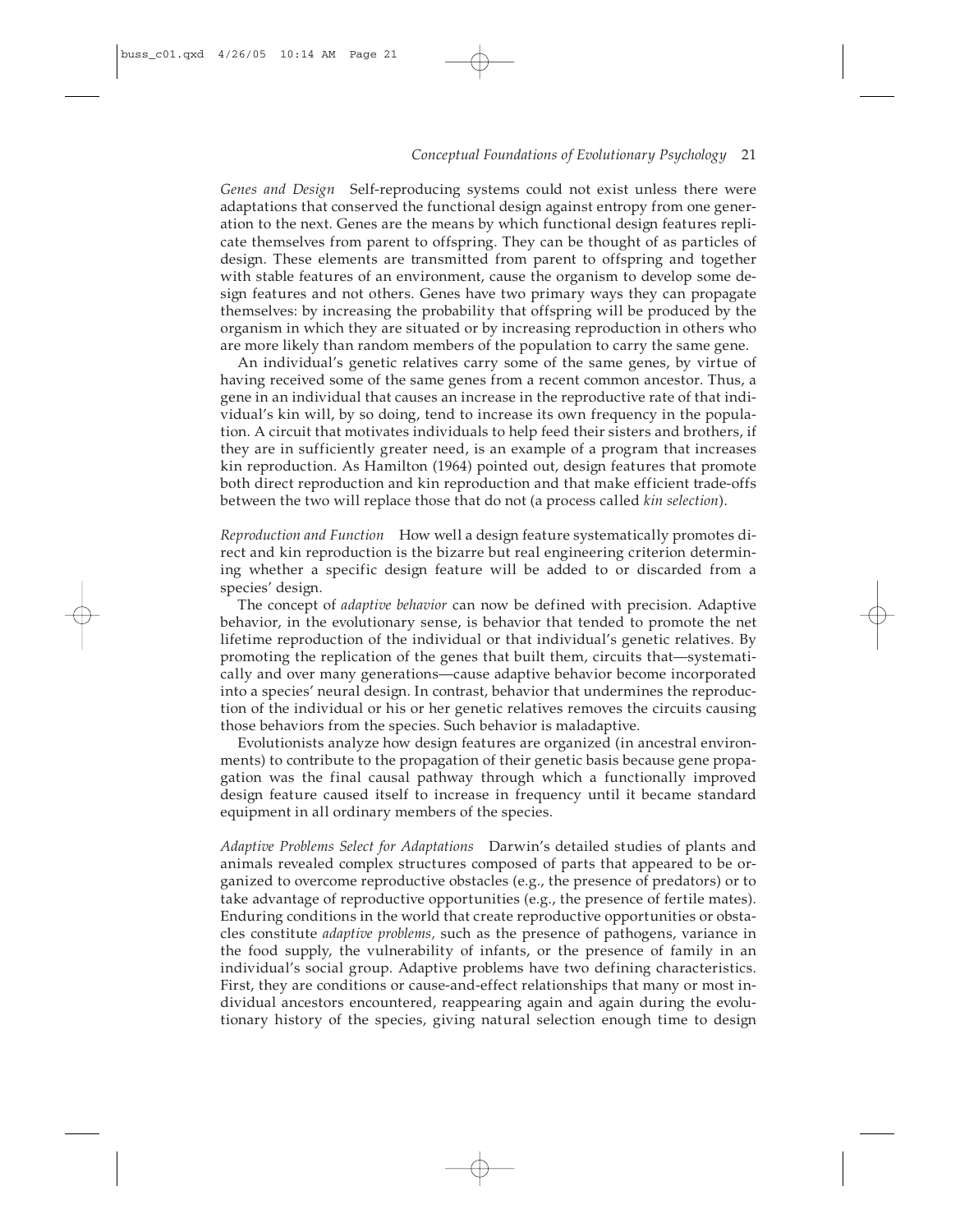adaptations in response. Second, they are that subset of enduring relationships that could, in principle, be exploited by some property of an organism to increase its reproduction or the reproduction of its relatives. Alternative designs are retained or discarded by natural selection on the basis of how well they function as solutions to adaptive problems.

Over evolutionary time, more and more design features accumulate to form an integrated structure or device that is well engineered to solve its particular adaptive problem. Such a structure or device is called an *adaptation.* Indeed, an organism can be thought of as a collection of adaptations, together with the engineering by-products of adaptations, and evolutionary noise. The functional subcomponents of the ear, hand, intestines, uterus, or circulatory system are examples. Each of these adaptations exists in the human design now because it contributed to the process of direct and kin reproduction in the ancestral past. Adaptive problems are the only kind of problem that natural selection can design machinery for solving.

*The Environment of Evolutionary Adaptedness* One key to understanding the functional architecture of the mind is to remember that its programs were not selected for because they solved the problems faced by modern humans. Instead, they were shaped by how well they solved adaptive problems among our huntergatherer ancestors. The second key is to understand that the developmental processes that build each program, as well as each program in its mature state, evolved to use information and conditions that were reliably present in ancestral environments. The design of each adaptation assumes the presence of certain background conditions and operates as a successful problem solver only when those conditions are met. The *environment of evolutionary adaptedness* (EEA) refers jointly to the problems hunter-gatherers had to solve and the conditions under which they solved them (including their developmental environment).

Although the hominid line is thought to have originated on edges of the African savannahs, the EEA is not a particular place or time. The EEA for a given adaptation is the statistical composite of the enduring selection pressures or cause-and-effect relationships that pushed the alleles underlying an adaptation systematically upward in frequency until they became species-typical or reached a frequency-dependent equilibrium (most adaptations are speciestypical; see Hagen, Chapter 5, this volume). Because the coordinated fixation of alleles at different loci takes time, complex adaptations reflect enduring features of the ancestral world. The adaptation is the consequence of the EEA, and so the structure of the adaptation reflects the structure of the EEA. The adaptation evolved so that when it interacted with the stable features of the ancestral task environment, their interaction systematically promoted fitness (i.e., solves an adaptive problem). The concept of the EEA is essential to Darwinism, but its formalization was prompted by the evolutionary analysis of humans because human environments have changed more dramatically than the environments most other species occupy. The research problems faced by most biologists do not require them to distinguish the modern environment from a species' ancestral environment. Because adaptations evolved and assumed their modern form at different times and because different aspects of the environment were relevant to the design of each, the EEA for one adaptation may be somewhat different from the EEA for another. Conditions of terrestrial illumination, which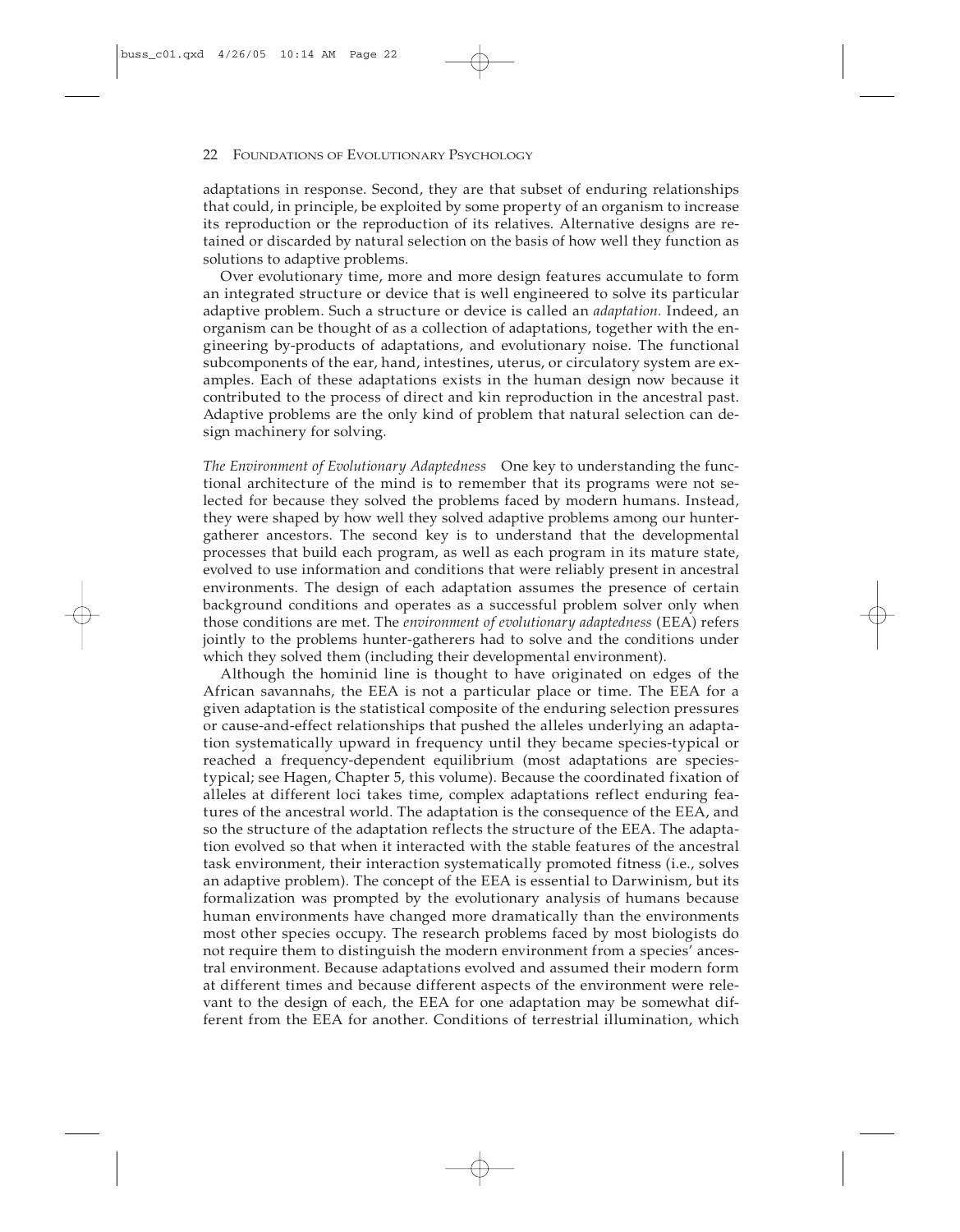form (part of) the EEA for the vertebrate eye, remained relatively constant for hundreds of millions of years—and can still be observed by turning off all artificial lights. In contrast, the social and foraging conditions that formed (part of) the EEA that selected for neural programs that cause human males to provision and care for their offspring (under certain conditions) is almost certainly less than two million years old.

When a program is operating outside the envelope of ancestral conditions that selected for its design, it may look like a poorly engineered problem solver. Efficient foraging, for example, requires good probability judgments, yet laboratory data suggested that people are poor intuitive statisticians, incapable of making simple inferences about conditional probabilities (Kahneman, Slovic, & Tversky, 1982). Evolutionary psychologists recognized that these findings were problematic, given that birds and insects solve similar problems with ease. The paradox evaporates when you consider the EEA for probability judgment. Behavioral ecologists presented birds and bees with information in ecologically valid formats; psychologists studying humans were not.

Being mindful of the EEA concept changes how research is designed and what is discovered. Giving people probability information in the form of absolute frequencies—an ecologically valid format for hunter-gatherers—reveals the presence of mechanisms that generate sound Bayesian inferences (Brase, Cosmides, & Tooby, 1998; Cosmides & Tooby, 1996; Gigerenzer, 1991; Gigerenzer, Todd, & the ABC Group, 1999). Indeed, EEA-minded research on judgment under uncertainty is now showing that the human mind is equipped with a toolbox of "fast-andfrugal heuristics," each designed to make well-calibrated judgments quickly on the basis of limited information (Gigerenzer & Selten, 2002; Gigerenzer, Todd, & the ABC Group, 1999; Todd, Hertwig, & Hoffrage, Chapter 27, this volume). These procedures are *ecologically rational,* providing good solutions when operating in the task environments for which they evolved (Tooby & Cosmides, in press).

*Knowing the Past* It is often argued that we can know nothing about the past that is relevant to psychology because behavior doesn't fossilize. Thus, the whole field of evolutionary psychology is claimed to rest on uncertain speculation or conjecture. In reality, we know with certainty thousands of important things about our ancestors and the world they inhabited, many of which can be useful in guiding psychological research. Some of these should be obvious, although their implications may not be. For example, it is a certainty that our ancestors lived in a world in which certain principles of physics governed the motions of objects: facts that allowed Shepard (1984, 1987) to discover how the mind represents the motion of objects, both in perception and imagination. It is equally certain that hominids had eyes, looked at what interested them, and absorbed information about what they were looking at, making eye-gaze direction informative to onlookers: facts that helped Baron-Cohen (1995) to create a far-reaching research program on the cognitive basis of mind-reading, the ability to infer the mental states of others. It is certain that our ancestors, like other Old World primates, nursed; had two sexes; chose mates; had color vision calibrated to the spectral properties of sunlight; lived in a biotic environment with predatory cats, venomous snakes, and spiders; were predated on; bled when wounded; were incapacitated from injuries; were vulnerable to a large variety of parasites and pathogens; and had deleterious recessives rendering them subject to inbreeding depression if they mated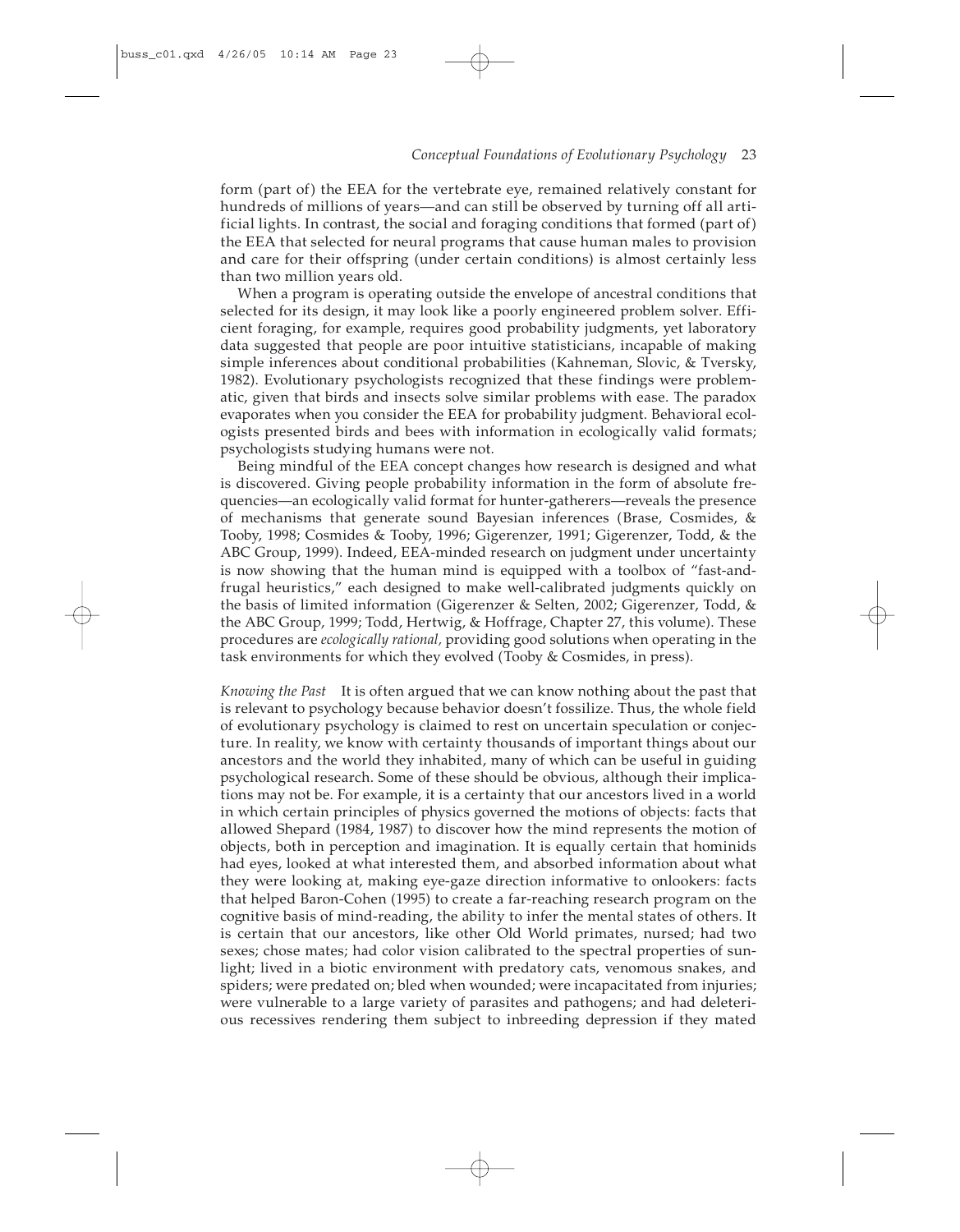with siblings. All of these conditions are known, and all pose adaptive problems. By considering these selection pressures, a careful, intelligent thinker can develop plausible, testable theories of the adaptations that arose in response to them. Selection would not plausibly have built an equipotential cognitive architecture that had to encounter the world as if it were unprepared for functionally significant sets of evolutionarily recurrent relationships. It is remarkable that such a model is so vigorously defended.

By triangulating the work of researchers in many disciplines, many other sound inferences can be made. Evolutionary psychologists, behavioral ecologists, and evolutionary biologists have already created a library of sophisticated models of the selection pressures, strategies, and trade-offs that characterize fundamental adaptive problems (Advance 4), which they use in studying processes of attention, memory, decision making, and learning in nonhuman animals. Which model is applicable for a given species depends on certain key life-history parameters. Findings from paleoanthropology, hunter-gatherer archaeology, and studies of living hunter-gatherer populations locate humans in this theoretical landscape by filling in the critical parameter values (Advance 2). Ancestral hominids were ground-living primates; omnivores,<sup>5</sup> exposed to a wide variety of plant toxins and meat-borne bacteria and fungi; they had a sexual division of labor involving differential rates of hunting and gathering. They were mammals with altricial young, long periods of biparental investment in offspring, enduring male-female mateships, and an extended period of physiologically obligatory female investment in pregnancy and lactation. They were a long-lived, lowfecundity species in which variance in male reproductive success was higher than variance in female reproductive success. They lived in small, nomadic, kin-based bands often of 20 to 100; they would rarely (if ever) have seen more than 1,000 people at one time; they had only modest opportunities to store provisions for the future; they engaged in cooperative hunting, defense, and aggressive coalitions; and they made tools and engaged in extensive amounts of cooperative reciprocation. When these parameters are combined with formal models from evolutionary biology and behavioral ecology, a reasonably consistent picture of ancestral life begins to appear (e.g., Tooby & DeVore, 1987). From this, researchers can refine theories of adaptive problems, develop models of their computational requirements, and test for the presence of mechanisms equipped with design features that satisfy these requirements. Most chapters in this volume provide examples of this process.

Many adaptive problems can be further illuminated by the application of evolutionary theory (see, e.g., Cosmides & Tooby, Chapter 20, this volume). For example, variance in the food supply can be buffered through food sharing, a method of pooling risk, which is stable only when the variance is primarily due to luck rather than effort. Studies of modern hunter-gatherers have allowed quantitative estimates of how much variance there is in successfully finding different kinds of foods; for example, among the Ache of Paraguay, meat and honey are high-variance foods even for skilled foragers, whereas the variance in gathering vegetable foods is low and comes from effort rather than luck. As might be pre-

<sup>5</sup> Fossil sites show extensive processing sites for animal products. Large East African woodland primates hunt and eat meat. Hunter-gatherers are observed to get a major fraction of their diet from hunting. Hunting is a dispropoportionately male activity not only in humans but in chimpanzees and baboons.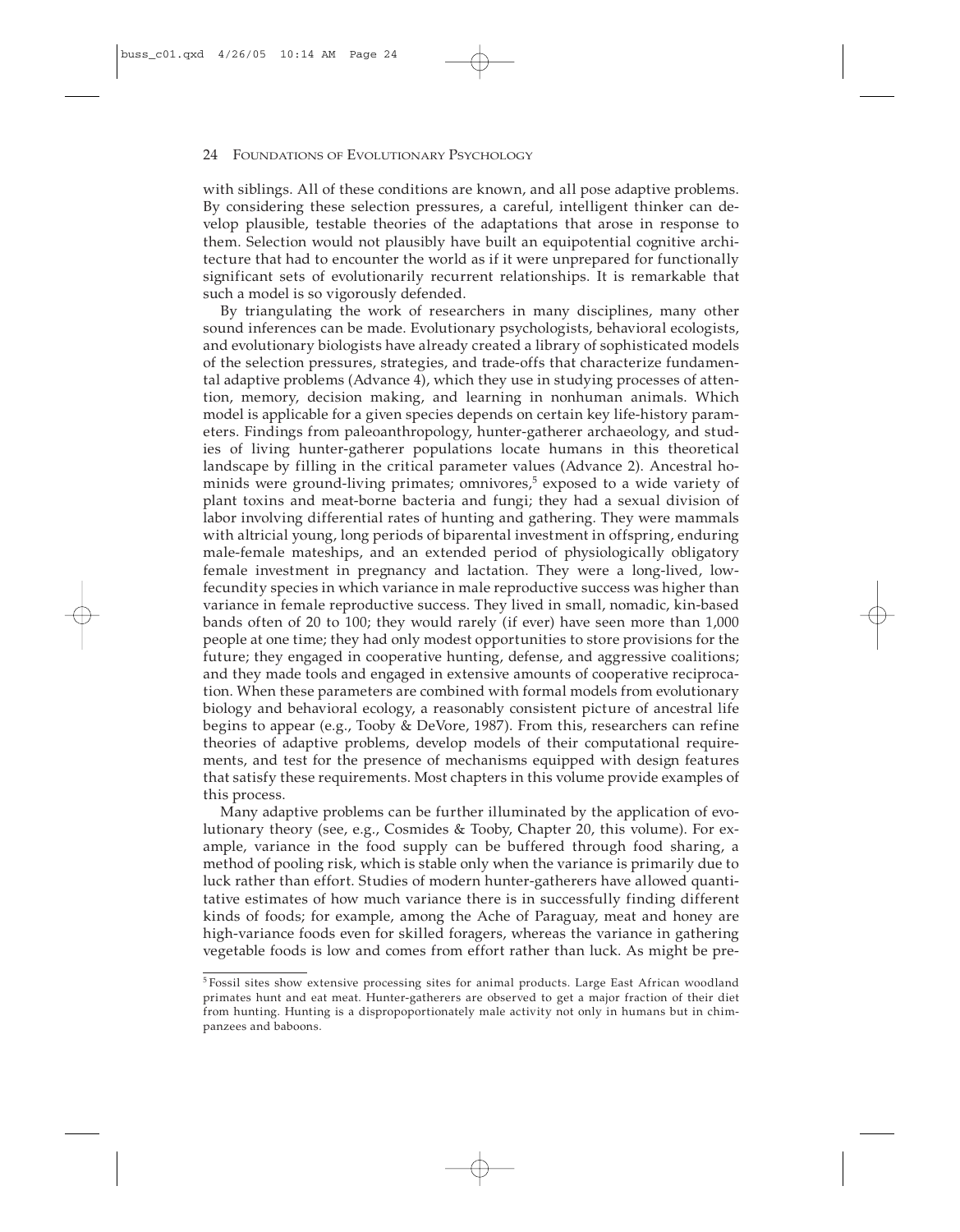dicted from an analysis of the adaptive problems posed by variance in the food supply, Ache hunter-gatherers risk-pool with meat and honey by sharing widely at the band level, but they share gathered vegetable foods only within nuclear families (Kaplan & Hill, 1985). This analysis suggests that our minds house at least two different decision rules for sharing, each creating a different sense of what is appropriate or fair, and each triggered by a different experience of variance. This, in turn, led to the successful prediction that we have mechanisms designed to be effectively calibrated to variance and its causes (e.g., Rode, Cosmides, Hell, & Tooby, 1999; Wang, 2002).

Although behavioral scientists can be certain about a huge inventory of facts about the ancestral world that have not yet been harnessed to guide psychological research, certainty about the past is not necessary for building better hypotheses. We can derive valuable experimental hypotheses from possible rather than certain features of the ancestral world. At worst, such a hypothesis is no more likely to be falsified than the hypotheses advanced by nonevolutionary researchers, who have no principled source from which to derive their hypotheses. There are also many features of the ancestral world about which we are completely ignorant: These features simply do not form the basis for experiments.

#### PSYCHOLOGY IS REVERSE ENGINEERING

As engineers go, natural selection is superlative. It has produced exquisitely engineered biological machines—the vertebrate eye, the four-chambered heart, the liver, and the immune system—whose performance at solving problems is unrivaled by any machine yet designed by humans. (Consider the poor quality of machine vision compared to evolved vision, artificial pacemakers compared to the evolved system regulating the heart, pharmaceuticals with their negative side effects compared to the body's immune and detoxification systems.)

Psychologists—evolutionary or otherwise—are engineers working in reverse. The human neural architecture is a complex functional system, composed of programs whose design was engineered by natural selection to solve specific adaptive problems. Our job is to reverse-engineer its components: to dissect its computational architecture into functionally isolable information processing units—programs—and to determine how these units operate, both computationally and physically. To arrive at the appropriate construal, the cognitive architecture must be conceptualized as a set of parts designed to interact in such a way that they solve adaptive problems. This conceptualization requires theories of adaptive function—engineering specifications that provide analyses of what would count as good design for a particular problem. In so doing, they also provide the criteria necessary to decide whether a property of an organism is a design feature, a functionless by-product, or noise.

*Many Properties of Organisms Are Not Adaptations* The cross-generationally recurrent design of an organism can be partitioned into (1) adaptations, which are present because they were selected for, (2) by-products of adaptations, which were not themselves targets of selection but are present because they are causally coupled to or produced by traits that were, and (3) noise, which was injected by the stochastic components of evolution. Consider, for example, that all brain-intact persons learn to speak (or sign) the language of their surrounding community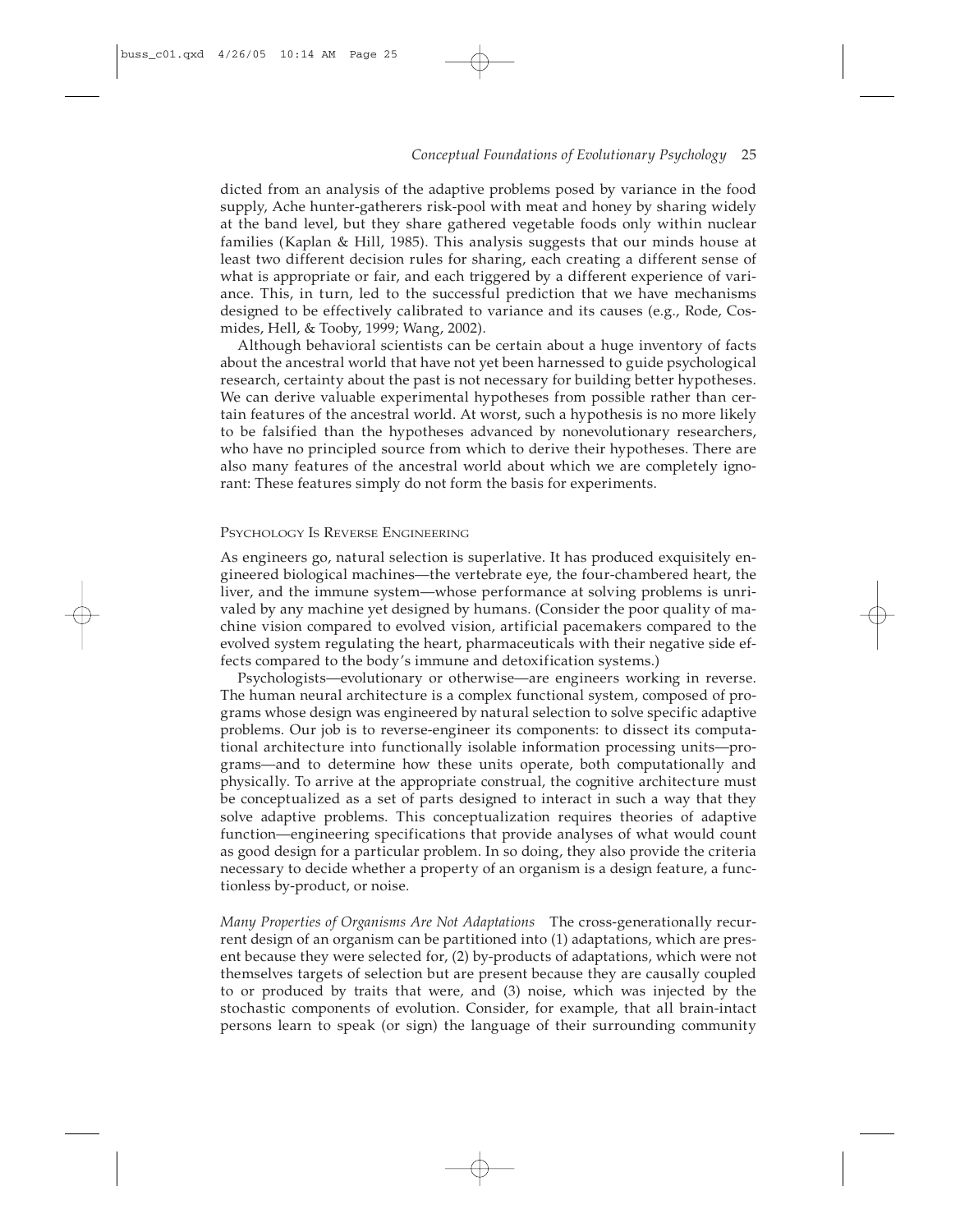without explicit instruction, whereas reading and writing require explicit schooling, are not mastered by every individual, and are entirely absent from some cultures. The neural programs that allow humans to acquire and use spoken language are adaptations, specialized by selection for that task (Pinker, 1994; Pinker & Bloom, 1990). But once an information processing mechanism exists, it can be deployed in activities that are unrelated to its original function. Because we have evolved learning mechanisms that cause language acquisition, we can, through laborious study and schooling, learn to write and read. But the learning mechanisms that enable these activities were not selected for *because* they caused reading and writing. The ability to read and write are by-products of adaptations for spoken language, enabled by their causal structure. Random evolutionary noise exists as well, for example, the gene variants that cause dyslexia (difficulties with learning to read).

Adaptations are present because of a prior history of selection. They are not defined as any ability or trait, however rare or modern, that is beneficial by virtue of enabling a particular individual to have more children. Suppose, for example, that a computer programmer were to become wealthy through writing code and used that wealth to have many children. This would not make computer programming, which is a very recent cultural invention, an adaptation, nor would it mean that the cognitive mechanisms that enable computer programming are adaptations designed for producing computer programs. The ability to write code is a beneficial side effect of cognitive adaptations that arose to solve entirely different problems, ones that promoted reproduction in an ancestral past.6

Thus, although selection creates functional organization, not all traits of organisms are functional. In fact, most "parts" of an organism are not functional for a simple reason: Most ways of conceptually dissecting a species' phenotype into parts will fail to capture functional components.<sup>7</sup> To see the organization that exists in a complex system, researchers need to be able to distinguish its functional components from the by-products and noise.

With a well-specified theory of an adaptive problem, researchers can identify functional and nonfunctional parts of an organism. Of the three kinds of properties, adaptations are the most important and illuminating because they explain why a system has certain parts, why these participate in certain cause-and-effect relationships with one another, and why they interact with the world in the way that they do. Adaptations are problem-solving machines and can be identified using design evidence. This entails probability judgments about the degree to

 $6$  In the case of computer programming, these adaptations might include the numerical abilities that underwrite foraging (Wynn, 1998), recursion for producing metarepresentations (Leslie, 1987), grammatical mechanisms (Pinker, 1994), certain deductive capacities (Rips, 1994), and so on. To determine which adaptations underwrite the ability to program computers would require cognitive experimentation aimed at discovering which information processing mechanisms are activated when someone is engaged in this evolutionarily novel activity. Moreover, different constellations of mechanisms might be activated when different individuals program, precisely because there has not been enough time for natural selection to produce an integrated design specifically for this purpose.

<sup>7</sup> Imagine you are looking inside a television and considering ways to conceptually divide its innards into parts. A random parsing is unlikely to isolate the functional units that allow a TV to transduce electromagnetic radiation into a color bitmap (its function). Indeed, most ways of dividing its insides will fail to capture *any* functional components, and any such nonfunctional "parts" will be by-products of the functional ones (Hagen, Chapter 5, this volume).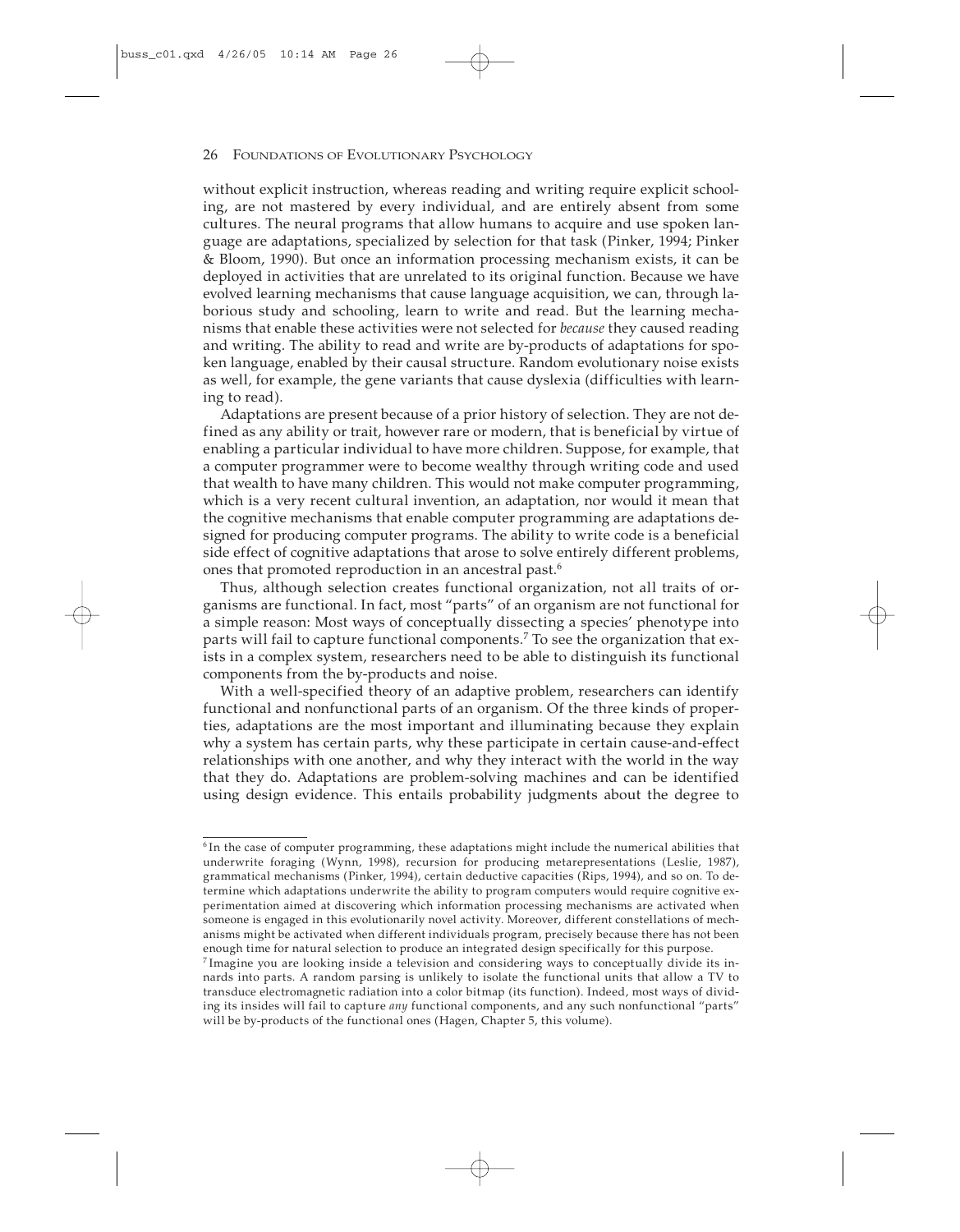which a set of design features nonrandomly solve an independently defined ancestral adaptive problem.

#### DESIGN EVIDENCE

To determine a system's adaptive function, researchers need to produce evidence of a fit between its design and the proposed function. This requires the application of engineering standards. As an analogy, consider the relation between design and function in human-made artifacts. A ceramic mug is made of an insulating material that does not dissolve or melt when it contacts hot drinks; its shape stably contains about 8 ounces of liquid while allowing a mouth access to it; and it has a heat-dissipating handle. These properties of a mug are *design features:* properties that exist *because* they are good solutions to the problem of drinking hot beverages without burning your hands.

These properties are unlikely to occur together by chance. Moreover, other uses to which mugs are put (e.g., paperweights, pencil holders) neither predict nor explain these features (paperweights need only be heavy; pencil holders must have a containing shape, but many materials will do and no handle is needed). A mug can produce many beneficial effects, but only one of these is its function, that is, the explanation for its design. We can tell which design explanation is correct by analyzing the fit between the mug's design and a proposed function. Mugs have many interlocking properties that are good solutions to the problem of drinking hot drinks, and their properties are poorly explained by alternative theories of their function; that is how we know that they were designed for that function. The more complex the architecture, the more powerful design evidence can be. For example, there are many design features that can decide whether a toaster was intended to be a vehicle, a nutrient, a cleaner, a geological accident, or a means for toasting slices of bread.

In the same way, design evidence is criterial for claiming that a property of an organism is an adaptation, whether that property is a knee, a heart, or a neural circuit that processes information. Does the organic machinery in question have properties that cause it to solve an adaptive problem precisely, reliably, and economically? If not, then its ability to solve the problem at issue may be incidental, a side effect of a system that is well designed to perform some alternative adaptive function (Williams, 1966). For example, zoologists found that nocturnal bats have a sonar system with many of the same intricate and interlocking features of human-engineered sonar and radar systems, including features that make bat sonar a good design for finding insects and avoiding obstacles at night (e.g., higher pulse rates when hunting small moving targets than when cruising; for discussion, see Dawkins, 1986). At the same time, bat sonar is poorly suited for solving most other problems (e.g., judging the relative ripeness of fruit during the day). And there is no physical law or general metabolic process that produces bat sonar as a side effect.

Finding and pursuing small flying food items in the dark without crashing into things pose intricate computational problems, which very few arrangements of matter can solve. The bat's sonar solves these problems well. There is a tight fit between the problems' requirements and the evolved solution. It is by virtue of this excellence in design that we recognize finding insects and avoiding obstacles at night as the adaptive function of bat sonar.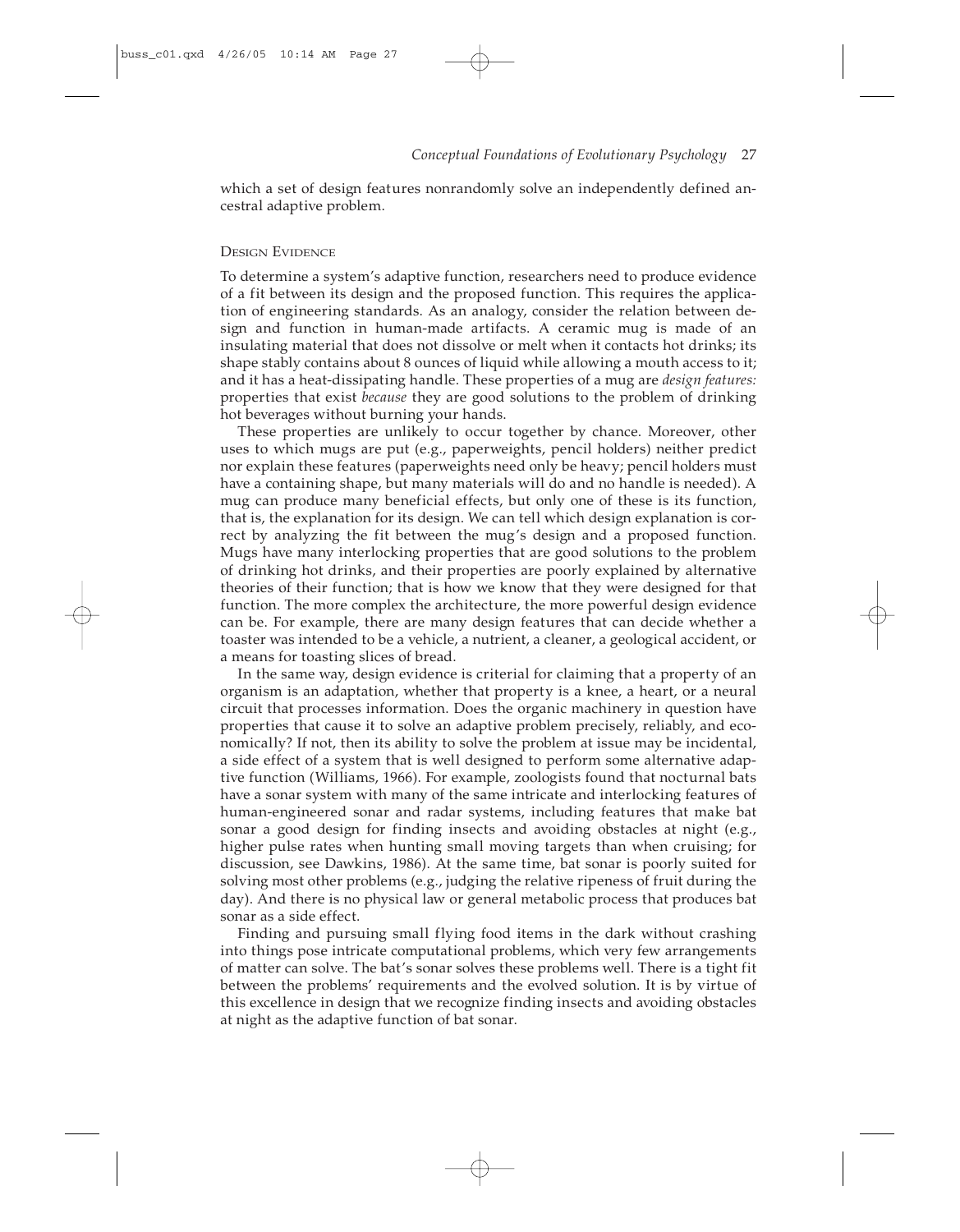Researchers can identify an aspect of an organism's physical, developmental, or psychological structure—its phenotype—as an adaptation by showing that (1) it has many design features that are improbably well suited to solving an ancestral adaptive problem, (2) these phenotypic properties are unlikely to have arisen by chance alone, and (3) they are not better explained as the by-product of mechanisms designed to solve some alternative adaptive problem or some more inclusive class of adaptive problem. Finding that a reliably developing feature of the species' architecture solves an adaptive problem with reliability, precision, efficiency, and economy is prima facie evidence that an adaptation has been located. This is like showing that an oddly shaped piece of metal easily opens the lock on your front door. It is almost certainly a key designed for your door because door locks are not easily opened by random bits of metal, by can openers or candlesticks, or even by keys designed for other doors.

To show that something is a by-product, researchers must first establish that something else is an adaptation (e.g., blood as an oxygen transport system) and then show how the feature is a side effect of the adaptation (e.g., the redness of blood is a side effect of the oxygen-carrying iron in hemoglobin). Features that are uncoordinated with functional demands are evolutionary noise (e.g., the locations of flecks of color in the eye).

#### THEORIES OF GOOD DESIGN ARE A HEURISTIC FOR DISCOVERY

If design evidence were important only for explaining why known properties of organisms have the form that they do (i.e., why the lens of the eye is transparent rather than opaque), its use in psychology would be limited. After all, most properties of the human mind are currently unknown. The concept of good design for solving an adaptive problem is important because it allows researchers to discover new mechanisms within the human mind. There is a systematic method for using theories of adaptive function and principles of good design for discovering new programs.

One starts with an adaptive problem encountered by human ancestors, including what information would potentially have been present in past environments for solving that problem. From the model of an adaptive problem, the researcher develops a task analysis of the kinds of computations necessary for solving that problem, concentrating on what would count as a well-designed program given the adaptive function under consideration. Based on this task analysis, hypotheses can be formulated about what kinds of programs might actually have evolved. Next, their presence can be tested for experimentally, using methods from cognitive, social, and developmental psychology, cognitive neuroscience/neuropsychology, experimental economics, cross-cultural studies—whatever methods are most appropriate for illuminating programs with the hypothesized properties. If the predicted design features are found, tests can be conducted to make sure they are not better explained by alternative hypotheses about the programs responsible. Testing includes making sure the program in question is distributed crossculturally in the way predicted by the theory, which may predict universality, different expressions triggered by different environmental or social conditions, or local calibration by specific circumstances.

Research on the architecture of kin detection in humans provides an example of how this process of discovery can work (Lieberman et al., 2003, in press-a, in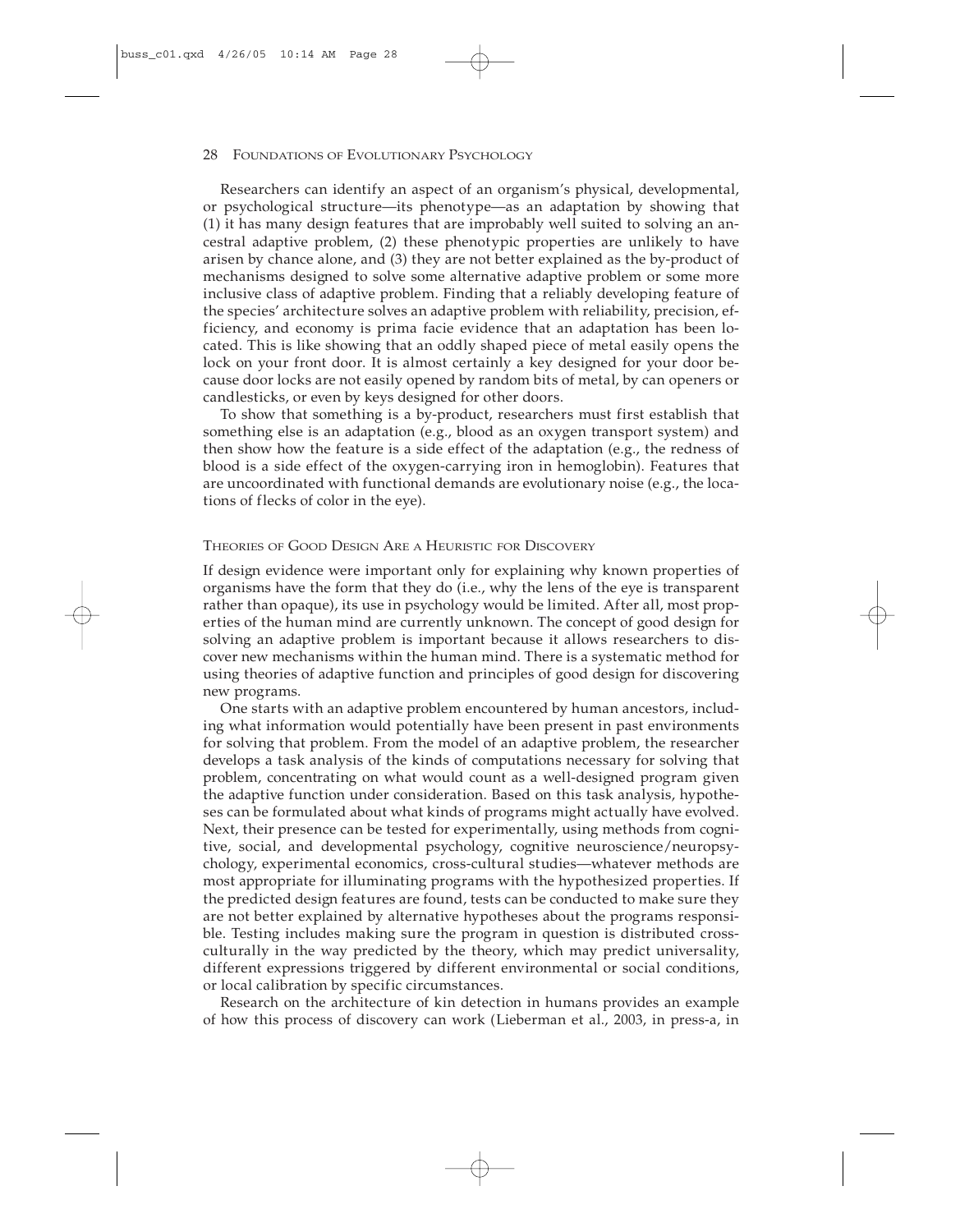press-b, in press-c). Avoiding the deleterious effects of inbreeding was an important adaptive problem faced by our hominid ancestors. The best way to avoid the costs of inbreeding is to avoid having sex with close genetic relatives. This, in turn, requires a system for distinguishing close genetic relatives from other individuals: a kin detection system, which computes a kinship estimate for each individual with whom one lives in close association. Because genetic relatedness cannot be directly observed, it is important to consider what information relevant to estimating degrees of kinship would have been available to an ancestral hunter-gatherer. To be useful, kinship estimates would have to be based on cues that reliably predicted genetic relatedness in the social conditions under which our ancestors lived. We are looking for cues that would have been stably present across a broad variety of ancestral social conditions and habitats. For example, hunter-gatherers often live and forage in groups that fuse and fission along nuclear family lines, such that parents more frequently stay together with children, adult siblings and their families maintain association, but to a lesser degree, and so on. This would allow the cumulative duration of childhood coresidence to function as a cue to genetic relatedness. An individual who observed his or her mother caring for another infant (what we call maternal perinatal association) would be a more direct cue that the infant was a sibling. A third cue might be an olfactory signature indicating similarity of the major histocompatibility complex. Based on the stable information structure of the ancestral world, the kin detection system is expected to evolve to monitor ancestrally valid cues, and use them to compute a relatedness index for everyone in the individual's social world. This internal regulatory variable should serve as input to systems that compute the sexual value of another individual to himself or herself: All else equal, close genetic relatives should be assigned a lower sexual value than unrelated people. This sexual value estimate—another internal regulatory variable—should regulate the motivational system that generates sexual attraction. A low kinship estimate should upregulate sexual attraction whereas a high kinship estimate should downregulate sexual attraction, perhaps by activating disgust in response to the prospect of sex with that person. These and other theoretically derived predictions about the existence and architecture of the human kin detection system were empirically confirmed, along with a parallel set of predictions about kin-directed altruism. The two predicted cues—maternal perinatal association and duration of childhood coresidence—regulate sexual disgust toward genetic relatives and kin-directed altruism as well (as predicted by Hamilton, 1964). The cues used by older siblings in detecting younger ones differ from those used by younger siblings detecting older ones. The results are incompatible with a variety of alternative theories that could be put forth to explain the results (e.g., Leiberman, Tooby, & Cosmides, 2003, in press-a, in press-b). So far, the pattern found holds in a variety of different cultural settings, consistent with the hypothesis that the kin detection system develops cross-culturally as a universal mechanism of the human mind (Lieberman et al., in press-c).

Note that by starting with an adaptive problem—inbreeding avoidance—and analyzing the computational requirements of a system that solves this problem, a significant neurocomputational system was predicted, tested for, and discovered—a system that was previously unknown and uninvestigated by traditional psychologists and cognitive scientists.

It may not seem so at first glance, but notice that the kin detection system is a *learning mechanism.* Its function is to learn which individuals in a person's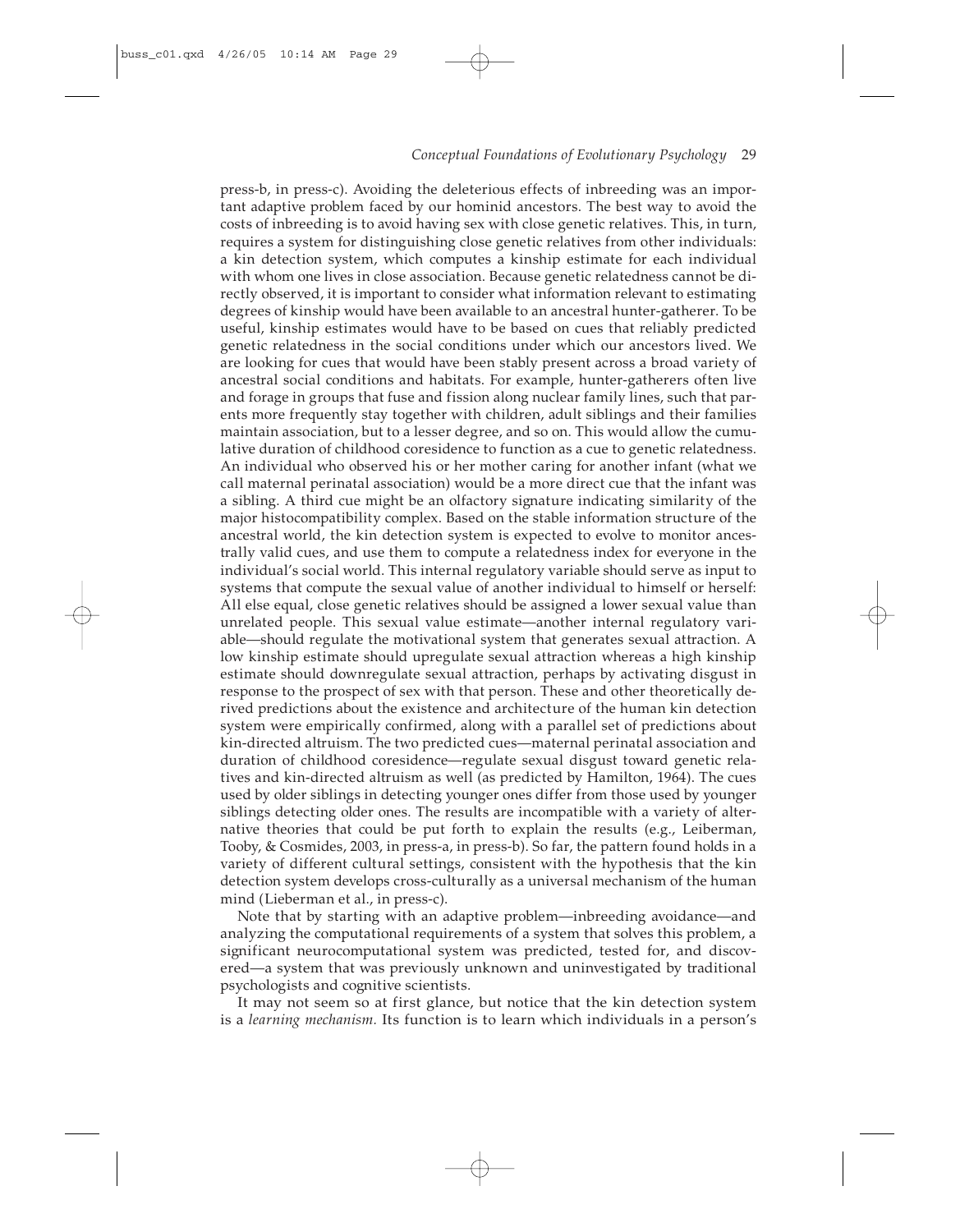environment are kin and which are not, and it is designed to make this categorization on the basis of certain cues present during development, while ignoring others. For example, an individual's consciously held beliefs about who is a sibling do not predict degree of sexual aversion, once duration of childhood coresidence is controlled for (but coresidence does predict sexual aversion, controlling for beliefs about who is a sibling; Lieberman et al., 2003, in press-a). The kin detection system is not, however, a *general-purpose* learning mechanism. It is highly specialized for a narrow task and has nothing in common with mechanisms of classical and operant conditioning, the way facts are learned in school, or any other more general-purpose method of learning.<sup>8</sup>

#### NATURE AND NURTURE: AN ADAPTATIONIST PERSPECTIVE

To fully understand the concept of design evidence, we need to consider how evolutionary psychologists think about nature and nurture. Debates about the relative contribution (as it is misleadingly put) of genes and environment during development have been among the most contentious in psychology. The premises that underlie these debates are flawed, yet they are so deeply entrenched that many people, scientists and nonscientists alike, have difficulty seeing that there are better ways to think about these issues.

Rather than there being one nature-nurture issue, there are many independent issues. Unfortunately, they have become so tangled that most discussions in psychology and the social sciences are hopelessly confused. We pull the major questions apart and look at them one by one. Some of them are conceptual confusions, whereas others are genuine scientific questions whose resolution will depend on research, rather than on clear thinking alone.

Despite widespread belief to the contrary, evolutionary psychology is not another swing of the nature-nurture pendulum (Tooby & Cosmides, 1992). It shatters the traditional framework and the old categories entirely, rather than siding with any position within the old debate. Indeed, a defining characteristic of the field is the explicit rejection of the usual nature-nurture dichotomies—instinct versus reasoning, innate versus learned, biological versus cultural, nativist versus environmentalist, socially determined versus genetically determined, and so on—because they do not correspond to the actual distinctions that need to be made in the real world. Evolutionary psychologists do not see nature and nurture as in a zero-sum relationship. Nature and nurture exist in a positive sum relationship: More nature allows more nurture (Boyer, 2001; Tooby & Cosmides, 1992).

*"Innate" Is Not the Opposite of "Learned"* Everyone is a nativist, whether she knows it or not. Even the most extreme advocates of the role of the environment in shaping human behavior, from Skinner to the postmodernists, make nativist claims about the "innate" structure of the evolved neural machinery that learns or responds to the environment. The only difference is whether they make the na-

<sup>8</sup> It is not known how children learn facts in school—the notion that it is via some form of generalpurpose learning is an assumption, not a finding for which there is evidence. Indeed, there is starting to be evidence that school learning piggybacks off domain-specific inference mechanisms (e.g., Hirschfeld & Gelman, 1994; Sperber, 1996).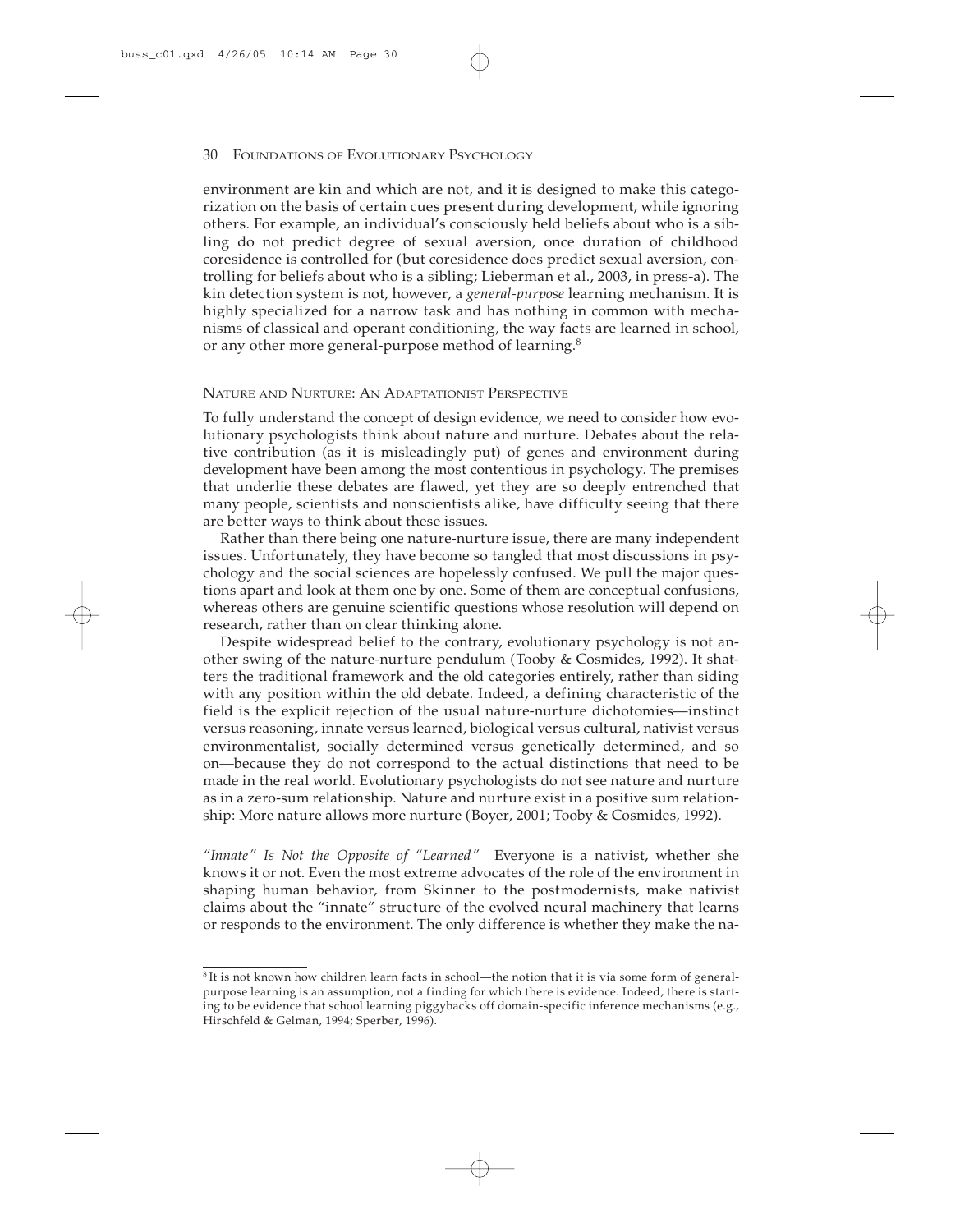ture of their claims about this machinery explicit or allow them to remain implicit, forcing the reader to deduce them from their arguments about why people act as they do.

Imagine that you are an engineer and your project is to create a brain that can learn. To be able to learn, this brain would have to have a certain kind of structure—after all, 3-pound cauliflowers do not learn, but 3-pound brains do. To get your brain to learn, you would have to arrange the neurons in particular ways. You would have to create circuits that cause learning to occur. In short, you would have to equip your brain with programs that *cause* it to learn. The same is true when natural selection is the engineer.

Even if a program that causes a particular kind of learning was itself learned, there had to be a prior program that caused that learning to occur, and so on. Logic forces us to conclude that there had to be, at some point in the causal chain, a program that caused learning but that was itself unlearned. These unlearned programs are a part of the brain by virtue of being part of its evolved architecture. They are programs that reliably develop across the ancestrally normal range of human environments.

Both environmentalists and nativists—Pavlov, Skinner, and Chomsky alike must agree on this point. They may disagree strongly about the computational structure of the evolved programs that cause learning but not about whether evolved learning programs exist. For example, classical and operant conditioning are widely viewed as the simplest and most general forms of learning in humans and other animals. Yet, even operant conditioning presumes the existence of evolved mechanisms that change the probability of a behavior by a certain amount, as a function of its consequences (and according to very precise equations). It also presumes that a handful of consequences—food, water, pain—are "intrinsically" reinforcing (i.e., the fact that these consequences are capable of changing the probability of a subsequent behavior is a design feature of the brain). Classical conditioning presumes the existence of a great deal of evolved equipment. In addition to the programs that compute contingencies, the animal is filled with unconditioned—that is, *unlearned*—responses, such as salivating in response to meat. Salivating in response to meat is considered to be part of the dog's evolved architecture, and what the evolved learning program does is calculate when an arbitrary stimulus, such as a bell, predicts the appearance of the meat (Gallistel  $\&$ Gibbon, 2000). Thus, even in classical conditioning, the learned link between information and behavior—salivating to the sound of the bell—is caused by an evolved learning program, which takes as input both evolutionarily privileged stimulus-response pairs (meat and salivation) and information from the external environment (the contingency between the sound of the bell and the appearance of meat). The only substantive disagreement between a Skinner and a Chomsky is about the structures of the evolved programs that cause learning.

Consequently, any learned behavior is the joint product of "innate" equipment interacting with environmental inputs and, therefore, cannot be solely attributed to the action of the environment on the organism. Thus, *innate* cannot be the opposite of *learned.* It is just as mistaken to think of *evolved* as the opposite of *learned* because our evolved learning programs were organized by evolution to learn some things and not others.

To say a behavior is learned in no way undermines the claim that the behavior was organized by evolution. Behavior—if it was learned at all—was learned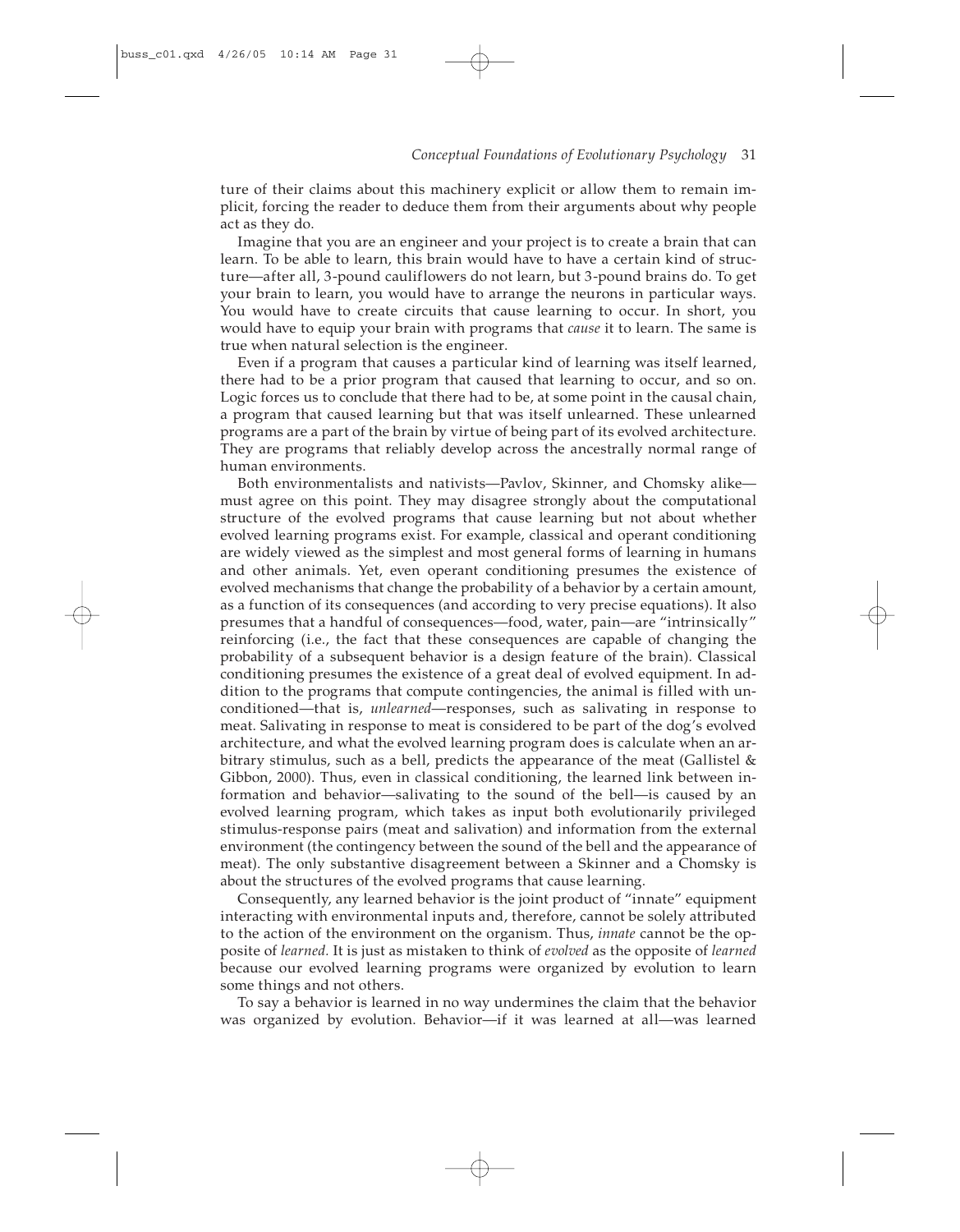through the agency of evolved mechanisms. If natural selection had built a different set of learning mechanisms into an organism, that organism would learn a different set of behaviors in response to the same environment. It is these evolved mechanisms that organize the relationship between the environmental input and behavioral output and thereby pattern the behavior. For this reason, *learning is not an alternative explanation to the claim that natural selection shaped the behavior,* although many researchers assume that it is. The same goes for culture. Given that cultural ideas are absorbed via learning and inference—which is caused by evolved programs of some kind—a behavior can be, at one and the same time, *cultural, learned,* and *evolved.* (For an excellent discussion of how evolved inference mechanisms produce and structure cultural transmission, see Boyer, 2001; Sperber, 1996.)

Moreover, there does not appear to be a single program that causes learning in all domains (consider kin detection, food aversions, snake phobias, and grammar acquisition). Evidence strongly supports the view that learning is caused by a multiplicity of programs (Gallistel, 2000; Tooby & Cosmides, 1992). Without specifying which program is the cause, little is explained, if anything, by invoking learning as an explanation for a behavior. Labeling something learning does not remove the requirement to spell out the evolved machinery involved; it only makes the weak claim that interaction with the environment participated in the process (which is always the case, anyway). In short, learning is a phenomenon that requires explanation, rather than constituting an explanation itself. A coherent explanation for how people learn about a given domain must include (1) a description of what the evolved learning program looks like; (2) why it came to have that structure, both developmentally and over evolutionary time; and (3) what information is available to the organism that is executing that evolved program.

Everyone is also an environmentalist, whether he or she knows it or not. Even the most die-hard nativist understands that organisms learn—or, even more broadly, that an organism's evolved mechanisms extract information from the environment and process it to regulate behavior. Hence the environment regulates behavior, and it is the presence of evolved mechanisms that makes this possible.

Thus, evolved programs—instincts—are not the opposite of learning. They are the engines through which learning takes place. We learn only through instincts—learning and reasoning instincts. There are instincts in songbirds for learning songs, instincts in geese for learning which individual is one's mother, instincts in desert ants for learning how to return home, and instincts in humans for learning a language. The greater the number of specialized learning programs we come equipped with, the more we can learn from experience.

*Specialized or General Purpose?* If the *innate versus learned* controversy is meaningless, there are genuine and illuminating questions to be answered: *What is the precise structure of these evolved learning and regulatory programs? Are there many or just a few? Which embody knowledge about enduring aspects of the world, and what knowledge do their procedures reflect? To what extent is a program—whether it governs learning or not—functionally specialized to produce the outcome that you have observed?*

What effect a given environmental factor will have on an organism depends critically on the details of the designs of its evolved cognitive programs. So the discovery of their structure is a pivotal question. Indeed, one of the few genuine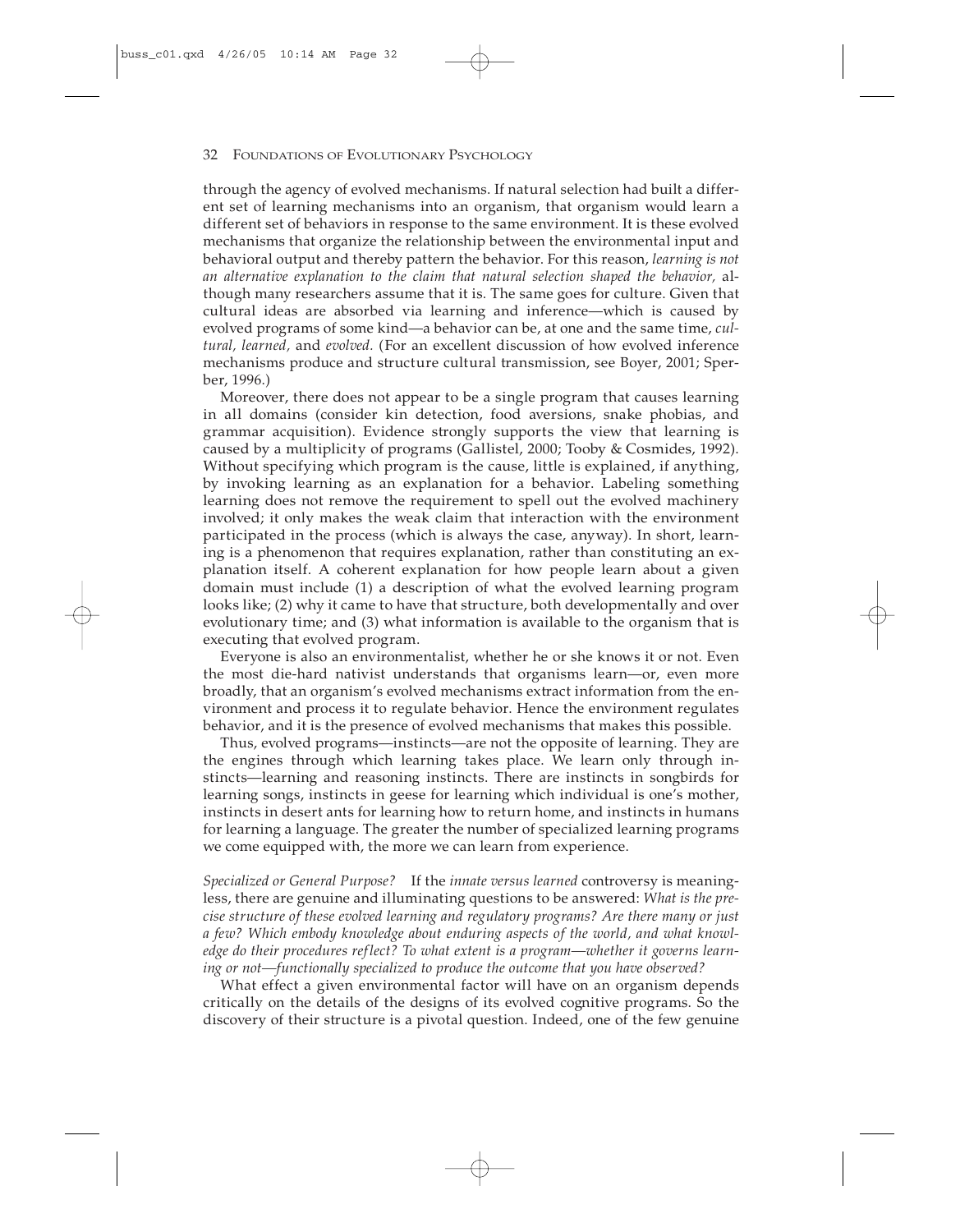nature-nurture issues concerns the extent to which each evolved program is specialized for producing a given outcome (Cosmides & Tooby, 1987; Symons, 1987; Tooby & Cosmides, 1992). Most nature-nurture issues disappear when more understanding is gained about evolution, cognitive science, and developmental biology, but this one does not.

Thus, the important question for any particular behavior is not, "Is it learned," but, "What kind of evolved programs produced it?" More specifically, "What is the nature of the universal, species-typical evolved cognitive programs through which the organism learns this particular type of behavior, acquires this kind of knowledge, or produces this form of behavior?"

For any given outcome, there are three alternative possibilities: (1) It is the product of domain-general programs, (2) it is the product of cognitive programs that are specialized for producing that outcome, or (3) it is a by-product of specialized cognitive programs that evolved to solve a different problem.

The debate about language acquisition, which began in 1959 when Noam Chomsky reviewed B. F. Skinner's book, *Verbal Behavior,* brings this issue into sharp focus, because Chomsky and Skinner disagreed about precisely these issues (Chomsky, 1959; Skinner, 1957). Both sides in the ensuing controversy admit, as coherence demands, that the human mind contains innate learning programs. But the two camps differ in their answer to the question: Does a single set of general-purpose, cognitive programs cause children to learn everything, with language as one incidental example? Or is language learning caused, in part or in whole, by programs that are specialized for performing this task—that is, by what Chomsky called a *language acquisition device*?

Questions about functional specialization cannot be answered a priori by theory or logic alone. Each hypothesis about the computational architecture of a learning mechanism—general, or specialized—must be evaluated on the basis of its coherence; explanatory economy and power; retrodictive consistency with known phenomena; and its ability to make successful, novel predictions. The theoretical tools and empirical studies necessary will differ, depending on whether the proposal is about language learning, inferring mental states, acquiring gender roles, developing friendships, eliciting jealousy, or something else. For language, 45 years of research support the hypothesis that humans have evolved programs specialized for various aspects of language acquisition, although the debate remains heated (Pinker, 1994). With the emergence of evolutionary psychology and under the weight of discoveries in many areas of biology, the debate over adaptive specializations has now widened to include all human competences.

*Present at Birth?* Sometimes people think that to show that a program is part of our evolved architecture, researchers need to show that it is present from birth. Otherwise, the behavior is "learned" (by which they implicitly mean learned through general-purpose processes). But this assumes that all of the evolved programs that cause maturational development operate before birth and none after birth.

This assumption is clearly false. Teeth, breasts, and axillary hair are all standard parts of our evolved architecture, but they develop after birth, 10 or 15 years after in the case of breasts. Newborns lack teeth, but does this mean that infants and toddlers acquire their first set through learning? Does cultural pressure lead them to lose the first set in favor of the second?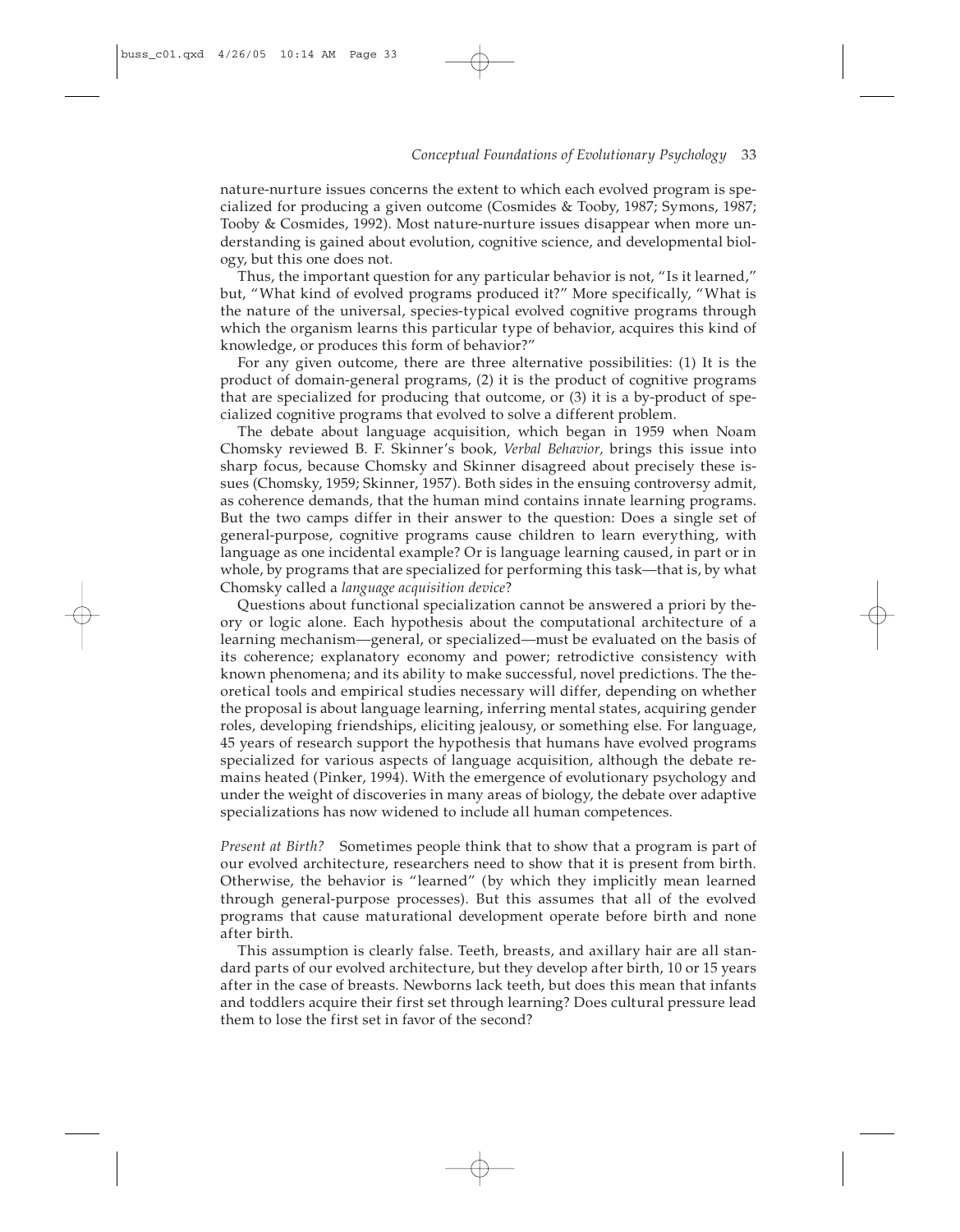Organs and design features can mature at any point of the life cycle, and this applies to the cognitive programs in our brains just as much as it does to the features of our bodies. Thus, the fact that a behavior emerges after birth tells us very little about how it was acquired or why it has a certain organization. Organs can be disassembled on schedule as well: Consider the placenta, umbilical cord, and fetal hemoglobin. Evolutionists expect—and observations confirm—that many mechanisms appear and disappear on a timetable based on when they would have been needed, under ancestral conditions, to solve the challenges of that life stage. Infants need the suckling reflex but not sexual desires; adolescents need sexual desires but not the suckling reflex.

Presence at birth is only a function of what is needed at birth, not an indicator of whether something is or is not part of our evolved architecture. Accordingly, much of what is present in adult minds may have been put there by evolution and activated through neural maturation, without depending on the accidents of personal experience. For example, infants who cannot crawl do not need a fear of heights, whereas infants who can crawl do. But experiments have demonstrated that a fear of heights is not learned by trial and error; rather, it is an evolved competence that is triggered when the baby starts to self-locomote, even if researchers contrive the situation such that the baby never experiences a fall (Campos, Bertenthal, & Kermoian, 1992).

Of course, the early presence of features is not completely irrelevant when evaluating alternative hypotheses about our evolved design. For example, the early emergence of a competence, before the social world could plausibly have acted, may falsify or undermine a particular social constructionist hypothesis. But the early *absence* of a competence does not by itself undermine the claim that it is part of our evolved design.

*The Twin Fallacies of Genetic Determinism and Environmental Determinism* Traditional researchers hold a series of beliefs that are widely accepted and that sound eminently reasonable but are based on a series of fallacies about how development works. The first belief is that some behaviors are genetically determined whereas others are environmentally determined. The second is that evolutionary psychology deals only with behavior that is genetically determined, not the much larger set of behaviors that are environmentally determined. These beliefs are wrong for many reasons (Tooby & Cosmides, 1990b, 1992; Tooby, Cosmides, & Barrett, 2003), of which we mention just two (see also Hagen, Chapter 5, this volume).

First, genes are regulatory elements that use environments to construct organisms. Thus, every single component of an organism is codetermined by the interaction of genes with environments. Moreover, some of those components are computational mechanisms, designed to produce behavior on the basis of information from the environment. Seen in this way, it is senseless to ask whether kin detection or language acquisition or snake phobias are caused by the genes or the environment: These phenomena are caused by evolved mechanisms that operate on information from the environment in particular ways, and these evolved mechanisms were themselves constructed by the interaction of genes with the environment.

Second, the view that evolutionary psychology deals only with "genetic" behaviors erroneously assumes that environmental causation is nonevolutionary. In order to understand this, it is useful to distinguish "the environment" (in the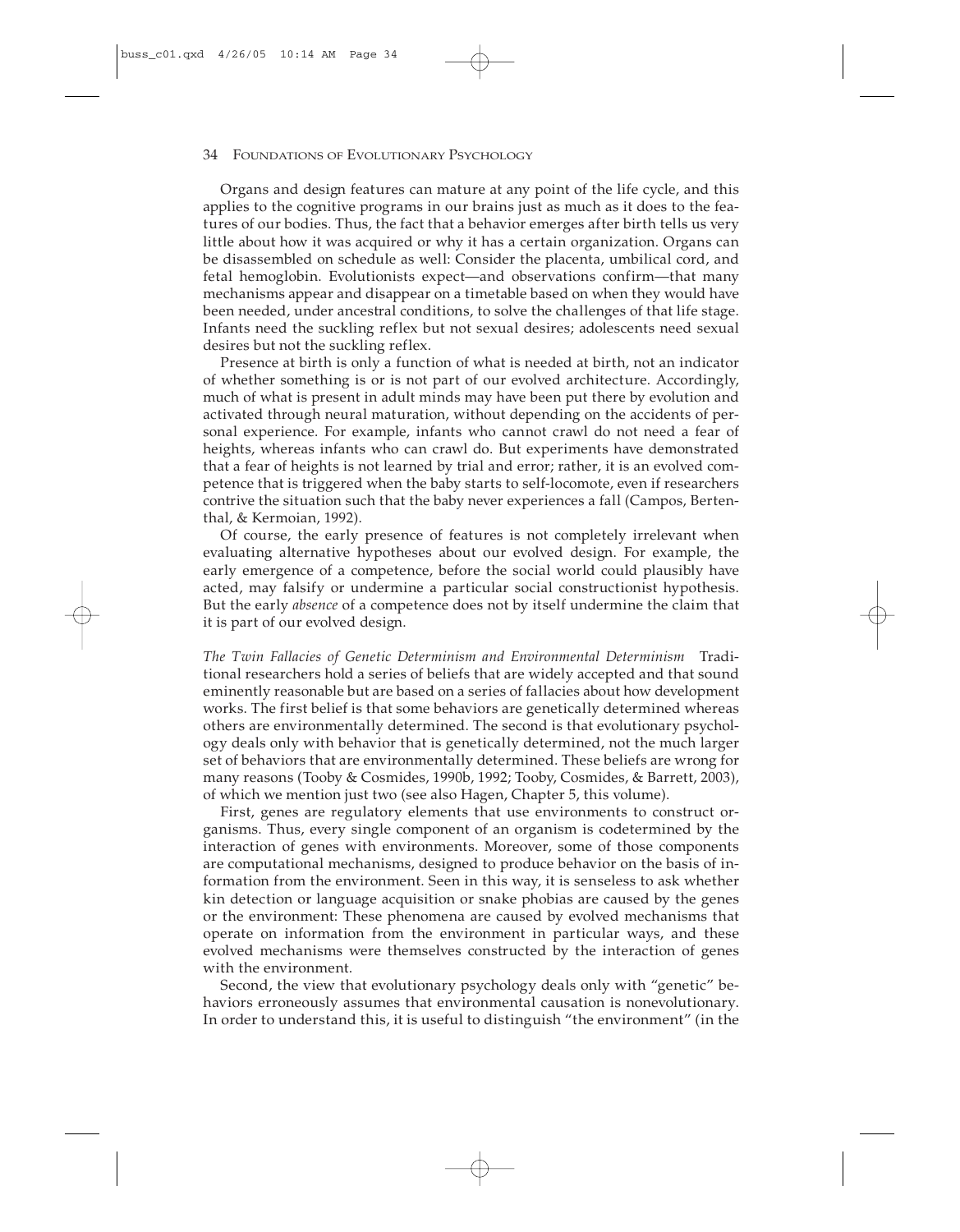sense of all properties of the universe) from a given species' developmentally relevant environment. By *developmentally relevant environment* we mean the set of properties of the world that affect the development of organisms of a given species.

Evolution acts *through* genes, but it acts on the *relationship* between the genes and the environment, choreographing their interaction to cause evolved design. Genes are the so-called units of selection, which are inherited, selected, or eliminated, so they are indeed something that evolves. But every time one gene is selected over another, one design for a developmental program is selected as well. (We all start as a single cell—brainless, limbless, gutless. Every cell and organ system subsequently develops from that cell, nonrandomly climbing toward specific organizational forms despite the onslaughts of entropy. For manifest organization to emerge, there must be naturally selected processes that cause this to happen: developmental programs.)

Developmental programs, by virtue of their design, make some parts of the world relevant to development and other parts irrelevant. Over evolutionary time, genetic variation in developmental programs (with selective retention of advantageous variants) explores the properties of the environment, discovering those that are useful sources of information in the task of regulating development and behavior; equally, selection renders those features of the environment that are unreliable or disruptive irrelevant to development. Step by step, as natural selection constructs the species' gene set (chosen from the available mutations), it selects in tandem which enduring properties of the world will be relevant to development. Thus, a species' *developmentally relevant environment*—that set of features of the world that a zygote and the subsequently developing organism depend on, interact with, or use as inputs—is just as much the creation of the evolutionary process as the genes are. Hence, natural selection can be said to store information necessary for development both in the environment and the genes.

The developmentally relevant environment can be viewed as a second system of inheritance comparable in some ways to genetic systems of inheritance. A zygote in an environment can be seen as inheriting a set of genetic determinants (including cellular machinery) and simultaneously a set of environmental determinants. The environmental determinants are transmitted or inherited in a peculiar fashion: They simply endure as physical arrangements in the world across generations over the range where the lineal series of zygotes appears. Some environmental determinants are perfectly replicated across generations (e.g., the three-dimensional nature of space, the properties of light, the properties of chemical compounds, the presence of other humans for a zygote that survives); others are replicated reliably but imperfectly (e.g., mother smiling in response to an infant's smile, the presence of fathers during childhood, a correlation between duration of childhood coresidence and genetic relatedness, cycles of drought and rain). Organismic designs successfully reproduce based on the degree to which their genetic and environmental inheritances are coordinated with each other. Change in either inheritance (either through genetic mutation or environmental change) disrupts the coordination, and the greater or more rapid the change, the greater is the disruption.

This view of development is not gene-centered or a form of "genetic determinism" if by that one means that genes by themselves determine everything, immune from environmental influence—or even that genes determine "more" than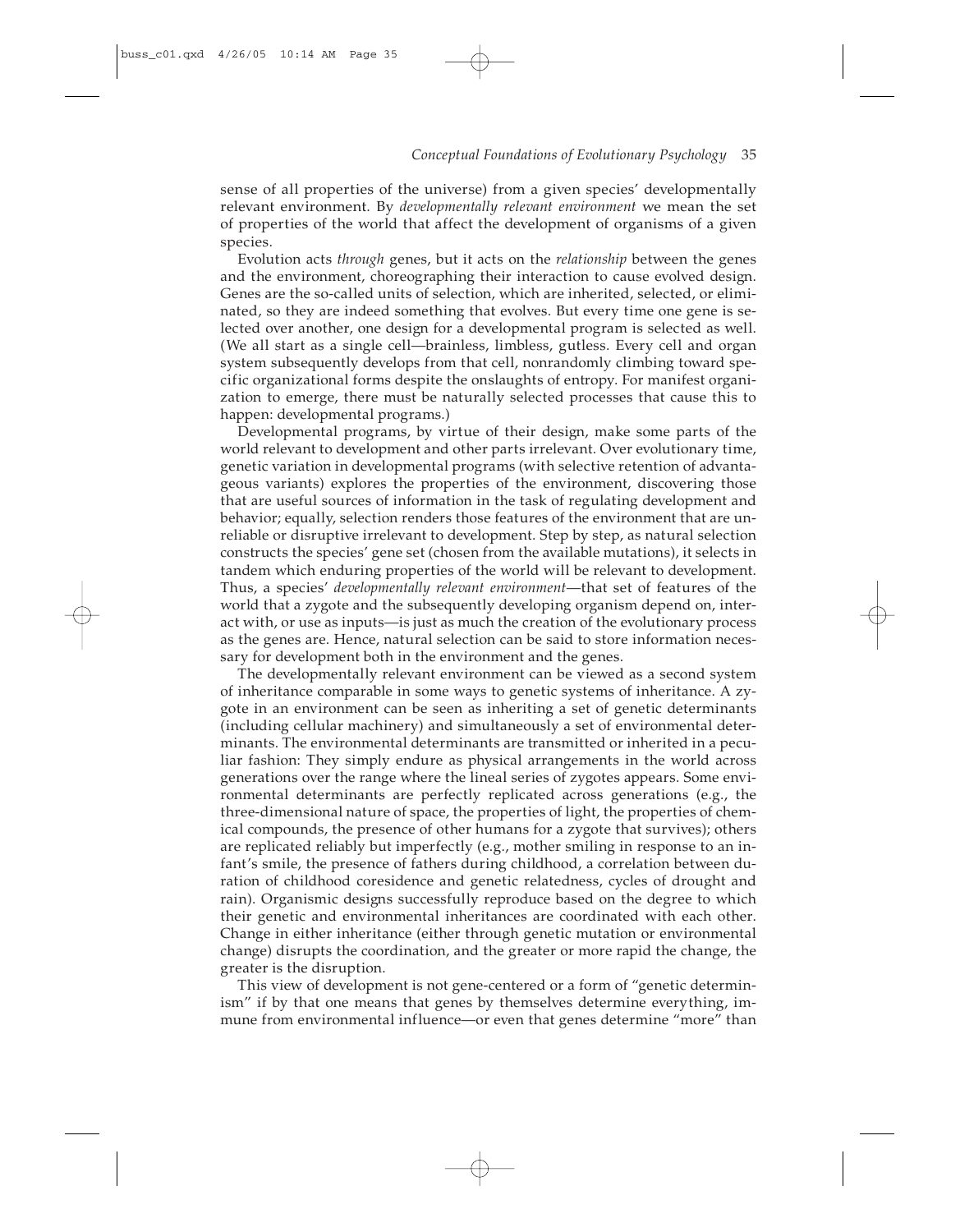the environment does. Although not gene-centered, however, this view is very much natural selection-centered, because it is natural selection that chooses some genes rather than others and, in so doing, orchestrates the interaction between the two inheritances so that high degrees of recurrent functional order can emerge and persist, such as eyes or maternal love.

Moreover, this view explains how reliable development both can and does ordinarily occur—that is, it explains why a robust, species-typical design emerges in almost all individuals (e.g., what can be seen in *Gray's Anatomy;* Gray, 1918). The species-typical features of the genome interact with the features of evolutionarily long-enduring, species-typical environments to produce the species-typical design observable in organisms. Failures of reliable development are attributable to genetic mutation, to environmental mutation (change), or both.

The closest that the world comes to the fallacious distinction between biologically or genetically determined traits versus environmentally or socially determined traits is in the following real distinction: Some neural programs were designed by natural selection to take in substantial amounts of environmental input (e.g., the language acquisition device) whereas others were designed to take in less information (e.g., the reflex that causes the eye to blink in response to a looming figure). But in all cases, there is an underlying neural program designed by natural selection and a set of environmental regularities necessary for that program's reliable development. Indeed, as we discuss later, there is not a zerosum relationship between nature and nurture: More nature means more nurture.

*Universal Architectural Design versus Genetic Differences* How are we to reconcile the claim that there is a universal species-typical design—including a universal human nature—with the existence of individual differences, especially those caused by genetic differences between people?

At a certain level of abstraction, every species has a universal, species-typical evolved architecture. For example, we humans all have a heart, two lungs, a stomach, and so on. This is not to say there is no biochemical individuality, especially in quantitative features. Stomachs, for example, vary in size, shape, and amount of hydrochloric acid produced. Yet, all stomachs have the same basic *functional* design: They are attached at one end to an esophagus and at the other to the small intestine, they secrete the same chemicals necessary for digestion, they are made of the same cell types, and so on. Indeed, when humans are described from the point of view of their complex adaptations, differences tend to disappear, and a universal architecture emerges. This universality is not only theoretically predicted, but is empirically established (e.g., *Gray's Anatomy* describes this architecture in minute detail). This phenotypic universality is expected to be reflected at the genetic level through a largely universal and species-typical genetic architecture ("the" human genome) as well.

The logic is as follows (see Tooby, 1982; Tooby & Cosmides, 1990b, for a more complete explanation):

• Complex adaptations are intricate machines. Adaptations that consist of complexly structured functional elements require, in turn, complex specification at the genetic level. That is, they require coordinated gene expression, often involving hundreds or even thousands of genes to regulate their development.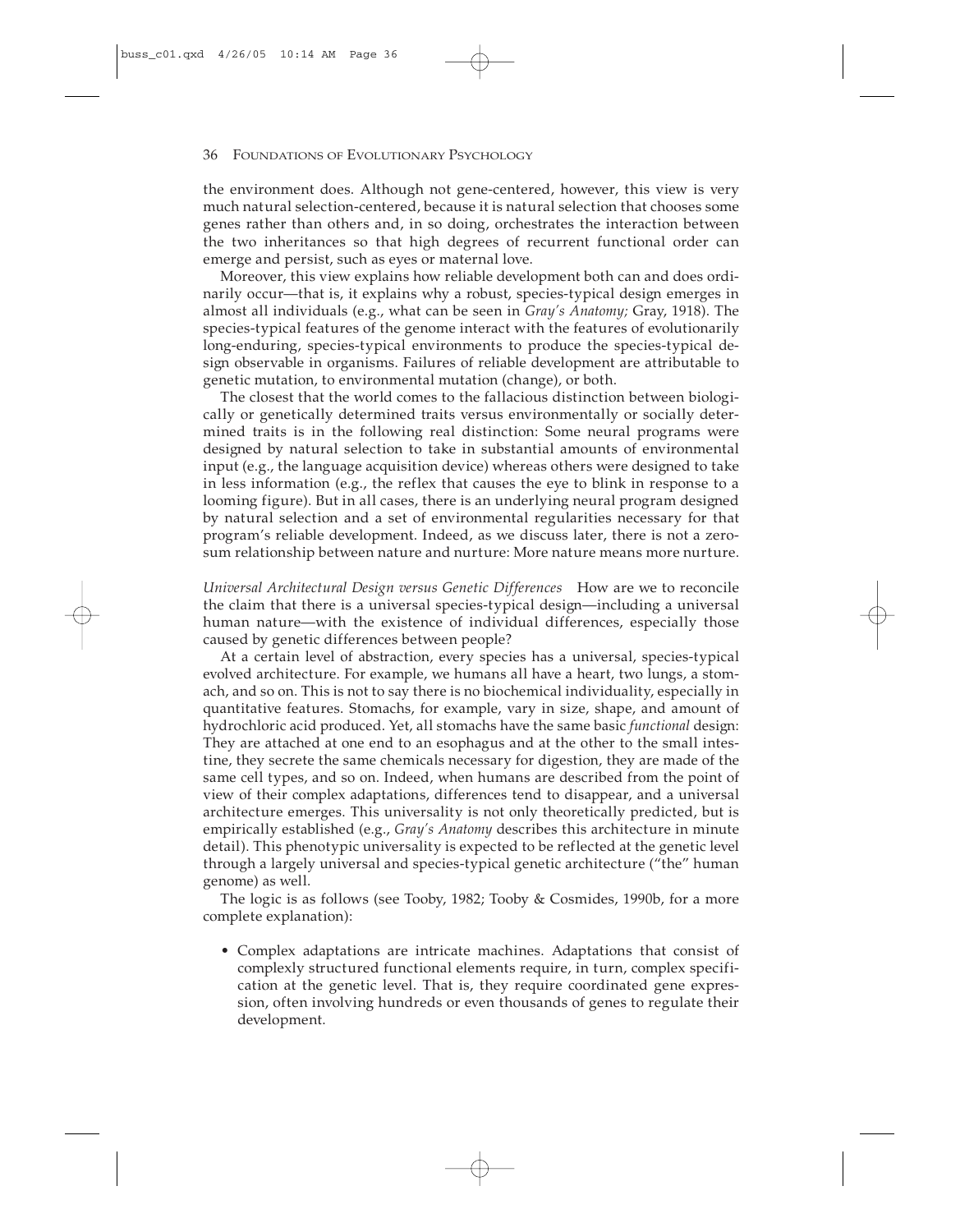- Like any other intricate machine, the parts of a complex adaptation must all be present and fit together precisely if the adaptation is to work properly. Parts of complex adaptations are functionally interdependent. All the genes necessary to build each component part and assemble it correctly must be reliably brought together in the same individual. Fitting together the parts specified by new genetic combinations is not a problem for organisms that reproduce by cloning but it is for sexual reproducers.
- Each new human originates sexually. A randomly selected complement of the mother's genes is recombined with a randomly selected half of the father's genes. During gamete and zygote formation, sexual reproduction automatically breaks apart existing sets of genes and randomly generates in the offspring new combinations at those loci that vary from individual to individual. This would not be a problem if the mother and father were genetically identical at all loci. But it is a problem to the extent that their genes differ at those loci underlying complex adaptations.
- Hence, the successful assembly of a complex adaptation in a new individual requires that all of the genes necessary for that adaptation be supplied by the two gametes, even though gametes are both randomly generated and consist of only half of each parent's DNA. Successful assembly would not be possible if only some individuals in the population had the complex adaptation (and the suite of genes that specified all of its necessary component parts). If in a given generation, different individuals had different complex adaptations, each of which was coded for by a different suite of genes, then during the formation of the gametes for the next generation the random sampling of subsets of the parental genes would break apart each suite. During zygote formation, these incomplete specifications of incompatible adaptations would be shuffled together. Consequently, the offspring generation would be a handicapped jumble of fragments of functionally incompatible adaptations. The simultaneous demand for functional compatibility of complex adaptations and sexual reproduction places strong constraints on the nature and distribution of functional variation.
- Specifically, the only way that each generation can be supplied with the genetic specification for complex adaptations is if the entire suite of genes necessary for coding for each complex adaptation is effectively universal and hence reliably supplied by each parent regardless of which genes are sampled. By analogy, if you attempted to build a new car engine by randomly sampling parts from two parent cars, you would fail if one parent were a Toyota and the other a Jaguar. To build a new engine whose component parts fit together, you would have to salvage parts from two parents that were of the same make and model.
- By the same token, sexually reproducing populations of organisms freely tolerate genetic variation to the extent that this variation does not impact the complex adaptive organization shared across individuals. In the car engine example, the color of the parts is functionally irrelevant to the operation of the car and thus can vary arbitrarily and superficially among cars of the same make and model. But the shapes of the parts are critical to functional performance and cannot vary if the offspring design is to function successfully.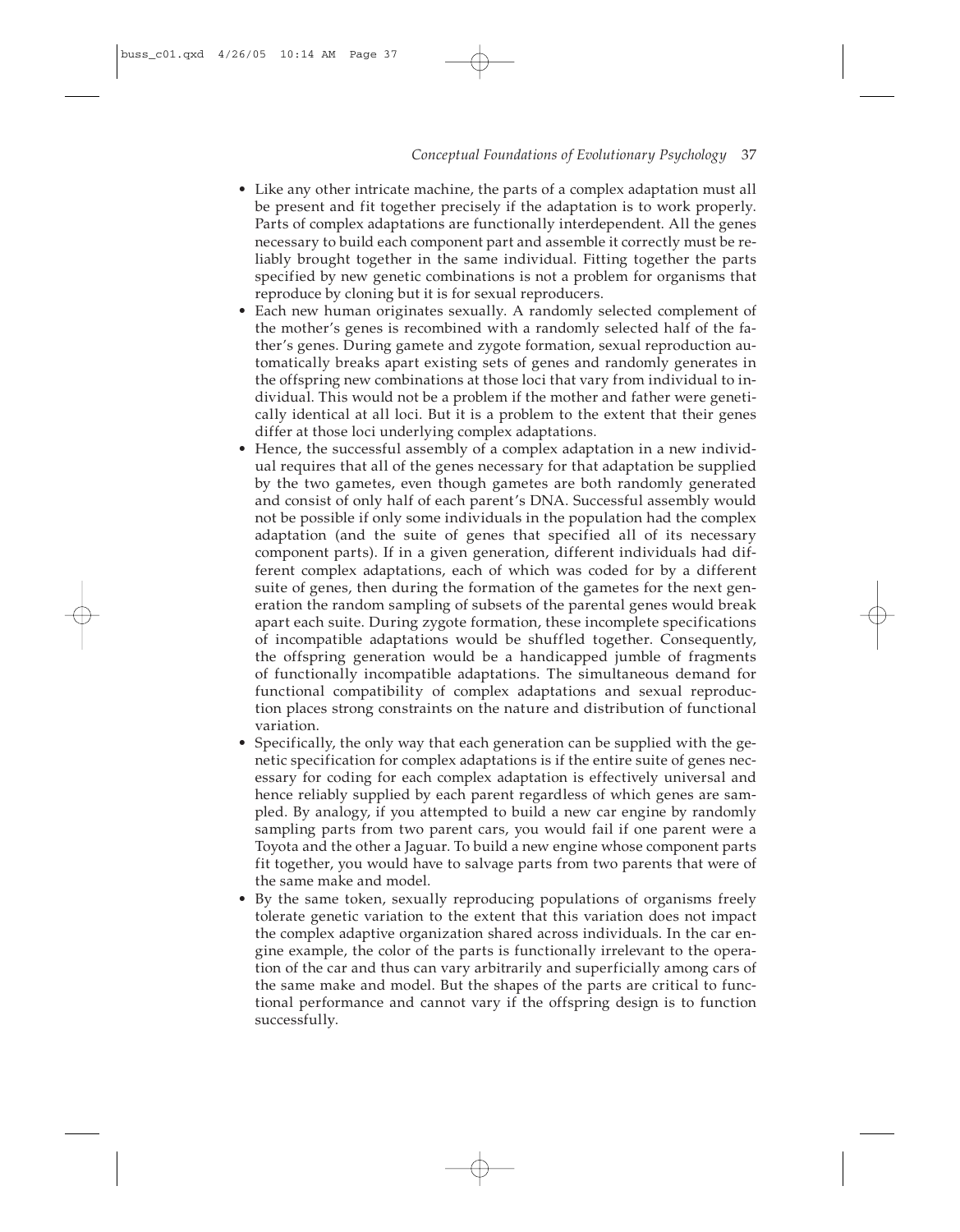- The constraint of functional universality applies only to adaptations whose genetic basis is complex—that is, whose genetic basis involves multiple independently segregating loci. This selection pressure starts when there are two independent loci and becomes combinatorially more powerful with each additional locus. However, if an adaptation can be coded for by a single gene in a way that is not impacted by genes at other loci, then sexual recombination does not disassemble it, and individuals may vary locally or regionally. Similarly, quantitative genetic variation (e.g., height, arm length, how easily an individual is angered) is not constrained by sexual reproduction and functional compatibility and thus may also vary locally or regionally. Quantitative genetic variation is genetic variation that shifts phenotypes dimensionally, but not outside the boundaries imposed by the demand for functional compatibility.
- Some evolved outcomes are the result of frequency-dependent selection. That is, the population stabilizes at intermediate frequencies with two or more alternative designs, such as male and female, because the relative reproductive advantage of being one over the other decreases with increasing frequency (Fisher, 1930). If the adaptation involves only a single locus, two or more alternative designs can persist indefinitely in the species.
- Finally, selection for genetic universality in complex adaptations does not rule out the possibility that some individuals express complex adaptations that others do not (as the two sexes and different life stages do). Such expression, however, must be based on a genetic architecture that is largely universal and simply activated by an environmental trigger or a simple genetic switch such as a single locus (e.g., the unrecombining regions of the Y chromosome). For example, women express a different set of complex reproductive organs than men, but not because men lack the genes necessary to code for ovaries and a uterus. If males and females were different because each lacked the complex genetic specification of the adaptations of the other sex, then when they produced offspring they would be nonreproductive individuals of intermediate sex. In other words, *functional* aspects of the architecture tend to be universal at the genetic level, even though their expression may be limited to a particular sex or age or be contingent on the presence of an eliciting cue in the environment or at a single locus.
- The living world sharply clusters into sets of organisms that share properties—species—because of the demand for functional compatibility among sexual reproducers. Indeed, it is striking the degree to which species are characterized by complex, shared, and instantly recognizable designs. Still, the degree to which functional variation can be tolerated in a species is a function of a number of variables, such as fecundity, migration rate, and population density. In species where successful parents have large numbers of offspring, reproductive rates are high, and migration rates are low between populations, populations may diverge in some complex adaptations because local mates are more likely to share functionally compatible genotypes even if there is variation elsewhere in the species. Compared with the great majority of other species, however, ancestral humans had very low fecundity, had an open breeding structure, and migrated across substantial distances. For these reasons, humans are both expected to be, and are ob-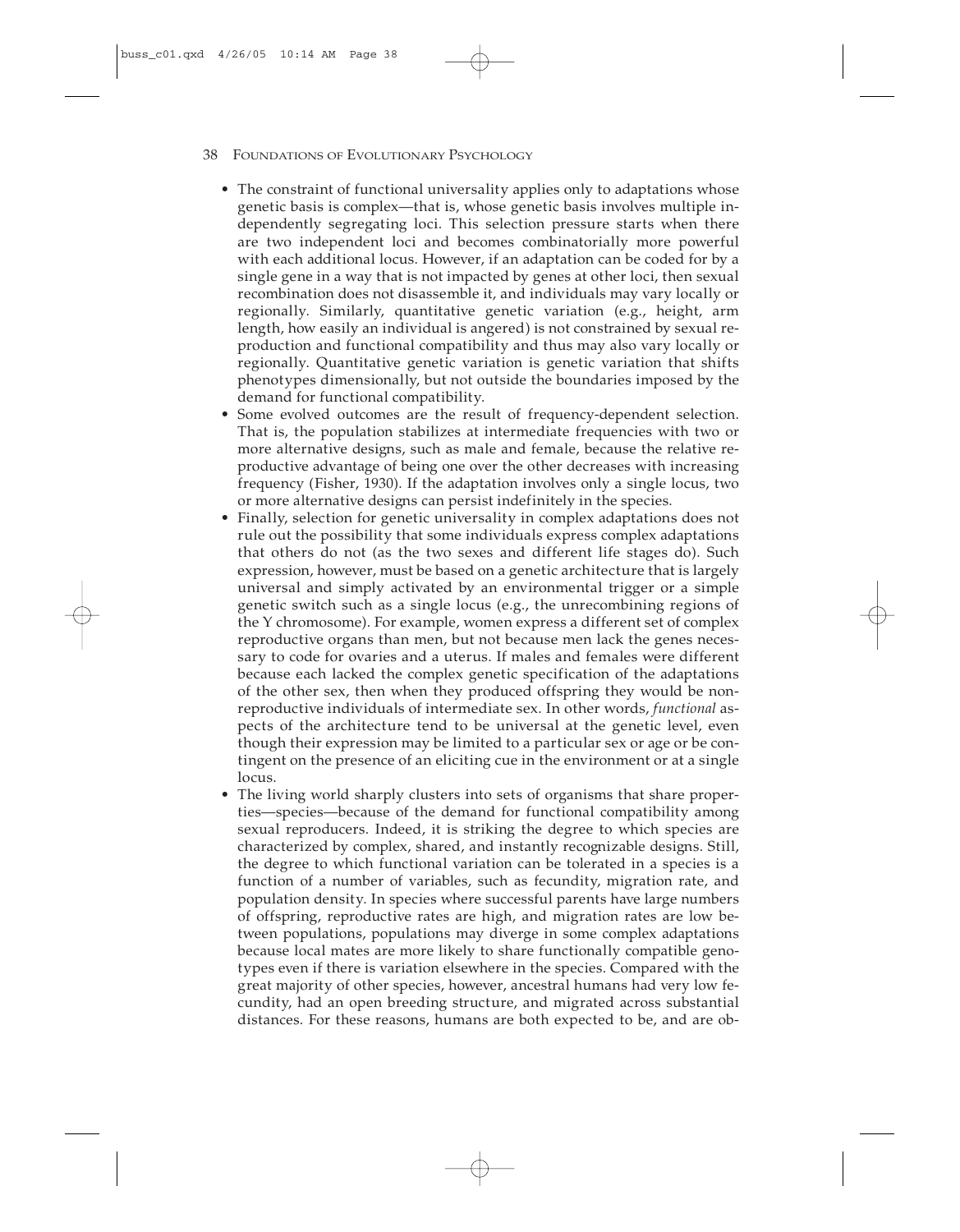served to be, characterized by a greater tendency toward species typicality than many other species.

Thus, humans are free to vary genetically in their superficial, nonfunctional traits but are constrained by natural selection to share a largely universal genetic design for their complex, evolved functional architecture. Even relatively simple cognitive programs must contain a large number of interdependent processing steps, limiting the nature of the variation that can exist without violating the program's functional integrity. The psychic unity of humankind—that is, a universal and uniform human nature—is necessarily imposed to the extent and along those dimensions that our psychologies are collections of complex adaptations. In short, selection, interacting with sexual recombination, tends to impose at the genetic level near uniformity in the functional design of our complex neurocomputational machinery.

*Evolutionary Psychology and Behavior Genetics Ask Different Questions* The preceding discussion provides a framework for thinking about universal design and genetic differences. Behavior geneticists, through twin studies and comparisons of kin raised together and apart, explore the extent to which *differences* between individuals are accounted for by *differences* in their genes. This difference is expressed as a heritability statistic—h =  $Vg/Vg + Ve + Vge$ —which tells you the proportion of variance in a population of individuals that is caused by differences in their genes (compared to all causes: variance due to differences in environment, genes, and their interaction). In contrast, evolutionary psychologists primarily explore the design of the universal, evolved psychological and neural architecture that we all share by virtue of being human.

Evolutionary psychologists are usually less interested in human characteristics that vary due to genetic differences because they recognize that these differences are unlikely to be evolved adaptations central to human nature. Of the three kinds of characteristics that are found in the design of organisms—adaptations, byproducts, and noise—traits caused by genetic variants are predominantly evolutionary noise, with little adaptive significance, while complex adaptations are likely to be universal in the species.

Why is uniformity associated with functionality and variability associated with lack of function? The first reason involves the constraints on organic design imposed by sexual recombination, as explained earlier. Second, alternative genes at the same locus (the same location in the human genome) are in a zero-sum competition for relative frequency in the species: The more common one allele is, the less common the others are. Natural selection tends to eliminate genetic differences whenever two alternative alleles (genes) differ in their ability to promote reproduction (except in the case of frequency-dependent selection). Usually, the better functioning gene increases in frequency, squeezing out the less functional gene variant, until it disappears from the species. When this happens, there is no longer genetic variability at that locus: Natural selection has produced genetic uniformity instead. The more important the function, the more natural selection tends to enforce genetic uniformity. Thus, our important functional machinery tends to be universal at the genetic level, and the heritability statistic associated with this machinery will be close to zero (because there is little variation between individuals caused by genes). In contrast, whenever a mutation fails to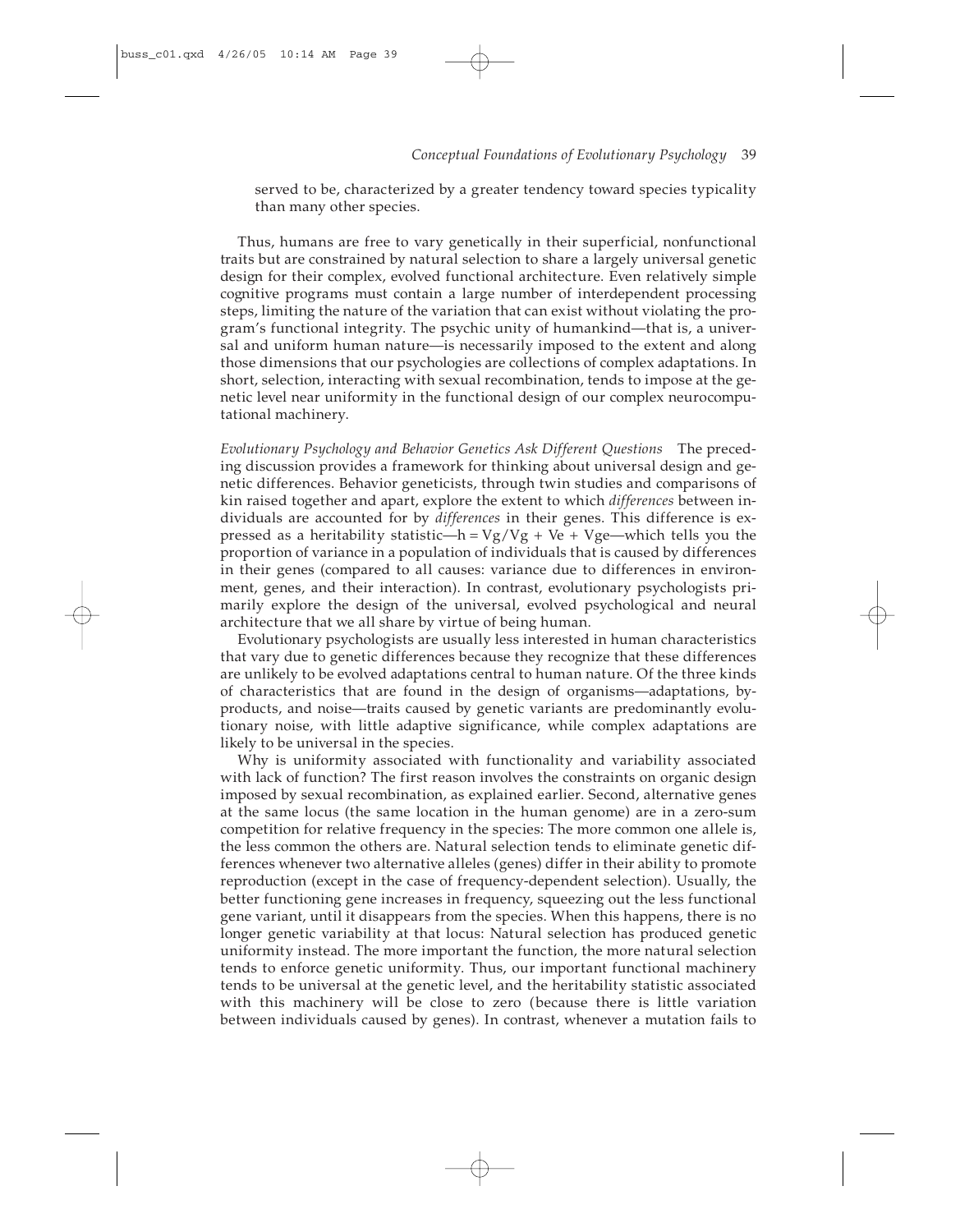make a functional difference, selection will not act on it, and such minor variants can build up at the locus until there is substantial genetic variability for the trait. Hence, its heritability statistic will be high (because most variation between individuals is caused by variation in genes). For this reason, genetic variability is commonly nonadaptive or maladaptive evolutionary noise: neutral variants, negative mutations on their way to being eliminated, and so on. Such variants may be, of course, of the greatest medical, personal, or practical significance, as, for example, in the search for possible genetic causes of schizophrenia, depression, and autism or the discovery that a formerly neutral variant causes differential drug metabolism. The point is, however, genetic variants causing medical vulnerabilities or personality differences are generally unlikely to be adaptations designed to cause those effects. If something is highly functional, selection usually acts to spread its genetic basis to the entire species.

There is, nonetheless, a great deal of genetic variability within species, which is in tension with the functional advantages of genetic uniformity. Aside from mutations and neutral variants, there is a third reason for this genetic diversity. Genetic variability, such as the ABO blood group system, is retained in the species because genetically based, biochemical individuality interferes with the transmission of infectious diseases from host to host (Tooby, 1982). Diseases that use or depend on a protein found in their present host are thwarted when the next individual they jump to has a different protein instead. Hence, natural selection sifts for genetic variants that supply approximately the same functional properties to the adaptations they participate in but that taste different from the point of view of disease organisms. Because we catch diseases from those we have contact with—such as our family, neighbors, and other locals—selection favors maximizing genetically based protein diversity locally, which requires pulling into every local population as many of the genetic variants found anywhere in the species as possible. Thus, this explains why individuals are so genetically different from one another, but different populations tend to be so surprisingly genetically similar.

This large collection of genetic differences introduces minor perturbations into our universal designs. The result is that each normal human expresses the universal human design, but, simultaneously, each human is slightly different from every other in personality, structure, temperament, and appearance. Macroscopically, these differences tend to be quantitative in nature—a little more of this, a little less of that—while the overall architecture remains the same.

One final category is the possibility of alternative, genetically based psychological designs that are maintained through frequency-dependent selection. The existence of male and female—two alternative designs—shows that such frequency-dependent equilibria are not only possible but also real for humans. Moreover, multiple behavioral strategies often emerge in theoretical models through frequency-dependent selection. Nevertheless, the constraints created by sexual reproduction place strong limitations on the emergence of such systems in real species (even the system of two sexes is based almost entirely on genetic uniformity). Indeed, as the case of the sexes shows, alternative phenotypic strategies can be based more easily on substantial genetic uniformity and alternative developmental pathways than on genetic differences encoding the alternative adaptations. At present in humans there are no well-established cases of frequency-dependent adaptive behavioral strategies based on alternative alleles, except for the two sexes.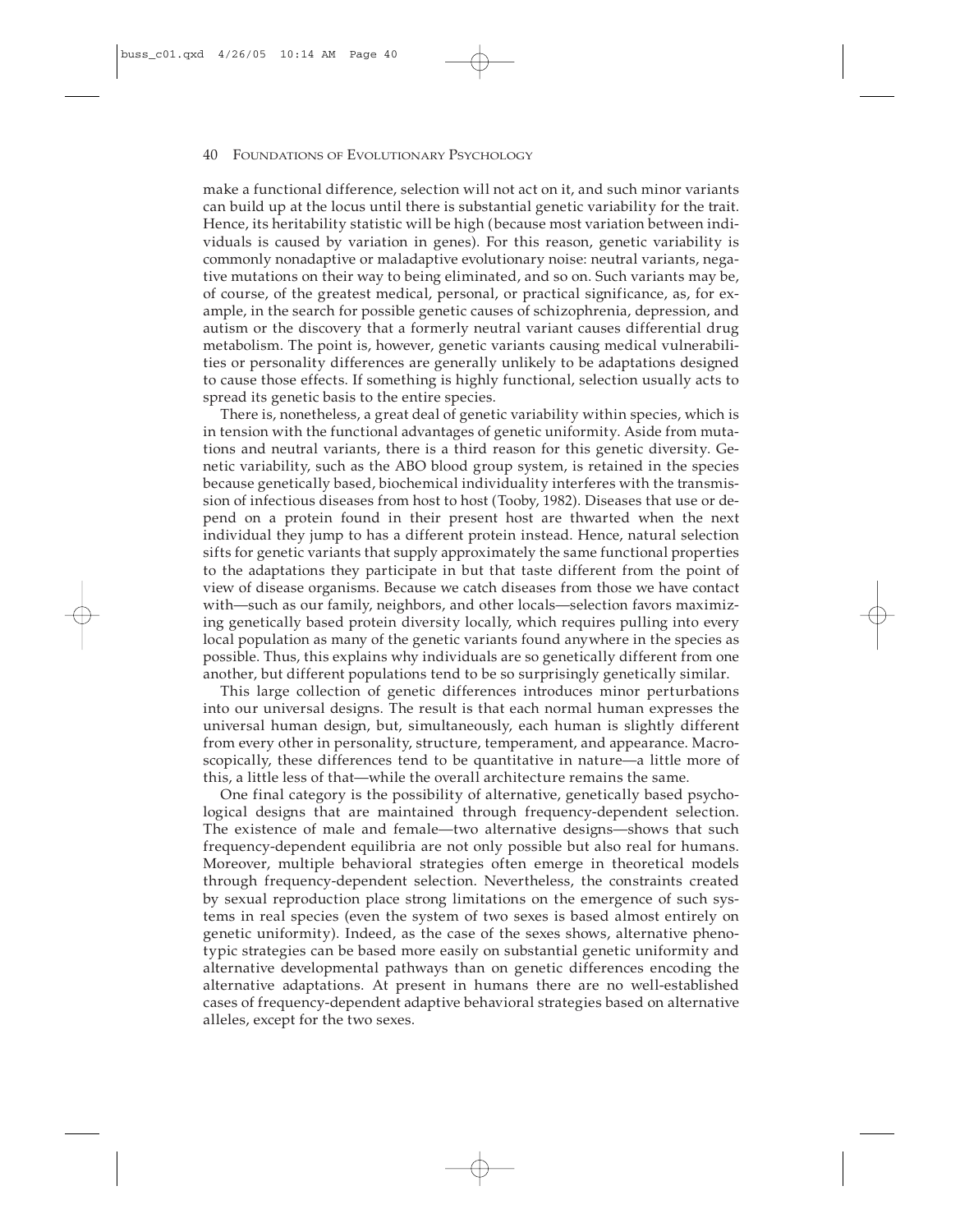The interaction of universal design with genetic variation has many implications for understanding personality variation; for discussion, see Tooby and Cosmides (1990b).

## EVOLUTIONARY VERSUS TRADITIONAL APPROACHES TO PSYCHOLOGY: HOW ARE THEY DIFFERENT?

If all psychologists are engineers working in reverse, and if the goal of all psychologists is to discover the design of the human mind, then how does evolutionary psychology differ from traditional approaches?

Traditional approaches to psychology are not guided by any specific theory of what the mind was designed to do. As animal species go, humans are startling in their capabilities—from making lemon chiffon pies to writing waka to sending probes to Titan, we are capable of solving many problems that no hunter-gatherer ever had to solve (and that no other animal does solve). It, therefore, seemed obvious to many that our minds are not designed to do anything in particular; rather, they are designed to reason and to learn, by virtue of mechanisms so general in function that they can be applied to any domain of human activity. Reasoning and learning require certain auxiliary processes: a memory to retain what is learned or inferred, perceptual systems to bring sense data to the learning and reasoning mechanisms, and attention to spotlight some aspects of perception for further analysis. But these auxiliary processes were also thought to be domain-general. Noting the disconnection between assumptions in psychology and biology, Gallistel (2000, p. 1179) made the following observation about the study of learning:

Biological mechanisms are hierarchically nested adaptive specializations, each mechanism constituting a particular solution to a particular problem. . . . One cannot use a hemoglobin molecule as the first stage in light transduction and one cannot use a rhodopsin molecule as an oxygen carrier, any more than one can see with an ear or hear with an eye. Adaptive specialization of mechanism is so ubiquitous and so obvious in biology, at every level of analysis, and for every kind of function, that no one thinks it necessary to call attention to it as a general principle about biological mechanisms. In this light, it is odd but true that most past and contemporary theorizing about learning does not assume that learning mechanisms are adaptively specialized for the solution of particular kinds of problems. Most theorizing assumes that there is a general-purpose learning process in the brain, a process adapted only to solving the problem of learning. There is no attempt to formalize what the problem of learning is and thereby determine whether it can in fact be conceived as a single or uniform problem. From a biological perspective, this assumption is equivalent to assuming that there is a general-purpose sensory organ, which solves the problem of sensing.

The same passage could have been written about reasoning, memory, or attention. The reigning assumption has been that the function of the mind is general to acquire information that is (roughly) true—which requires programs general enough to handle content drawn from any and all domains. Thus, the study of reasoning has concentrated on procedures that are content-free. Examples include logical procedures (which are designed to produce true conclusions from true premises, no matter what the subject matter of the premises is); mathematical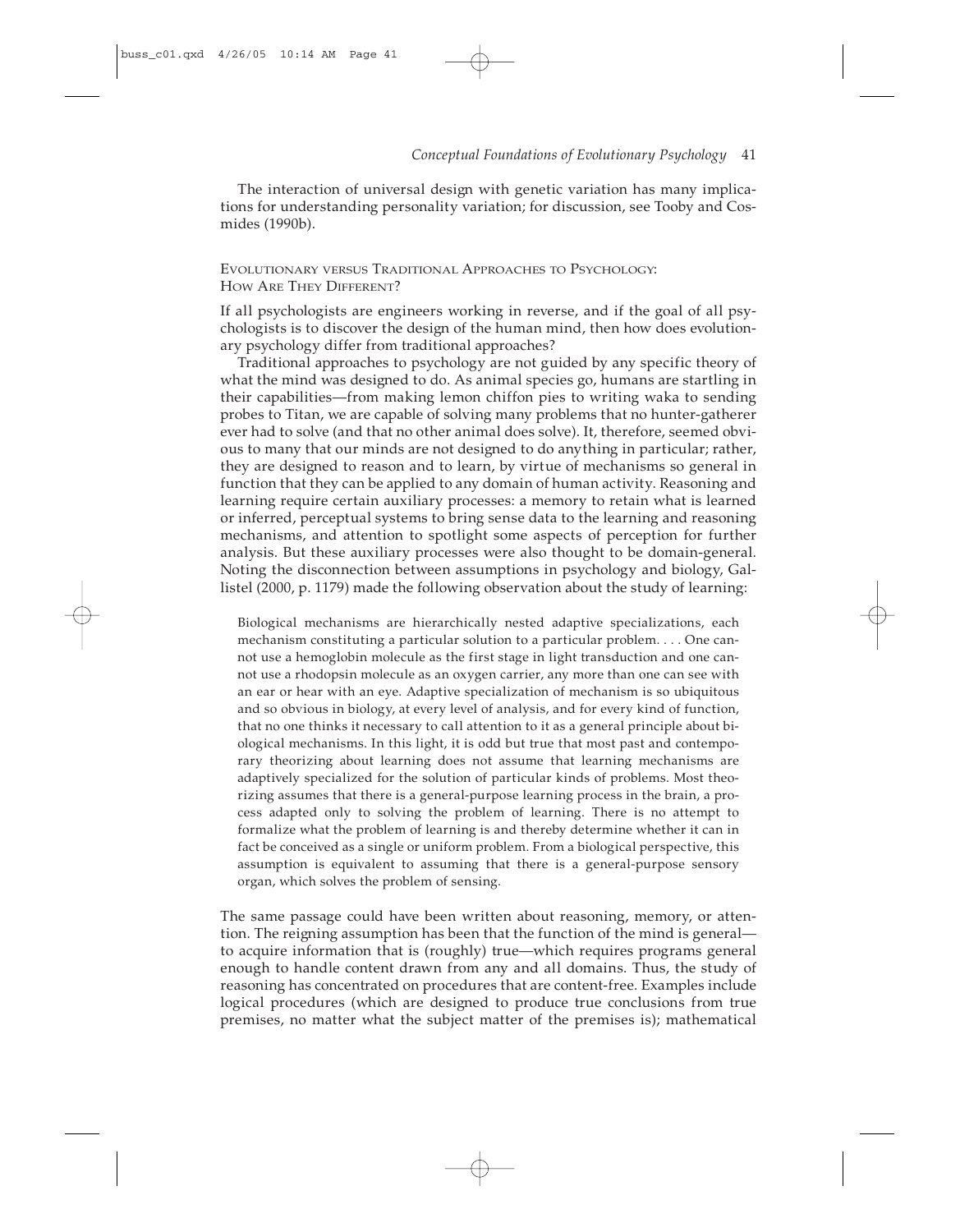procedures, such as Bayes's theorem or multiple regression (which operate over quantities of anything); and heuristics of judgment that use very general principles such as similarity (the representativeness heuristic), frequency (the availability heuristic), or what came first (anchoring and adjustment; e.g., Kahneman, Slovic, & Tversky, 1982; Rips, 1994; but see Cosmides & Tooby, 1996; Gigerenzer, Todd, & the ABC Group, 1999). Memory has been conceived as a single system after all, it had to be able to store and retrieve information from all domains of human life. When multiple memory systems are proposed, they are usually individuated by information modality or source (a storage system for perceptual representations? motor skills? general knowledge?) rather than by information content (Schacter & Tulving, 1994; but see Caramazza & Shelton, 1998; Klein, 2005; Klein, Cosmides, Tooby, & Chance, 2002; Sherry & Schacter, 1987). Attention has primarily been seen as a content-free mechanism that selects some information in an array for further processing. If true—if attention contains no domainspecialized selection procedures—it should be safe to study it using artificial stimuli that are easy to modify and manipulate in a controlled fashion (Posner, 1978; Triesman, 2005; but see Braun, 2003; Li, Van Rullen, Koch, & Perona, 2002; New, Cosmides, & Tooby, under review).

The traditional view of the mind is radically at variance with the view that emerges from evolutionary psychology. Evolutionary psychologists expect a mind packed with domain-specific, content-rich programs specialized for solving ancestral problems. For example, evolutionary psychologists would view *attention* not as a single mechanism, but as an umbrella term for a whole *suite* of mechanisms, each designed to select different information from a scene for different processing purposes. Some of these may be relatively domain-general and deployed via volitional systems to any task-relevant element in a scene—these are the attentional mechanisms that have been studied most, using artificial stimuli. The mistake is not to think these exist, but to think they are *all* that exist (Braun, 2003). For example, research with change detection and attentional blink paradigms is uncovering attentional systems that are highly domain-specific and deployed in the absence of any specific task demand. One system preferentially attends to human faces (Ro, Russell, & Lavie, 2001). A similar system snaps attention to the location at which a pair of eyes is gazing (Friesen & Kingstone, 2003). Yet another monitors animals for changes in their state and location: Changes to animals are detected more quickly and reliably than changes to buildings, plants, tools—even vehicles (New, Cosmides, & Tooby, under review). Better change detection for animals than vehicles is significant because it shows a monitoring system tuned to ancestral rather than modern priorities. Our ability to quickly detect changes in the state and location of cars on the highway has life or death consequences and is a highly trained ability in twenty-first century America, where the studies were done. Yet, we are better at detecting changes in the states and locations of animals—an ability that had foraging or sometimes predatory consequences for our hunter-gatherer ancestors but is merely a distraction in modern cities and suburbs.

The point is not just that attention will be composed of many different domain-specific mechanisms, but that each domain-specialized attentional mechanism will be part of a vertically integrated system linking the attended objects to domain-specialized inferential, learning, and memory systems. True, animals needed to be closely monitored because they presented either dangers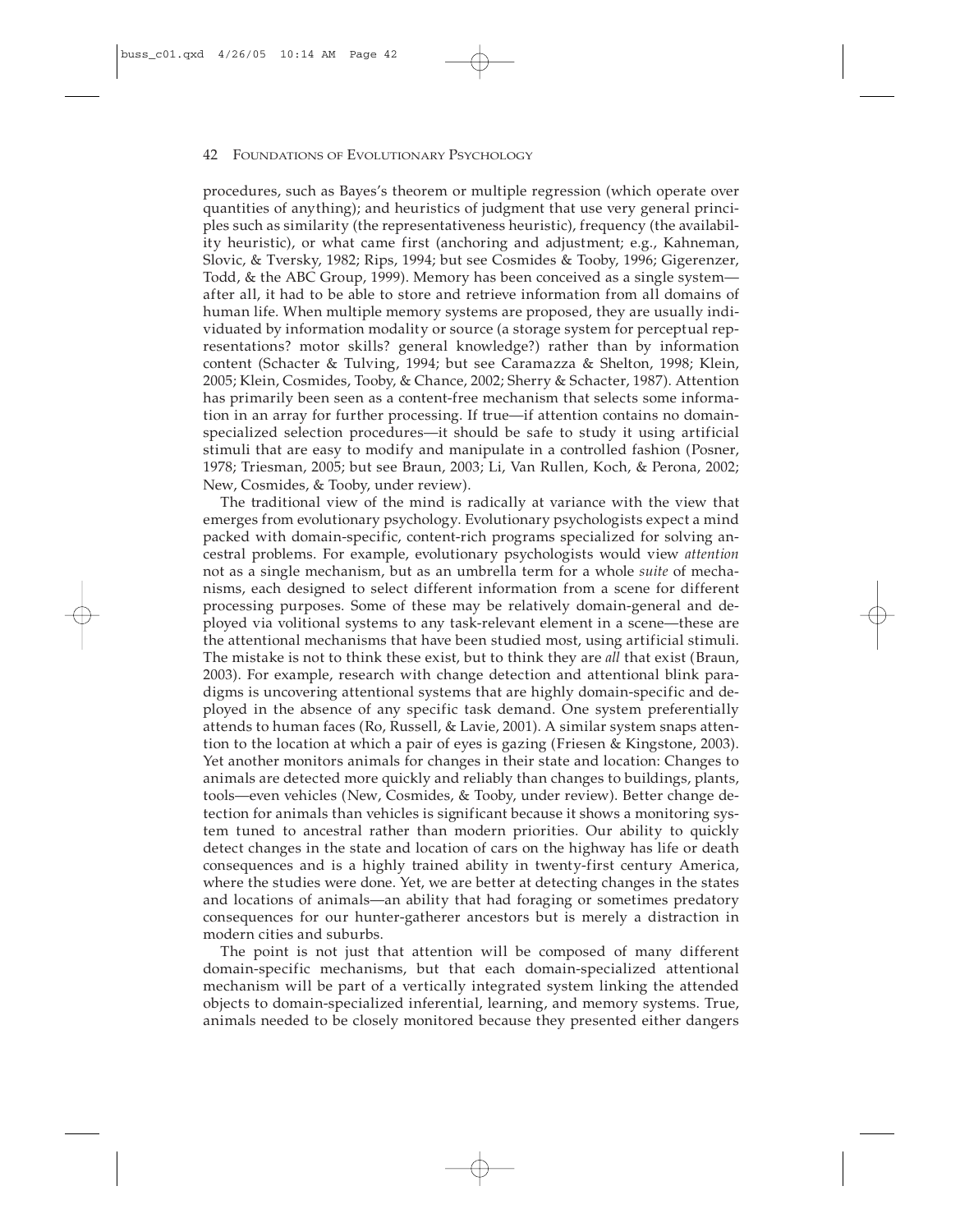(e.g., predators) or opportunities for hunting (prey). But once detected, other specialized processing is needed. Barrett has shown that a predator-prey inference system develops early, regardless of relevant experiences: 3- and 4-year-old children have a sophisticated understanding of predator-prey interactions, whether they grow up in urban Berlin or in a Shuar village in the jaguar- and crocodile-infested Amazon, eating animals that their fathers hunted and killed (Barrett, Chapter 7, this volume; Barrett, Tooby, & Cosmides, in press-a). Steen and Owens (2001) have shown that chase play in toddlers and preschoolers has features of special design as a system for practicing and perfecting escape from predators (see also Marks, 1987).

Learning about animals is specialized as well. Mandler and McDonough (1998) have shown that babies distinguish animals from vehicles by 7 months of age and make different inferences about the two by 11 to 14 months. A detailed knowledge of animal behavior is necessary for successful hunting (Blurton Jones & Konner, 1976; Walker, Hill, Kaplan, & McMillan, 2002), and preschoolers as well as adults are equipped with systems specialized for making inductive inferences about the properties of animals (Keil, 1994; Markman, 1989; Springer, 1992; and discussion thereof in Barrett, Cosmides, & Tooby, in press; Boyer, 2001; Boyer & Barrett, Chapter 3, this volume). Atran and colleagues (Atran, 1998; López, Atran, Coley, Medin, & Smith, 1997) provide cross-cultural evidence for a system specialized for sorting living kinds into hierarchically organized, mutually exclusive taxonomic categories that organize inductive inferences: The closer two species are in this taxonomic structure, the more likely someone is to assume that a trait of one is present in the other. Barrett, Cosmides, & Tooby (in press) have found a second parallel inductive system that uses predatory role to guide inferences. This system assumes that two species are more likely to share a trait if they are both predators than if one is a predator and the other an herbivore. This system categorizes animals as predators or not on the basis of minimal dietary information scattered amid other facts about the species' natural history. That is, the category *predator* is triggered by the information "eats animals" and guides inductive learning; the effect on trait induction is strong twice the size of the taxonomic effect (Barrett, Chapter 7, this volume; Barrett et al., in press-a). Animal-specialized memory systems appear to exist as well. For example, Caramazza provides neuropsychological evidence that information about animals is stored in a category-specific memory system, functionally and neurally separate from that which stores information about artifacts (Caramazza, 2000; Caramazza & Shelton, 1998). From a traditional psychological perspective, content effects concerning animals are no more significant than hypothetical effects about door knobs, floorings, or words that rhyme with Quetzlcoatl. From an evolutionary perspective, however, animals were a selective agent of great magnitude and duration, and it would be a surprise if our brains were not strongly shaped by their hundreds of millions of years of interaction with other species.

We are emphasizing the content-specialized nature of processing about animals to illustrate an important point. The benefit of an attentional system specialized for monitoring animals is enhanced if its output is fed into inferential systems that infer their mental states and use this information to predict their likely behavior. The inferences and predictions generated by the mental state system are more useful if they are reliably fed into decision rules that determine whether escape is necessary. The monitoring system should also feed learning mechanisms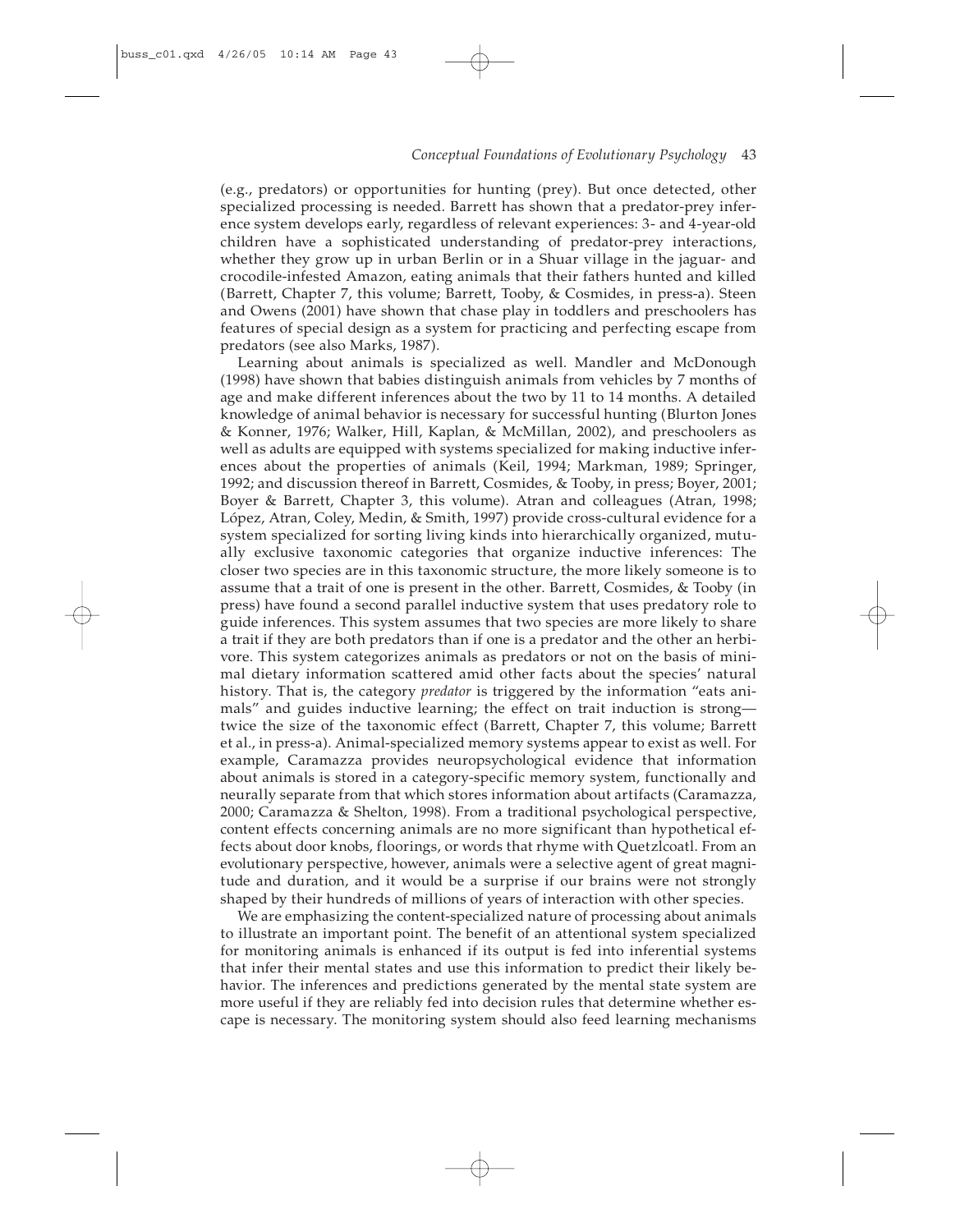that incidentally acquire information about the animal's properties; these, in turn, should feed memory systems designed to encode, store, and retrieve information about the animals monitored, according to ecologically relevant categories such as *predator, taxonomically related,* and so on. Animal-specialized attentional, inferential, behavioral, learning, and memory systems should be *functionally integrated with one another,* forming a distinct, category-based *system.* The same should be true for other content domains. Distinct, content-based information processing systems will exist to the extent that the computational requirements for adaptive problem solving for one content area are functionally incompatible with those for another (Sherry & Shacter, 1987; Tooby & Cosmides, 1992; Tooby, Cosmides, & Barrett, 2005).

Seen from this perspective, the ordinary categories of psychology dissolve. To have a textbook chapter on *attention* and a separate one on *memory* and then *learning* and *reasoning* does not necessarily divide the mind in the most appropriate way. Evolutionary psychologists suspect that there may be a domain-specialized system for dealing with animals, with its own associated attentional, inferential, behavioral, learning, and memory circuitry that are designed to work together as an integrated system.

The organization of these specialized systems are expected to look nothing like Fodor's (1983, 2000) "pipelines" (for discussion, see Barrett, in press-b; Boyer & Barrett, Chapter 3, this volume). Some components of the system for making inferences about animals will also be activated for plants and other living things as well (e.g., taxonomic organization, Atran, 1990, or inferences that parts have functions, Keil, 1994). Other components of the animal system will be activated only in response to animals—or, more precisely, to things manifesting those psychophysical properties the system uses to detect animals, such as contingent reactivity or self-propelled motion, whether the manifesting entity is a meerkat, a robot, or a cartoon. Because many components of the animal system will be functionally specialized for solving animal-specific adaptive problems, they will be composed of representations and procedures that have little in common with those in a system for making inferences about plants, artifacts, or cooperation between people (Boyer & Barrett, Chapter 3, this volume). Nor will the boundaries between category-based systems be clean. People may be attended by the animal monitoring system but also by the system for monitoring social gestures; people may be processed as animals for inferences about growth and bodily functions, but not for inferences about social behavior. The organization of specializations will be complex and heterarchical, but with a functional logic that arose because of its excellence at solving ancestral problems of survival and reproduction.

The old categories of psychological research have not led to robust models of the human mind because they do not carve nature at the joints. Content specialization is the rule, not the exception. The easiest way to make a domain-general model of learning, reasoning, attention, or memory collapse is to introduce stimuli drawn from different adaptive domains (e.g., Anderson & Phelps, 2001; Boyer & Barrett, Chapter 3, this volume; Braun, 2003; Cosmides & Tooby, Chapter 20, this volume; Gallistel, 2000). A more reasoned research strategy is to start developing some formal (or even informal) analyses of specific adaptive problems and let these guide research. If there are general systems or principles to be found, they will eventually emerge as we gain a clear understanding of how each content-specialized system functions (for an example, see Leslie, German, & Polizzi, 2005).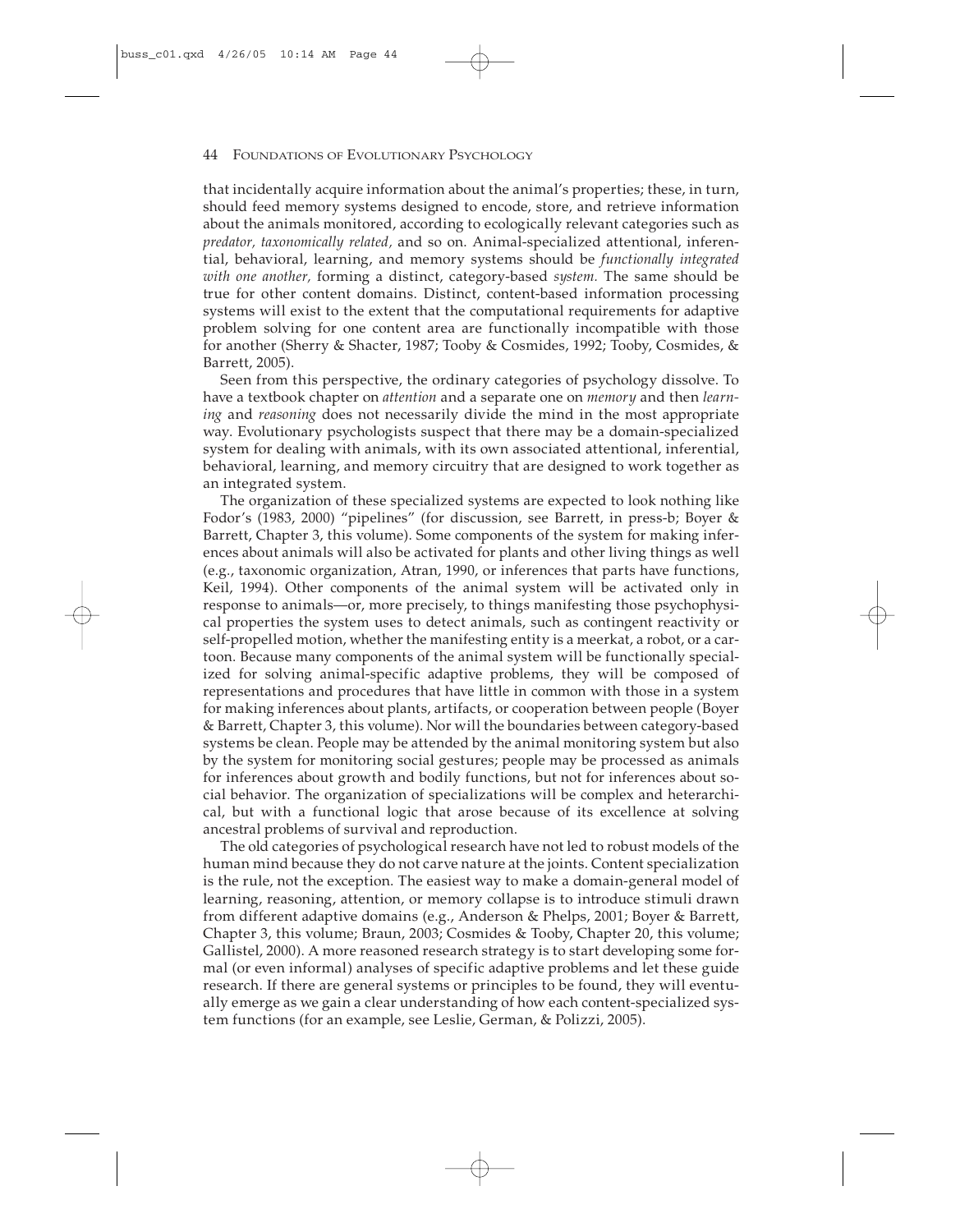Biology is not split into evolutionary biology and nonevolutionary biology: All of biology is organized by evolutionary principles. At some point, all psychology will be evolutionary psychology, simply because it will make no sense to wall off the study of humans from the rest of the natural world. When that happens, textbooks in psychology will no longer be organized according to folk psychological categories, such as *attention, memory, reasoning,* and *learning.* Their chapter headings will be more like those found in textbooks in evolutionary biology and behavioral ecology, which are organized according to adaptive problems animals must solve to survive and reproduce: foraging (hunting, gathering), kinship, predator defense, resource competition, cooperation, aggression, parental care, dominance and status, inbreeding avoidance, courtship, mateship maintenance, trade-offs between mating effort and parenting effort, mating system, sexual conflict, paternity uncertainty and sexual jealousy, signaling and communication, navigation, habitat selection, and so on (e.g., see Buss, 1999). Future psychology textbooks will surely contain some additional chapters that capture zoologically unusual aspects of human behavior, such as language acquisition, coalition formation, deep engagement friendships, counterfactual reasoning, metarepresentation, and autobiographical memory. But theories of the computational mechanisms that make these unusual abilities possible will include how they interact with and are supported by a wide variety of adaptive specializations (e.g., Boyer, 2001; Cosmides & Tooby, 2000a; Klein, German, Cosmides, & Gabriel, 2004; Leslie, German, & Polizzi, 2005; Sperber, 1994; Sperber & Wilson, 1995; Tooby & Cosmides, 1996).

# COGNITION AND MOTIVATION

In principle, modern cognitive scientists should understand that any mechanism that processes information must have a computational description. This should include psychological mechanisms that are responsible for motivation. For example, mechanisms that cause fear, romantic love, sexual jealousy, sexual attraction, the perception of beauty, or disgust should all be describable in computational or cognitive terms, which specify the relevant inputs, representations, the procedures that act on them, and regulatory outputs. Yet, most cognitive scientists would not even recognize these topics as within their domain of study.

One reason why cognitive psychologists arbitrarily limit their scope is the folk psychological distinction made between knowledge acquisition on the one hand and motivation, emotion, and preferences on the other. Those who make this distinction view cognition as the study of knowledge acquisition and leave motivation, emotion, and action to other research communities (e.g., Fodor, 2000)—a practice that presumes that knowledge and motivation are not inseparably coevolved aspects of the same unified systems of representation and action.

#### THE WEAKNESS OF CONTENT-FREE ARCHITECTURES

To some it may seem as if an evolutionary perspective supports the case that our cognitive architecture consists primarily of powerful, general-purpose problem solvers, inference engines that embody the content-free normative theories of mathematics and logic. After all, wouldn't an organism be better equipped and better adapted if it could solve a more general class of problems over a narrower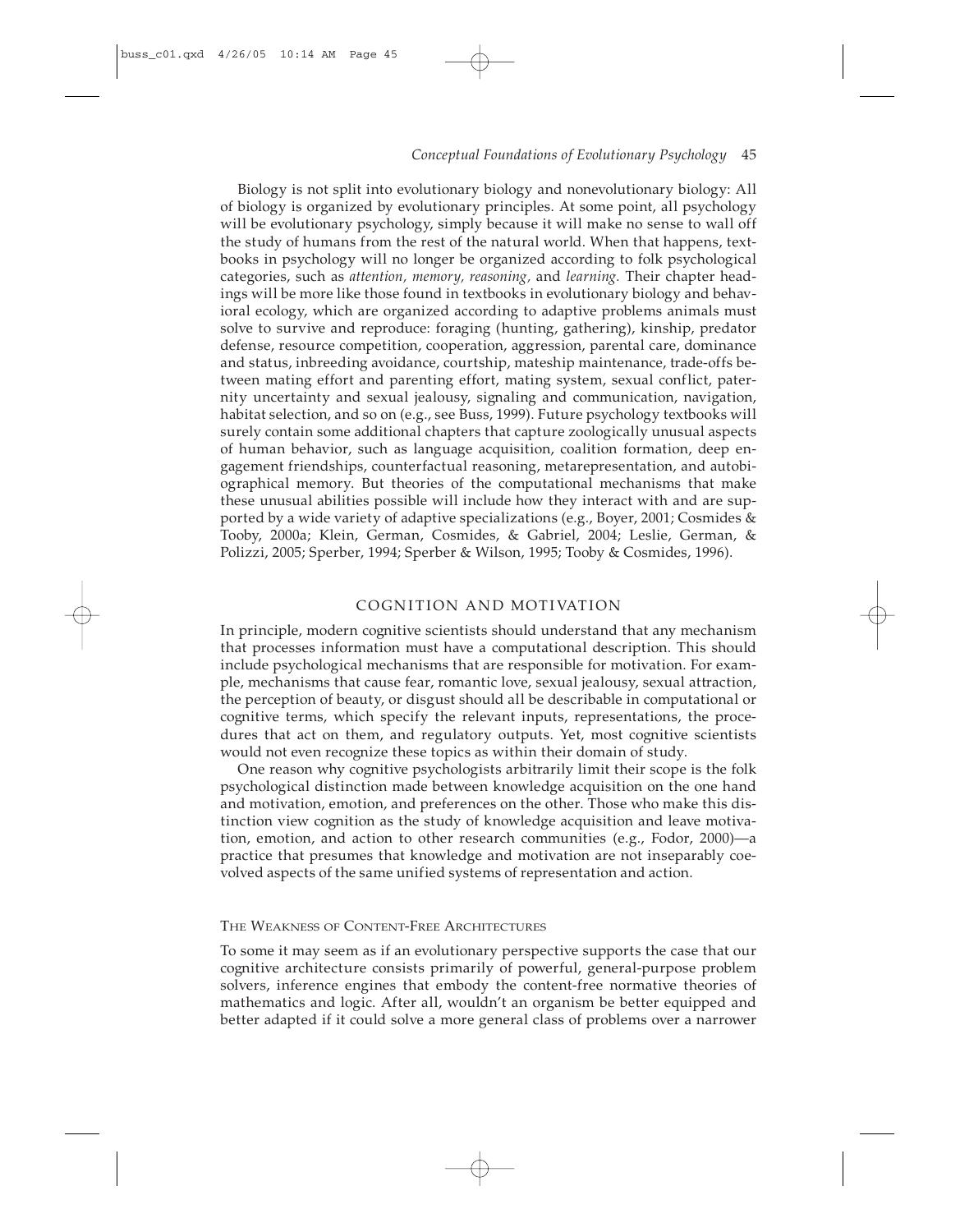class? And won't mathematical and logical inference engines produce knowledge that is true, thereby providing a sound basis for choosing the most adaptive course of action?

To be a plausible model of how the mind works, any hypothetical domaingeneral cognitive architecture would have had to reliably generate solutions to all of the problems that were necessary for survival and reproduction in the Pleistocene. For humans and most other species, this is a remarkably diverse, highly structured, and very complex set of problems. If it can be shown that there are essential adaptive problems that humans must have been able to solve to have propagated and that domain-general mechanisms cannot solve them, the view of the mind as consisting solely or primarily of domain-general programs fails. There appear to be a very large number of such problems—at minimum, any kind of information processing problem that involves motivation and many others as well. This leads to the inference that the human cognitive architecture contains many information processing mechanisms that are domain-specific, content-dependent, and specialized for solving particular adaptive problems (Cosmides, 1985; Cosmides & Tooby, 1987, 1994a, 1994b; Tooby & Cosmides, 1990a, 1992; Tooby, Cosmides, & Barrett, 2005).

*Content-Free Is Content-Poor* Some inferences are usefully applied to some domains but not to others. For example, when predicting the behavior of people, it is useful to assume they have *beliefs* and *desires:* invisible mental states that can be inferred but never observed. When predicting the behavior of rocks rolling down a hill, computing their beliefs and desires is useless. Accordingly, the human cognitive architecture has evolved two separate inference systems for these two domains: a mind-reading system for inferring the mental states of people (which can be selectively impaired in autism; Baron-Cohen, 1995; Leslie & Thaiss, 1992) and an object mechanics system for understanding the interactions of inanimate objects (Leslie, 1994; Spelke, 1990). Each inference system is designed to be activated by cues particular to its domain of applicability (e.g., human behavior for the mind-reading system, inanimate motion for the object mechanics system). Because their domain of applicability is restricted, specialized inferences appropriate for one domain can be made without producing absurd inferences for another. This property allows domain-specific systems to include rich, contentful inferential rules. For example, in content-free logics, "If P, then Q" does not imply, "If Q, then P" because it would lead to absurd inferences ("If you saw a horse, then you saw an animal" does not imply, "If you saw an animal, then you saw a horse"). But a "logic" restricted to situations of social exchange, operating over a more content-restricted set of representations (*benefits, entitlement, obligation,* and so on), can usefully specify, "If you take the benefit, then you are obligated to satisfy the requirement" implies, "If you satisfy the requirement, then you are entitled to take the benefit"—an inference that is invalid for any content-free logic (see Cosmides & Tooby, Chapter 20, this volume). Because they can have contentrestricted, specialized inference rules, domain-specific systems can arrive at correct conclusions that more general rules are necessarily barred from making. As a result, small inputs of information can generate many inductions or deductions.

Notice, however, that these powerful, content-rich inference systems are unavailable to a truly domain-general system. To maintain its domain generality, a system must be equipped with rules that generate valid inferences across all domains—people, rocks, plants, tools, nonhuman animals, and so on. It cannot take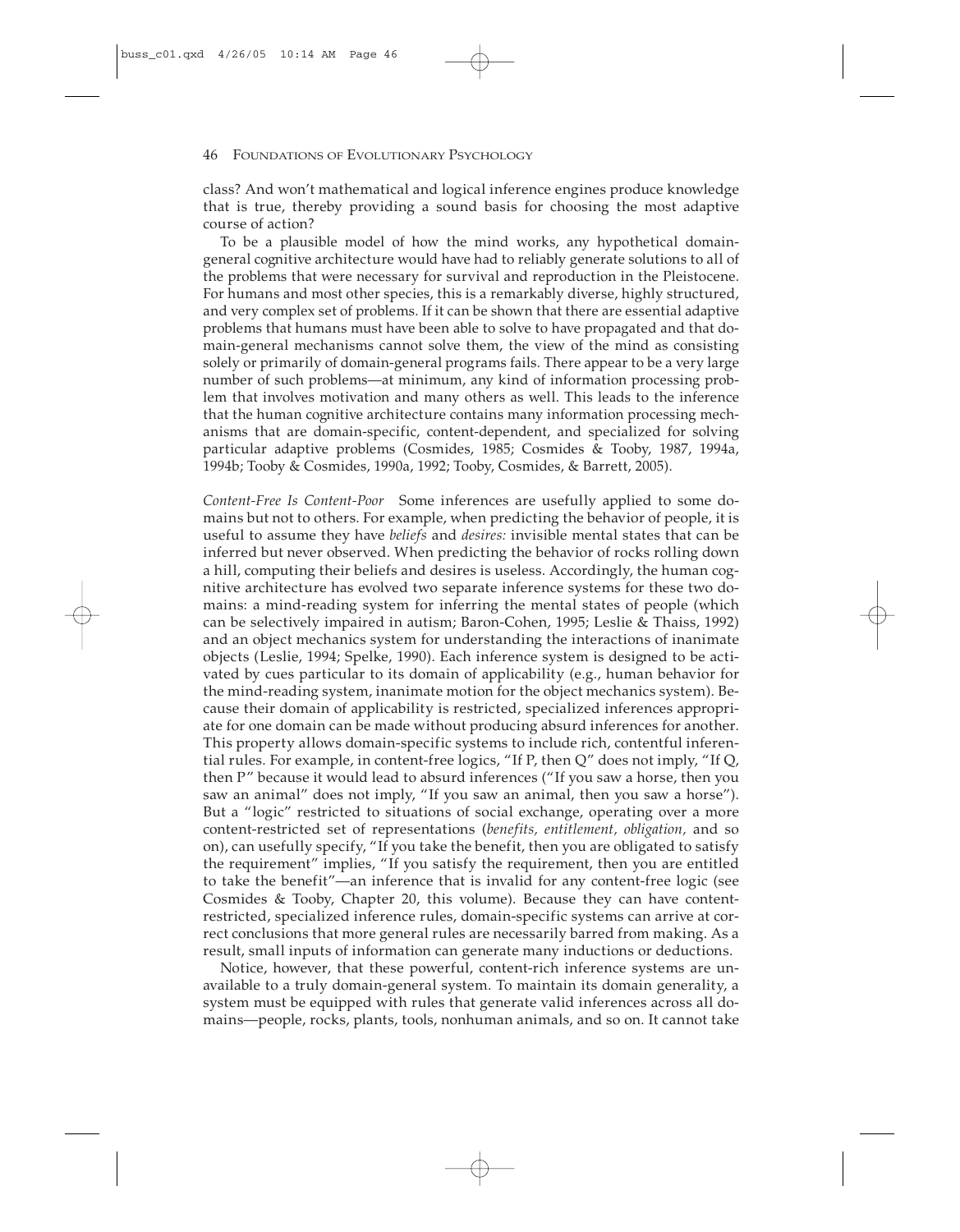advantage of any inference rules that are useful for one domain but misleading if applied to another. It can have no mind-reading system, no object mechanics system, no predator-prey inference system, or no specializations for tool use (e.g., Defeyter & German, 2003; German & Barrett, in press). The only kinds of inference rules that are left are content-free ones, such as those found in logic and mathematics. Domain-general systems are crippled by this constraint.

*Combinatorial Explosion* Combinatorial explosion paralyzes even moderately domain-general systems when encountering real-world complexity. Imagine trying to induce what caused your nausea in the absence of any privileged hypotheses. Your entire life preceded the nausea, and a truly open-minded system would have to consider every action, thought, sight, smell, taste, sound, and combination thereof as a potential cause. In deciding how to respond, every possible action would have to be considered. There would be nothing to privilege the hypothesis that the cause was a recently consumed food and nothing to privilege vomiting or future avoidance of that food as behavioral responses.

As the generality of a system is increased by adding new dimensions to a problem space or new branch points to a decision tree, the computational load increases with catastrophic rapidity. A content-free, specialization-free architecture contains no rules of relevance, procedural knowledge, or privileged hypotheses and thus could not solve any biological problem of routine complexity in the amount of time an organism has to solve it (for further discussion, see, e.g., Carruthers, in press; Gallistel, Brown, Carey, Gelman, & Keil, 1991; Gigerenzer & Selten, 2002; Keil, 1989; Markman, 1989; Tooby & Cosmides, 1992).

Acknowledging the necessity of a few "constraints" on learning will not solve this problem. As Gallistel (2000, p. 1180) notes:

Early work focusing on the role of adaptive specialization in learning tended to formulate the problem in terms of the constraints . . . or boundaries . . . that biological considerations placed on *the* learning process. . . . [The contrasting argument] is that there is no such thing as *the* learning process; rather there are many different learning processes. While it is true that the structure of these processes constrain the outcome of learning in interesting ways, the more important point is that it is the problem-specific structure of these processes that makes learning possible.

Problem-specific learning specializations are necessary because the problem of combinatorial explosion cannot be overcome by placing a few constraints on a single, general learning process. Instead of asking, "How much specialization does a general-purpose system require?" psychologists should be asking, "How many degrees of freedom can a system *tolerate*—even a specialized, highly targeted one and still compute decisions in useful, real-world time." Combinatorics guarantee that real systems can tolerate only a limited number. Without domain-specialized learning mechanisms, we would learn nothing at all.

*Clueless Environments* Animals subsist on information. The single most limiting resource to reproduction is not food or safety or access to mates, but what makes them each possible: the information required for making adaptive behavioral choices. Many important features of the world cannot be perceived directly, however. Content-free architectures are limited to knowing what can be validly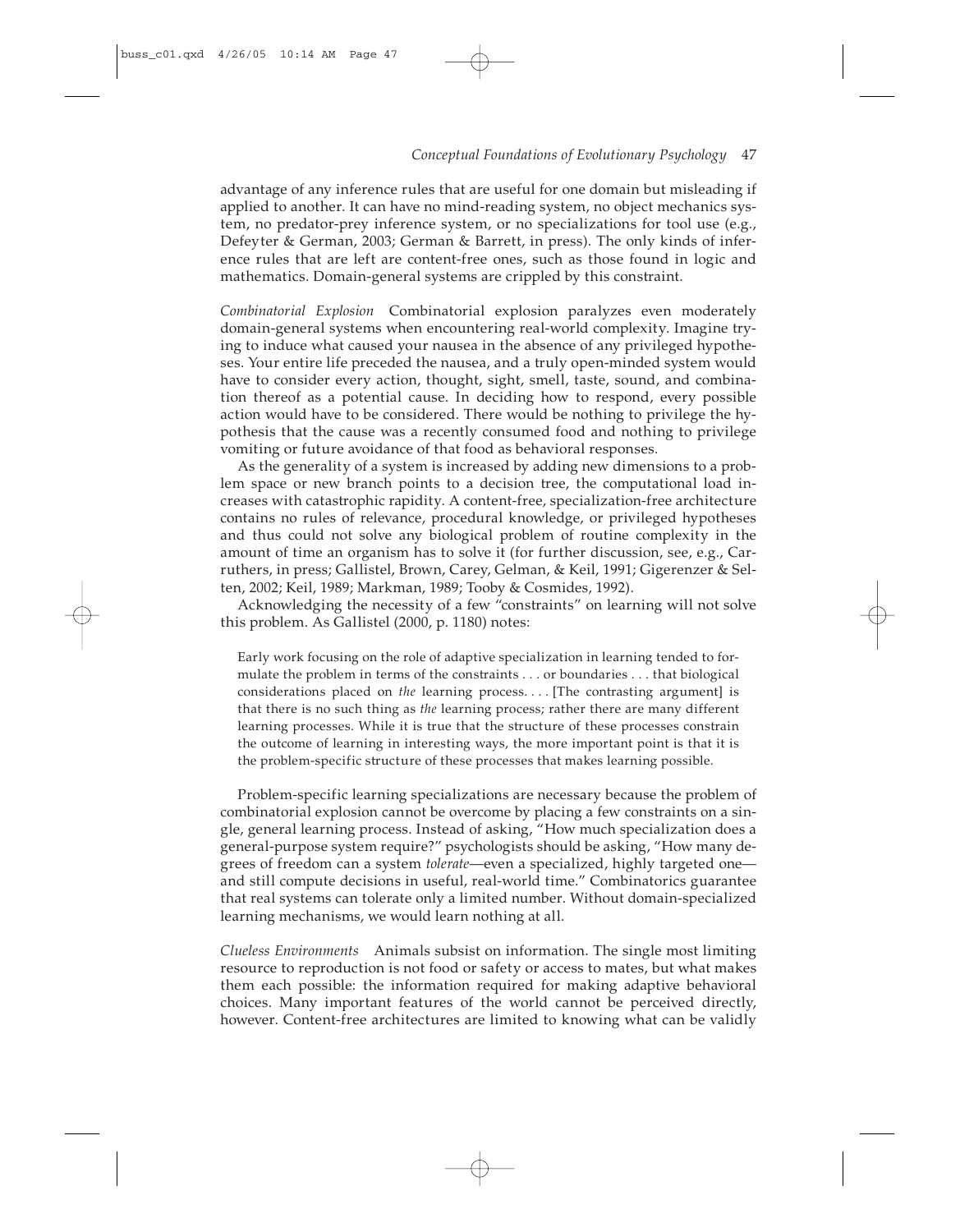derived by general processes from perceptual information and sharply limit the range of problems they can solve. When the environment is clueless, the mechanism will be, too.

Domain-specific mechanisms are not limited in this way. When perceptual evidence is lacking or difficult to obtain, they can fill in the blanks by using cues (perceivable states or events) to infer the status of important, nonperceivable sets of conditions, provided there was a predictable probabilistic relationship between the cues and the unobservables over evolutionary time. For example, it is difficult or impossible to tell from experience that sex with siblings has a higher chance of producing defective offspring—many conceptions are lost in utereo, and whatever problems exist in children born of such matings could have been caused by any number of prior events. In contrast, a domain-specialized system can trigger disgust at the prospect of sex with a sibling, drastically reducing the probability of inbreeding. This will work, without individuals having to obtain any knowledge, conscious or otherwise, about the pitfalls of inbreeding. Incestuous sex will simply seem disgusting and wrong (Haidt, 2001; Lieberman et al., 2003). Similarly, ancestral hominids had no method by which they could directly see another person's genes to tell whether they are blood siblings or not. But a mind equipped with a domain-specific kin detection system can estimate kinship on the basis of cues, such as coresidence during childhood, that were correlated with genetic relatedness ancestrally. The person need not be aware of the cues used by this system, the computational process employed, or even the concept *genetic relative.*

What counts as adaptive behavior differs markedly from domain to domain. An architecture equipped only with content-free mechanisms must succeed at survival and reproduction by applying the same procedures to every adaptive problem. But there is no domain-general criterion of success or failure that correlates with fitness (for argument, see Cosmides & Tooby, 1987). For example, what counts as a "good" mate has little in common with a "good" lunch or a "good" brother. Designing a computational program to choose foods based on their kindness or to choose friends based on their flavor and the aggregate calories to be gained from consuming their flesh suggests the kind of functional incompatibility issues that naturally sort human activities into incommensurate motivational domains. Because what counts as the wrong thing to do differs from one class of problems to the next, there must be as many domain-specific subsystems as there are domains in which the definitions of successful behavioral outcomes are incommensurate.

A *motivational domain* is a set of represented inputs, contents, objects, outcomes, or actions that a functionally specialized set of evaluative procedures was designed by evolution to act over (e.g., representations of foods, contaminants, animate dangers, people to emulate, potential retaliations to provocations). For a given species, there is an irreducible number of these motivational domains; within each motivational domain, there is an irreducible set of domain-specific criteria or value-assigning procedures operating. For the food domain in humans, for example, criteria and value-assigning operations include salt, sweet, bitter, sour, savory, fat affordances, putrefying smell avoidance, previous history with the aversion acquisition system, temporal tracking of health consequences by the immune system, stage of pregnancy, boundaries on entities and properties considered by the system, perhaps maggot-ridden food avoidance, and scores of other factors. When the required assignments of value within a domain (e.g., food) can-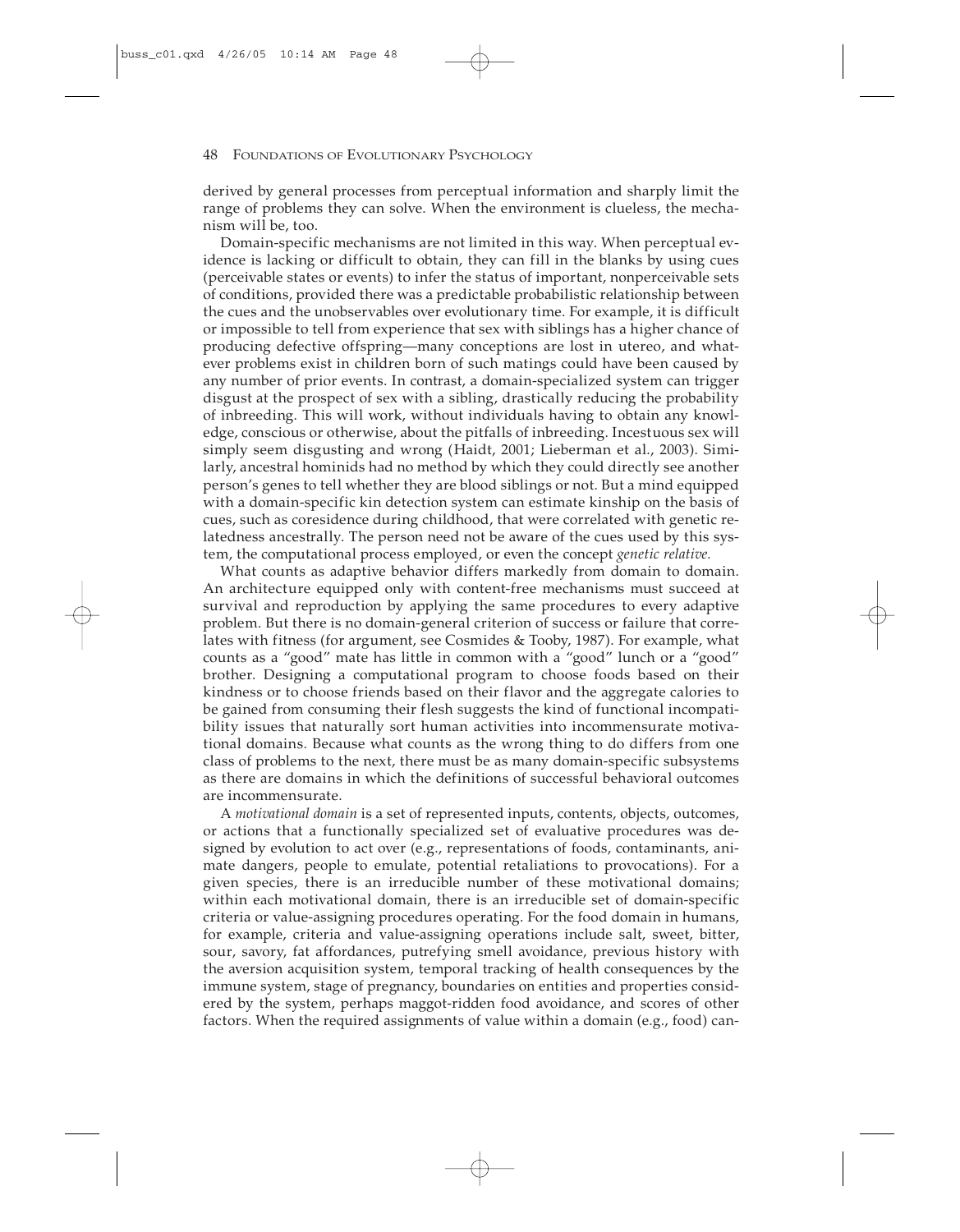not all be derived from a common neurocomputational procedure, the number of motivational elements must necessarily be multiplied to account for the data.

Thus, by evolved design, different content domains should activate different evolved criteria of value, including different trade-offs between alternative criteria. Cases of motivational incommensurability are numerous and easily identified via careful analyses of adaptive problems. Distinct and incommensurable evolved motivational principles exist for food, sexual attraction, mate acquisition, parenting, kinship, incest avoidance, coalitions, disease avoidance, friendship, predators, provocations, snakes, spiders, habitats, safety, competitors, being observed, behavior when sick, certain categories of moral transgression, and scores of other entities, conditions, acts, and relationships.

There has been little progress over the past century toward constructing an inventory of motivational domains. Without any proof or even an informal argument, psychologists have presumed that most values are derived from the environment, by computing contingencies between environmental conditions and a tiny set of reinforcers (food, water, sex, pain; Herrnstein, 1977). As a field, we have been shrugging off the issue of evolved motivations through the shell game of implying that any given motivation is secondarily acquired, without obliging ourselves to specify computationally how and from what. Yet, there are strong reasons to doubt that a system of this kind would track fitness at all (Cosmides  $\&$ Tooby, 1987; Tooby, Cosmides, & Barrett, 2005).

Value and behavior cannot be induced from the environment alone. No environmental stimulus intrinsically mandates any response or any value hierarchy of responses. In the tangled bank of coevolved organisms that Darwin memorably contemplated at the end of the *Origin of Species,* naturally selected differences in the brains of different species cause them to treat the same objects in a rich and conflicting diversity of ways. The infant that is the object of caring attention by one organism is the object of predatory ambition by another, an ectoparasitic home to a third, and a barrier requiring effortful trajectory change to a fourth. It is the brains of these organisms that introduce behavior-regulatory valuation into the causal stream and natural selection that introduced into brains the neural subsystems that accomplish valuation. The same stimulus set cannot, by itself, explain differences in the preferences and actions they provoke, nor indeed, the preferences themselves.

Value is not in the world even for members of the same species. Members of the same species view the same objects differently. The very same object is one person's husband and another's father—an object of sexual preference in one case and sexual aversion in the other. Moreover, because each evolved organism is by design the center of its own unique valuer-centered web of valuations, evolved value by its nature cannot have an objective character (Cosmides & Tooby, 1981; Hamilton, 1964). Because of the structure of natural selection, social organisms are regularly in social conflict, so that the objective states of the world that are preferred by some are aversive or neutral to others (e.g., that this individual and not that should get the contested food, mating opportunity, territory, parental effort, status, grooming, and so on). This structure gives value for organisms an intrinsically indexical quality. Indeed, fitness "interests"—the causal feedback conditions of gene frequency that value computation evolved to track—cannot be properly assigned to such a high-level entity as a person but are indexical to sets of genes inside the genome defined in terms of their tendency to replicate under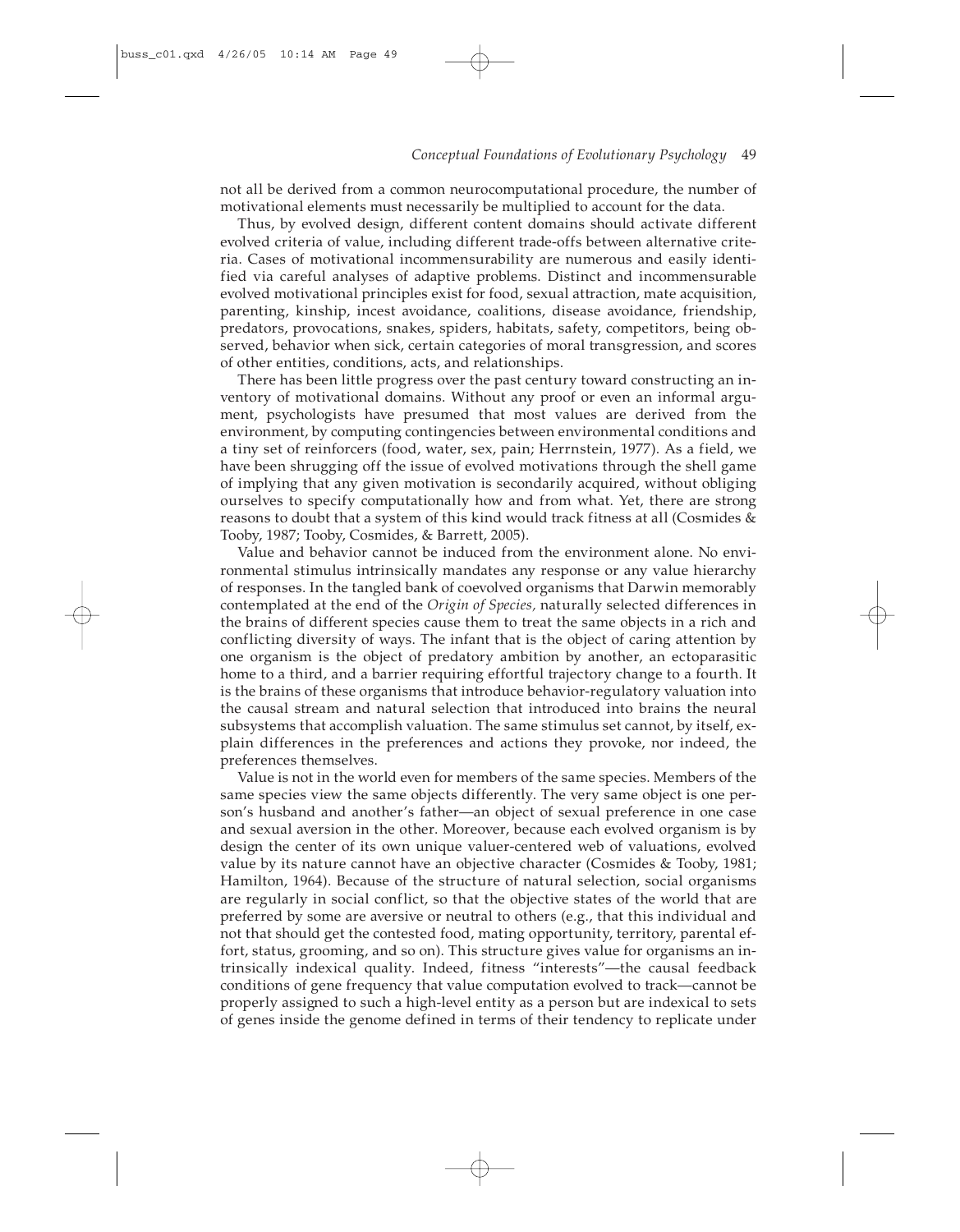the same conditions (Cosmides & Tooby, 1981). Whatever else might be attainable by sense data and content-free operations, value or its regulatory equivalents must be added by our evolved architecture.

*Values and Knowledge* We can now address why knowledge acquisition cannot be computationally divorced from motivation, valuation, and preferences.

To behave adaptively, some actions, entities, or states of affairs must be valued more than others, with a motivational system organized to pursue higher over lower valued options. The computations whereby value is assigned typically involve many of the same elements of conceptual structure that are the traditional objects of cognitive science (representations of persons, foods, objects, animals, actions, events). Thus, the evolution of motivational elements will mandate the evolution of an irreducible set of conceptual elements as well. Why? A valuation is not meaningful or causally efficacious for regulating behavior unless it includes some specification of *what is valued.* That is, the specification of what the value applies to generally involves conceptual structure.

For example, for natural selection to cause safe distances from snakes to be preferred to closeness to snakes, it must build the recognition of snakelike entities into our neurocomputational architecture. This system of recognition and tagging operations is, for certain purposes, equivalent to having a snake *concept,* albeit a skeletally specified one. Evidence supports the view that humans and related species do indeed have a valuation system specialized to respond to snakes (e.g., Marks, 1987; Mineka & Cook, 1993; Mineka, Davidson, Cook, & Keir, 1984; Yerkes & Yerkes, 1936). This one consideration alone forces us to add a fourth "innate idea" to Kant's space, time, and causality. Yerkes and Yerkes's finding of evolved snake fear in chimps counts as empirically based philosophical progress and as straightforward progress in the cognitive science of knowledge derived (*pace* Fodor) from evolutionarily motivated theories of function.

This argument not only establishes the necessity of evolved motivational elements but also resurrects the argument for the necessity of "innate ideas," that is, evolved conceptual procedures within the cognitive architecture that embody knowledge about the world and are triggered by stimuli with certain features (however abstractly described). It is the specificity of the coupling to the particular valuation procedure that individuates the concept with respect to the set of motivational functions (e.g., *beloved* [your children], *suspicious* [snakes]).

Consider, for example, the series of interacting conceptual components necessary to build a snake avoidance system. The system needs a psychophysical frontend: One of its subcomponents assigns the evolved, internal tag *snake* through visual and biomechanical motion cues to a perceptual representation of some entity in the world. It has a second subcomponent that maps in a parameter, *distance,* between the *snake* and the valued entity (e.g., *self* or *child*). The distancerepresenting component is used by many systems. However, it also must have a component that assigns and updates different specific valuation intensities for different distances, so that farther away is better than closer for snakes (but not for food or other motivational domains). A particular bad event (e.g., an imagined snake bite) need not be specifically represented as a negative goal state in the snake avoidance system, with distance acquiring its significance through backward induction and means-ends analysis. The distance-fear relationship could fill the representation of space with a motivational manifold that itself motivates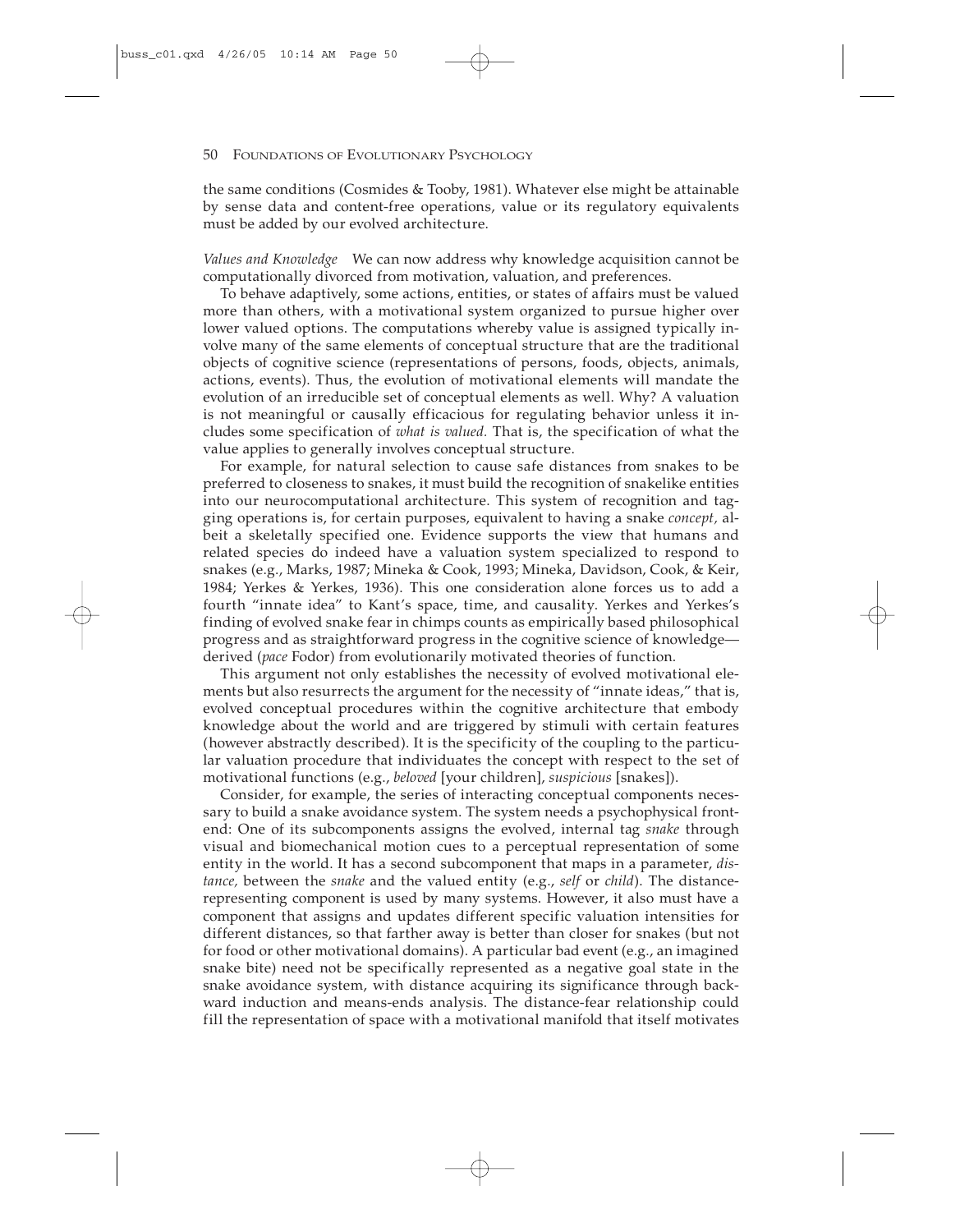avoidance (closeness is increasingly unpleasant). But such action-inviting affordances are not the same, computationally, as a represented goal state.

The metric of valuation against distance (and its update rules) is proprietary to snakes, but the output value parameter it produces must be accessible to other systems (so that distance from snakes can be ranked against other goods, like getting closer to extract your child from the python's coils). Snake, distance, person, and the *distance* (person, snake) valuation metric all necessarily operate together for this simple system to work. Snakes, the entity to be protected, and distance cannot be assigned to one computational process, with valuation assigned to another. Even in this simple example, conceptual and valuation functions indivisibly interpenetrate each other, with the representations necessarily coexisting within the same structure.

Learning, another clearly cognitive topic, is implicated in snake aversion as well, but the learning process is domain-specific. It appears that the snake avoidance system recalibrates based on individual experience, possibly slowly habituating in the absence of negative experiences or observations and increasing sharply if snake contact leads to injury. It also narrowly accepts inputs from the social world—a conspecific expressing fear toward a snake (but not toward other stimuli such as rabbits or flowers)—and uses this information to recalibrate the individual's snake valuation (Mineka & Cook, 1993, Mineka et al., 1984). Presumably, recalibration from observing conspecifics evolved because the system operates more functionally by upregulating or downregulating fear as a function of the local distribution of fear intensities in others, which index to some degree the local rate at which venomous snakes are encountered.

The key point is that even this apparently simple, one-function motivational system involves a series of evolved content-specific conceptual elements, including snakes, distance, conspecifics, that fear-faces have specific referents in the world, that snakes are one of the privileged referents of a fear-face, and the output of fear itself. Not all of these elements are unique to the snake system (although several are), but their pattern of distribution among motivational systems is heterarchical and itself not something that could be derived by contentindependent operations acting on experience.

As this form of analysis is applied to the other tasks humans perform, we think it will be impossible to escape the general conclusion that cognitive science intrinsically involves motivation and that the science of motivation intrinsically involves cognition. The brain evolved as a control system, designed to generate action. From this perspective, there is not just a cognitive science of areas such as language, intuitive physics, and number, but also a cognitive science of parenting, eating, kinship, friendship, alliance, groups, mating, status, fighting, tools, minds, foraging, natural history, and scores of other ancient realms of human action. Separating knowledge acquisition from motivation has placed the study of motivation in cognitive eclipse and diverted cognitive scientists from studying conceptual structure, motivation, and action as a single integrated system (which they seem likely to be). It ignores the many causal pathways whereby our evolved architecture should have been designed to manufacture, store, communicate, and act on the basis of representations that would not qualify as a rational architecture's efficient attempt at constructing true beliefs (Gigerenzer & Murray, 1987; Haselton & Buss, 2000; Tooby & Cosmides, in press). Evolved systems for motivational computation use conceptual structure in targeted ways, so motivational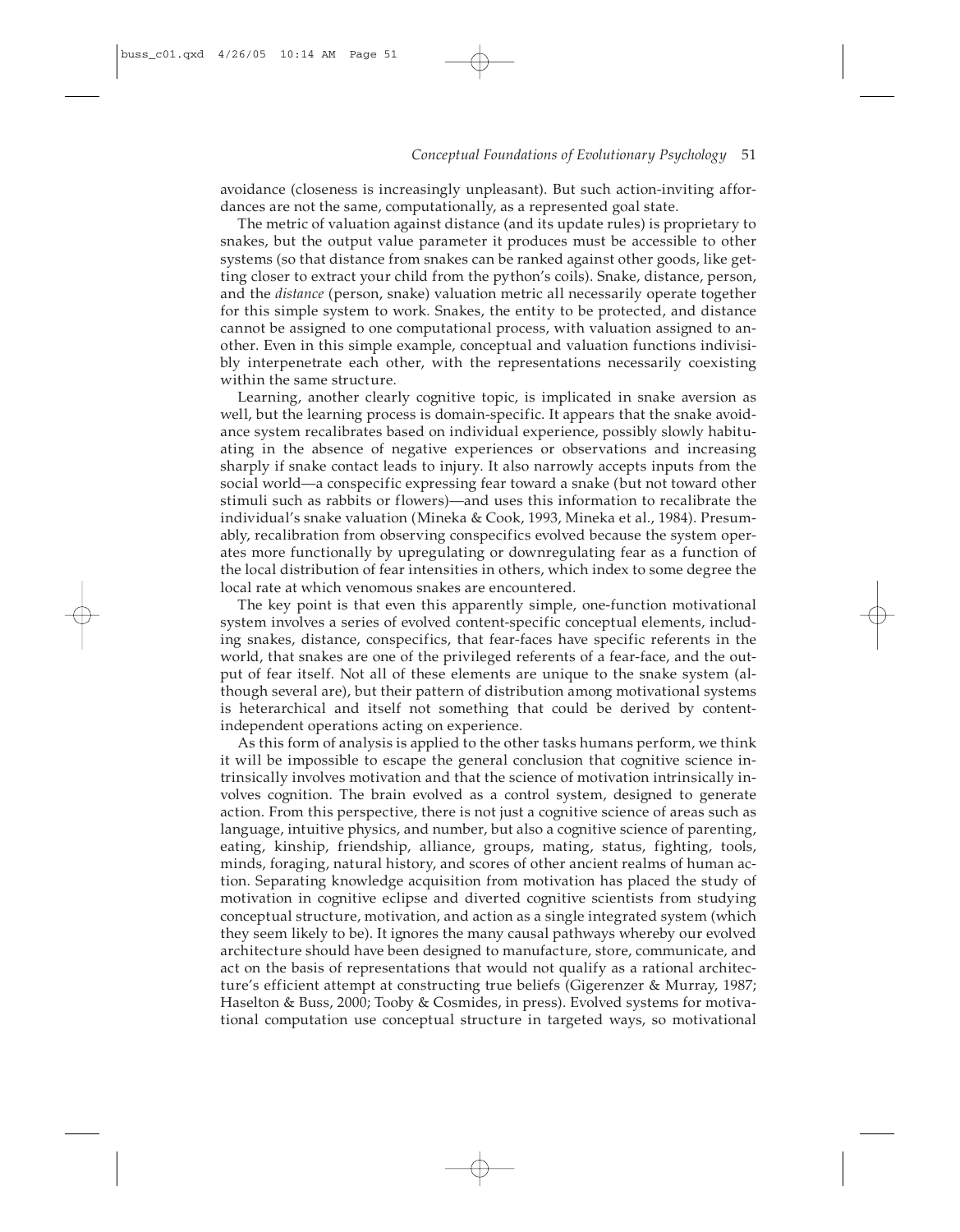computation and knowledge computation cannot be isolated from each other into separate systems. (For a more complete discussion, see Tooby, Cosmides, & Barrett, 2005.)

# EMOTIONS AS A SOLUTION TO THE PROBLEM OF MECHANISM COORDINATION

The preceding discussion leads us to view the mind as a crowded network of evolved, domain-specific programs. Each is functionally specialized for solving a different adaptive problem that arose during hominid evolutionary history, such as face recognition, foraging, mate choice, heart rate regulation, sleep management, or predator vigilance, and each is activated by a different set of cues from the environment. But the existence of all these microprograms itself creates an adaptive problem: Programs that are individually designed to solve specific adaptive problems could, if simultaneously activated, deliver outputs that conflict with one another, interfering with or nullifying one another's functional products. For example, sleep and flight from a predator require mutually inconsistent actions, computations, and physiological states. It is difficult to sleep when your heart and mind are racing with fear, and this is no accident: Disastrous consequences would ensue if proprioceptive cues were activating sleep programs at the same time that the sight of a stalking lion was activating ones designed for predator evasion. To avoid such consequences, the mind must be equipped with superordinate programs that override some programs when others are activated (e.g., a program that deactivates sleep programs when predator evasion subroutines are activated). Furthermore, many adaptive problems are best solved by the simultaneous activation of many different *components* of the cognitive architecture, such that each component assumes one of several alternative states (e.g., predator avoidance may require simultaneous shifts in both heart rate and auditory acuity). Again, a superordinate program is needed that coordinates these components, snapping each into the right configuration at the right time.

We have proposed that emotions are such programs (Cosmides & Tooby, 2000b; Tooby, 1985; Tooby & Cosmides, 1990a). To behave functionally according to evolutionary standards, the mind's many subprograms need to be orchestrated so that their joint product at any given time is functionally coordinated, rather than cacophonous and self-defeating. This coordination is accomplished by a set of superordinate programs: the emotions. On this view, emotions are adaptations that have arisen in response to the adaptive problem of mechanism orchestration. This view implies that the exploration of the statistical structure of ancestral situations and their relationship to the mind's battery of functionally specialized programs is central to mapping the emotions because the most useful (or least harmful) deployment of programs at any given time will depend critically on the exact nature of the confronting situation.

How did emotions arise and assume their distinctive structures? Fighting, falling in love, escaping predators, confronting sexual infidelity, experiencing a failure-driven loss in status, responding to the death of a family member, and so on each involved conditions, contingencies, situations, or event types that recurred innumerable times in hominid evolutionary history. Repeated encounters with each kind of situation selected for adaptations that guided information processing, behavior, and the body adaptively through the clusters of conditions, de-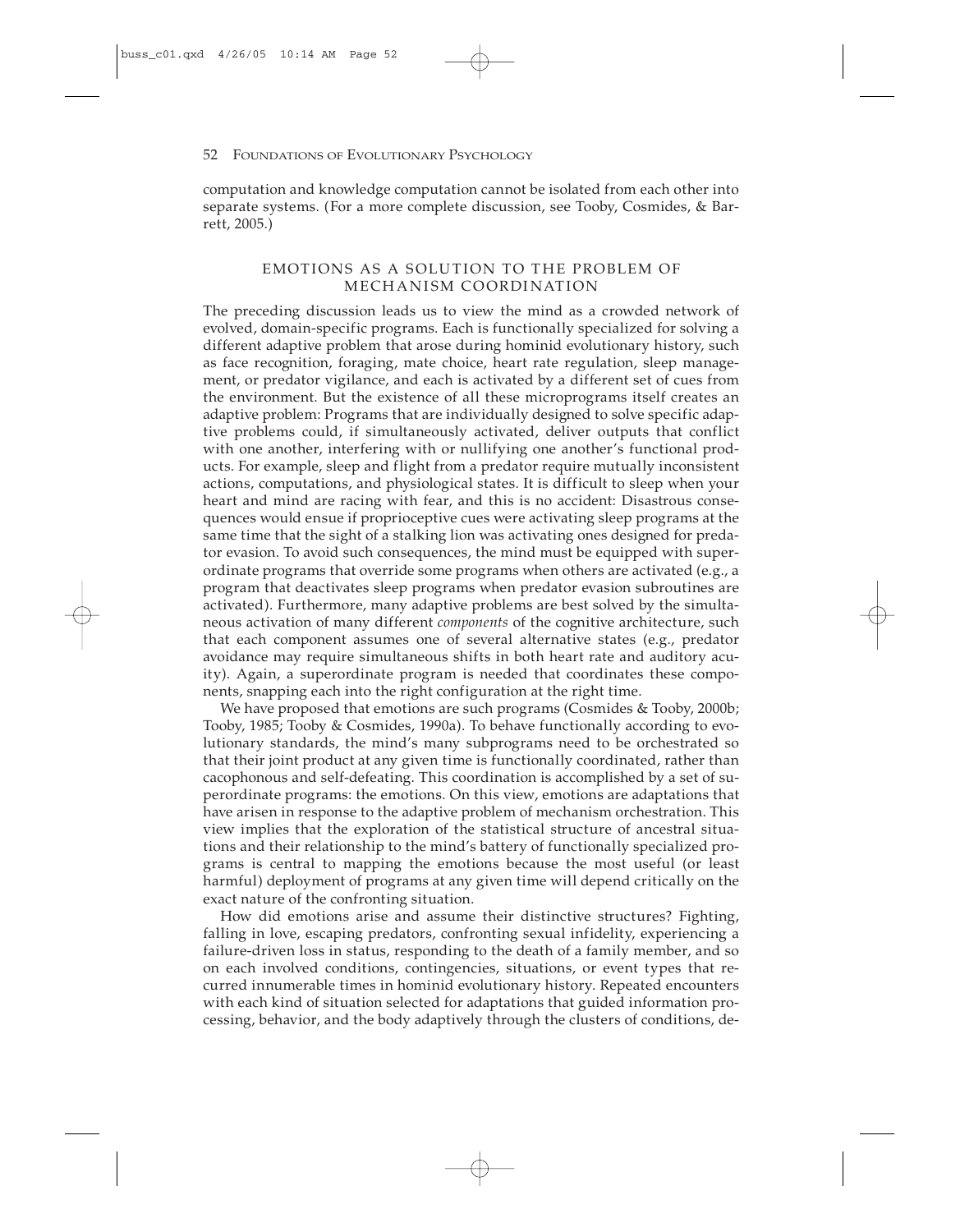mands, and contingencies that characterized that particular class of situation. These functions could be accomplished by engineering superordinate programs, each of which jointly mobilizes a subset of the psychological architecture's other programs in a particular configuration. Each configuration would be selected to deploy computational and physiological mechanisms in a way that, when averaged over individuals and generations, would have led to the most fitnesspromoting subsequent lifetime outcome given that ancestral situation type.

This coordinated adjustment and entrainment of mechanisms is a mode of operation for the entire psychological architecture and serves as the basis for a precise computational and functional definition of each emotion state. Each emotion entrains various other adaptive programs—deactivating some, activating others, and adjusting the modifiable parameters of still others—so that the whole system operates in a particularly harmonious and efficacious way when the individual is confronting certain kinds of triggering conditions or situations. The conditions or situations relevant to the emotions are those that (1) recurred ancestrally, (2) could not be negotiated successfully unless there was a superordinate level of program coordination (i.e., circumstances in which the independent operation of programs caused no conflicts would not have selected for an emotion program and would lead to emotionally neutral states of mind), (3) had a rich and reliable repeated structure,  $(4)$  had recognizable cues signaling their presence, $9$  and  $(5)$  an error would have resulted in large fitness costs. When a condition or situation of an evolutionarily recognizable kind is detected, a signal is sent out from the emotion program that activates the specific constellation of subprograms appropriate to solving the type of adaptive problems that were regularly embedded in that situation and deactivates programs whose operation might interfere with solving those types of adaptive problems. Programs directed to remain active may be cued to enter subroutines that are specific to that emotion mode and were tailored by natural selection to solve the problems inherent in the triggering situation with special efficiency.

According to this theoretical framework, an emotion is a superordinate program whose function is to direct the activities and interactions of many subprograms, including those governing perception, attention, inference, learning, memory, goal choice, motivational priorities, categorization and conceptual frameworks, physiological reactions (e.g., heart rate, endocrine function, immune function, gamete release), reflexes, behavioral decision rules, motor systems, communication processes, energy level and effort allocation, affective coloration of events and stimuli, and the recalibration of probability estimates, situation assessments, values, and regulatory variables (e.g., self-esteem, estimations of relative formidability, relative value of alternative goal states, efficacy discount rate). An emotion is not reducible to any one category of effects, such as effects on physiology, behavioral inclinations, cognitive appraisals, or feeling states, because it involves evolved instructions for all of them together, as well as other mechanisms distributed throughout the human mental and physical architecture.

All cognitive programs—including superordinate programs of this kind—are sometimes mistaken for homunculi, that is, entities endowed with free will. A homunculus scans the environment and freely chooses successful actions in a

<sup>&</sup>lt;sup>9</sup> If there is no repeated structure or no cues to signal the presence of a repeated structure, selection cannot build an adaptation to address the situation.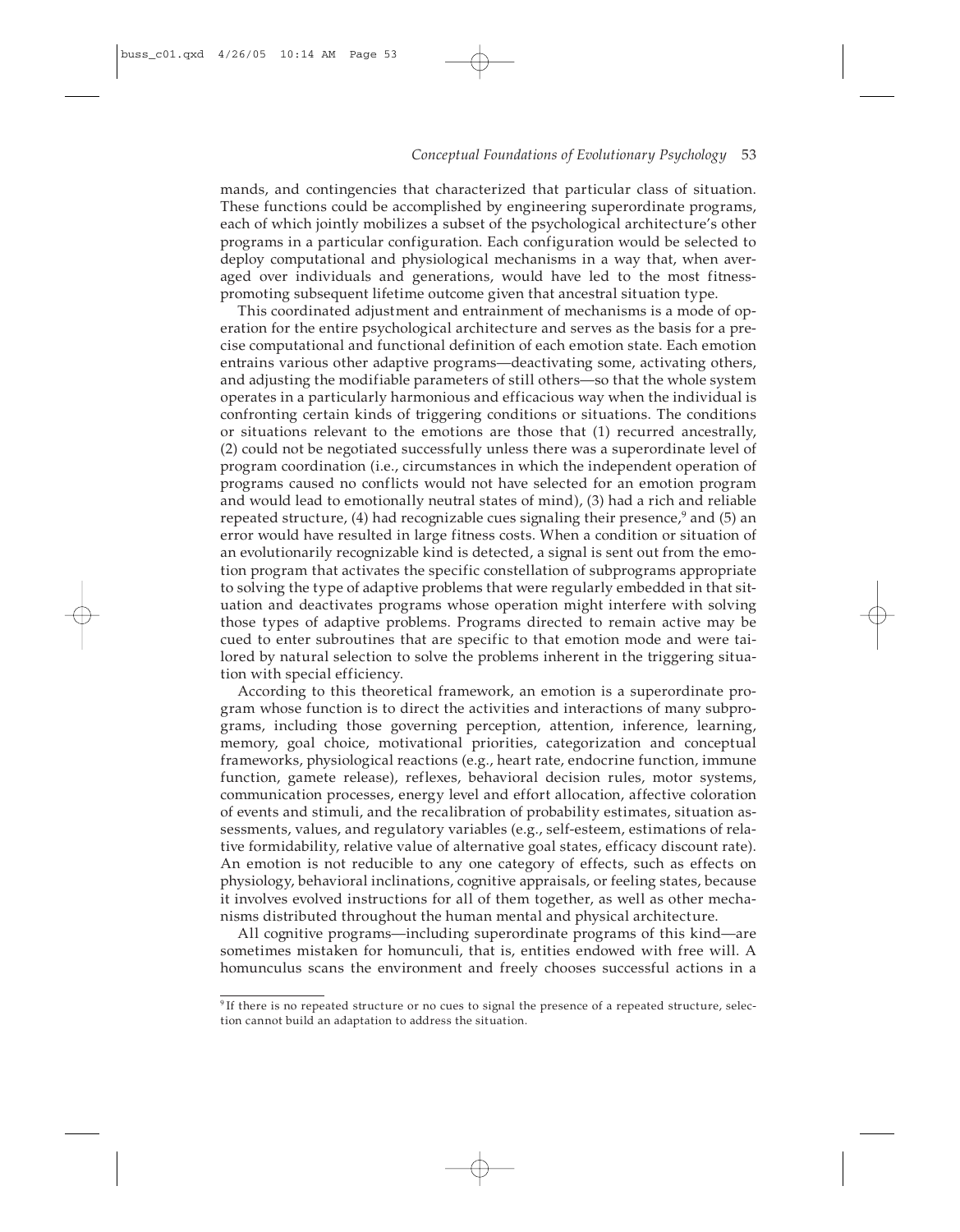way that is not systematic enough to be implemented by a program. It is the task of cognitive psychologists to replace theories that implicitly posit such an impossible entity with theories that can be implemented as fixed programs with open parameters. Emotion programs, for example, have a front-end that is designed to detect evolutionarily reliable cues that a situation exists (whether these cues reliably signal the presence of that situation in the modern world); when triggered, they entrain a specific set of subprograms: those that natural selection chose as most useful for solving the problems that situation posed in ancestral environments. Just as a computer can have a hierarchy of programs, some of which control the activation of others, the human mind can as well. Far from being internal free agents, these programs have an unchanging structure regardless of the needs of the individual or his or her circumstances because they were designed to create states that worked well in ancestral situations, regardless of their consequences in the present.

#### FEAR (AN EXAMPLE)

The ancestrally recurrent situation is being alone at night and a situationdetector circuit perceives cues that indicate the possible presence of a human or animal predator. The emotion mode is a fear of being stalked. (In this conceptualization of emotion, there might be several distinct emotion modes that are lumped together under the folk category *fear* but that are computationally and empirically distinguishable by the different constellation of programs each entrains.) When the situation detector signals that the individual has entered the situation "possible stalking and ambush," the following kinds of mental programs are entrained or modified:

- There are shifts in perception and attention. You may suddenly hear with far greater clarity sounds that bear on the hypothesis that you are being stalked but that ordinarily you would not perceive or attend to, such as creaks or rustling. Are the creaks footsteps? Is the rustling caused by something moving stealthily through the bushes? Signal detection thresholds shift: Less evidence is required before you respond as if there were a threat, and more true positives will be perceived at the cost of a higher rate of false alarms.
- Goals and motivational weightings change. Safety becomes a far higher priority. Other goals and the computational systems that subserve them are deactivated. You are no longer hungry; you cease to think about how to charm a potential mate; practicing a new skill no longer seems rewarding. Your planning focus narrows to the present; worries about yesterday and tomorrow temporarily vanish. Hunger, thirst, and pain are suppressed.
- Information gathering programs are redirected. Where is my baby? Where are others who can protect me? Is there somewhere I can go where I can see and hear what is going on better?
- Conceptual frames shift, with the automatic imposition of categories such as *dangerous* or *safe.* Walking a familiar and usually comfortable route may now be mentally tagged as dangerous. Odd places that you normally would not occupy—a hallway closet, the branches of a tree—suddenly may become salient as instances of the category *safe* or *hiding place.*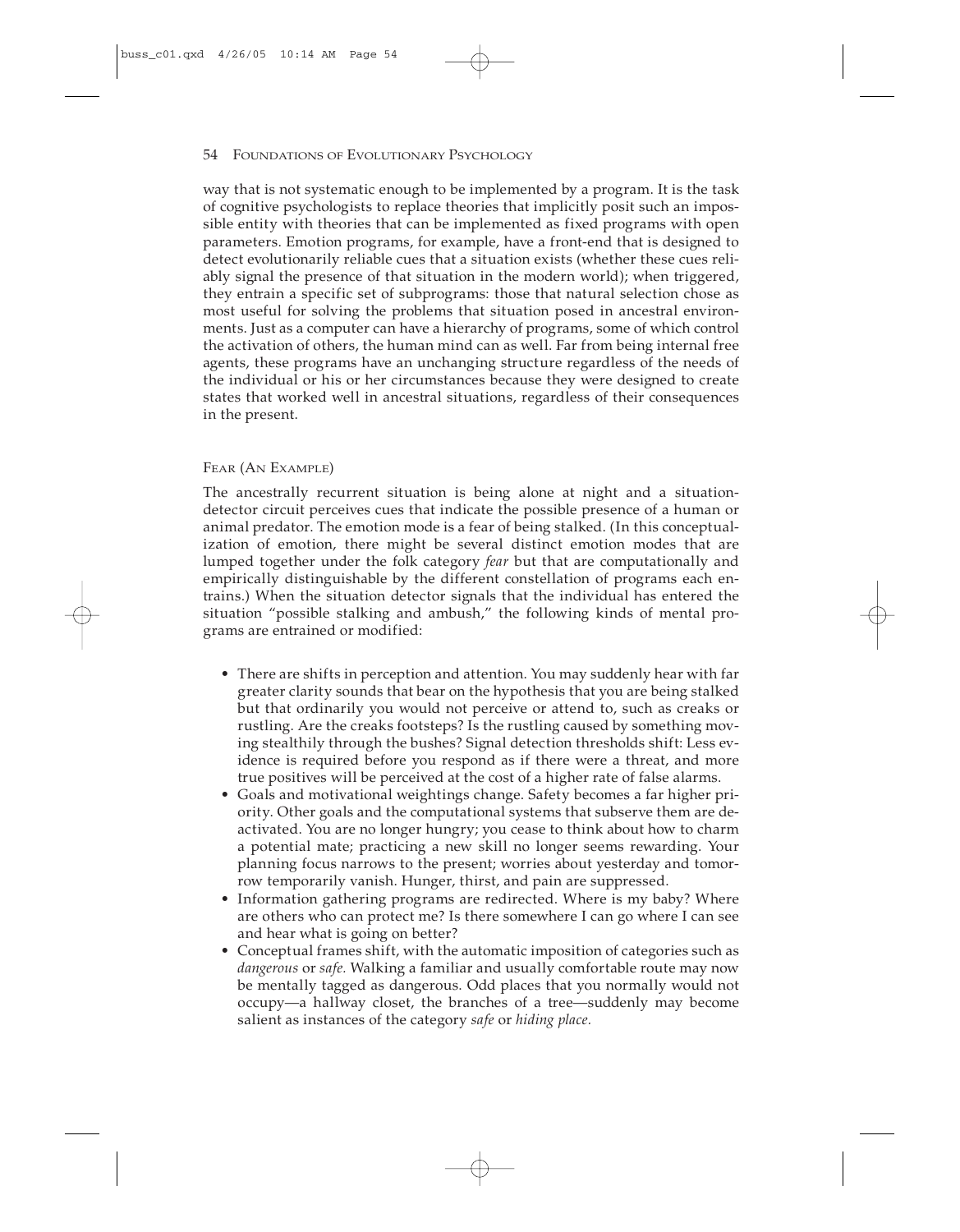- Memory processes are directed to new retrieval tasks. Where was that tree I climbed before? Did my adversary and his friend look at me furtively the last time I saw them?
- Communication processes change. Depending on the circumstances, decision rules might cause you to emit an alarm cry or be paralyzed and unable to speak. Your face may automatically assume a species-typical fear expression.
- Specialized inference systems are activated. Information about a lion's trajectory or eye direction might be fed into systems for inferring whether the lion saw you. If the inference is yes, a program automatically infers that the lion knows where you are; if no, the lion does not know where you are (the "seeing-is-knowing" circuit identified by Baron-Cohen, 1995, and inactive in people with autism). This variable may automatically govern whether you freeze in terror or bolt (Barrett, Chapter 7, this volume). Are there cues in the lion's behavior that indicate whether it has eaten recently and thus is unlikely to be predatory in the near future? (Savanna ungulates, such as zebras and wildebeests, commonly make this kind of judgment; Marks, 1987.)
- Specialized learning systems are activated, as the large literature on fear conditioning indicates (e.g., LeDoux, 1995; Mineka & Cook, 1993; Pitman & Orr, 1995). If the threat is real and the ambush occurs, the victim may experience an amygdala-mediated recalibration (as in posttraumatic stress disorder) that can last for the remainder of his or her life (Pitman & Orr, 1995).
- Physiology changes. Gastric mucosa turn white as blood leaves the digestive tract (another concomitant of motivational priorities changing from feeding to safety); adrenalin spikes; heart rate may go up or down (depending on whether the situation calls for flight or immobility), blood rushes to the periphery, and so on (Cannon, 1929; Tomaka, Blascovich, Kibler, & Ernst, 1997); instructions to the musculature (face and elsewhere) are sent (Ekman, 1982). Indeed, the nature of the physiological response can depend in detailed ways on the nature of the threat and the best response option (Marks, 1987).
- Behavioral decision rules are activated. Depending on the nature of the potential threat, different courses of action will be potentiated: hiding, flight, self-defense, or even tonic immobility (the latter is a common response to actual attacks, both in other animals and in humans).<sup>10</sup> Some of these responses may be experienced as automatic or involuntary.

From the point of view of avoiding danger, these computational changes are crucial: They are what allowed the adaptive problem to be solved with high probability, on average over evolutionary time. In any single case they may fail because

 $10$  Marks (1987, pp. 68–69) vividly conveys how many aspects of behavior and physiology may be entrained by certain kinds of fear: "During extreme fear humans may be 'scared stiff' or 'frozen with fear.' A paralyzed conscious state with abrupt onset and termination is reported by survivors of attacks by wild animals, by shell-shocked soldiers, and by more than 50% of rape victims (Suarez & Gallup, 1979). Similarities between tonic immobility and rape-induced paralysis were listed by Suarez and Gallup (features noted by rape victims are in parentheses): (1) profound motor inhibition (inability to move); (2) Parkinsonian-like tremors (body-shaking); (3) silence (inability to call out or scream); (4) no loss of consciousness testified by retention of conditioned reactions acquired during the immobility (recall of details of the attack); (5) apparent analgesia (numbness and insensitivity to pain); (6) reduced core temperature (sensation of feeling cold); (7) abrupt onset and termination (sudden onset and remission of paralysis); (8) aggressive reactions at termination (attack of the rapist after recovery); (9) frequent inhibition of attack by a predator . . . "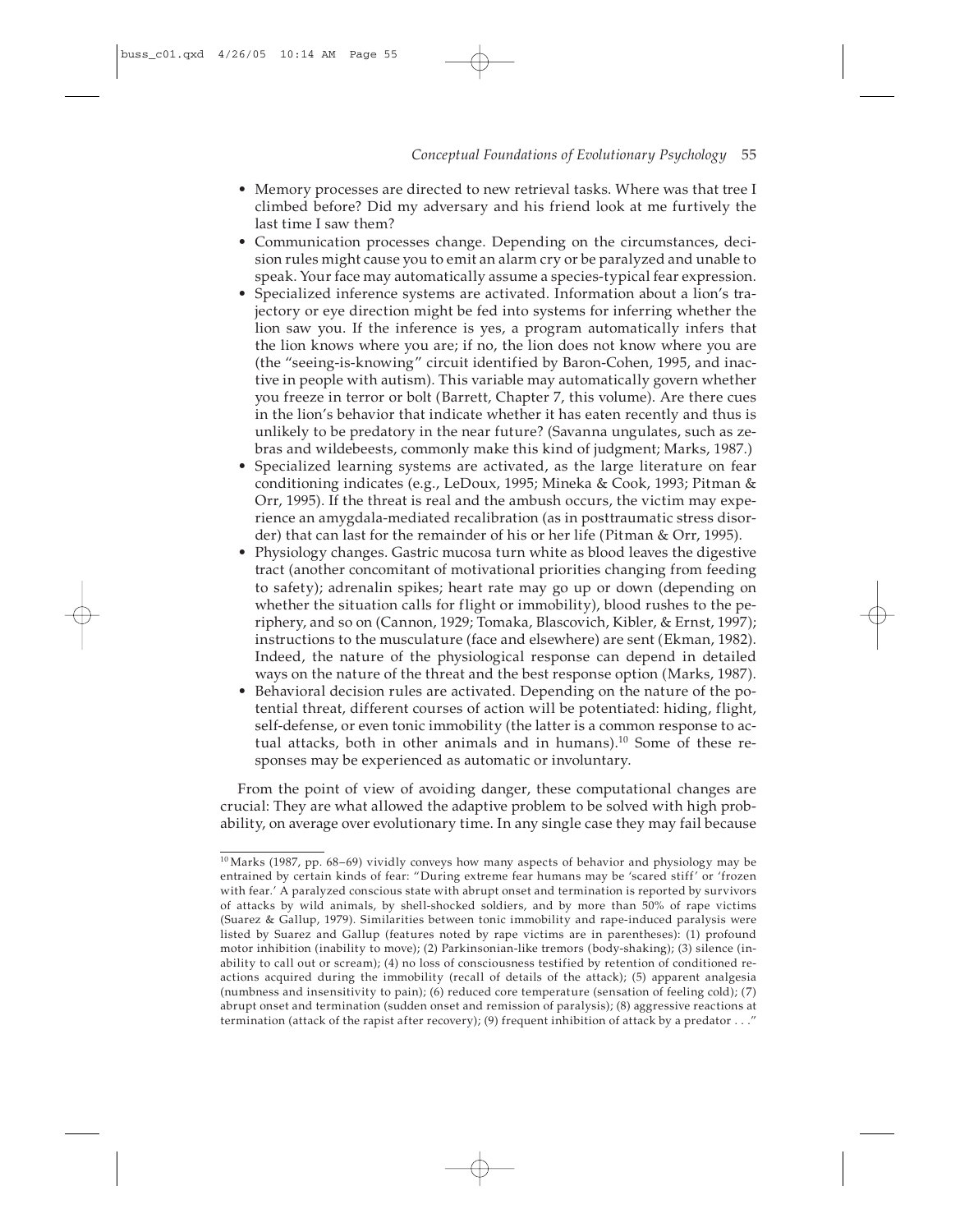they are only the evolutionarily computed best bet, based on ancestrally summed outcomes; they are not a sure bet, based on an unattainable perfect knowledge of the present.

Whether individuals report consciously experiencing fear is a separate question from whether their mechanisms assumed the characteristic configuration that, according to this theoretical approach, defines the fear emotion state. Individuals often behave as if they are in the grip of an emotion, while denying they are feeling that emotion. It is perfectly possible that individuals sometimes remain unaware of their emotion states, which is one reason subjective experience should not be considered the sine qua non of emotion. At present, both the function of conscious awareness and the principles that regulate conscious access to emotion states and other mental programs are complex and unresolved questions. Mapping the design features of emotion programs can proceed independently of their resolution, at least for the present. This computational approach also allows testing for the presence of emotion programs cross-culturally. The design features of an emotion mode should be present and ascertainable experimentally, whether the language has a word for an emotion state or not (Lutz, 1988).

# THE FUNCTIONAL STRUCTURE OF AN EMOTION PROGRAM EVOLVED TO MATCH THE EVOLUTIONARILY SUMMED STRUCTURE OF ITS TARGET SITUATION

According to this framework, the sets of human emotion programs assumed their evolved designs through interacting with the statistically defined structure of human environments of evolutionary adaptedness. Each emotion program was constructed by a selective regime imposed by a particular evolutionarily recurrent situation—a cluster of repeated probabilistic relationships among events, conditions, actions, and choice consequences that endured over a sufficient stretch of evolutionary time to have had selective consequences on the design of the mind and were probabilistically associated with cues detectable by humans.

For example, the condition of having a mate plus the condition of your mate copulating with someone else constitutes a situation of sexual infidelity—a situation that has recurred over evolutionary time, even though it has not happened to every individual. Associated with this situation were cues reliable enough to allow the evolution of a "situation detector" (e.g., observing a sexual act, flirtation, or even the repeated simultaneous absence of the suspected lovers are cues that could trigger the categorization of a situation as one of infidelity). Even more importantly, there were many necessarily or probabilistically associated elements that tended to be present in the situation of infidelity as encountered among our hunter-gatherer ancestors. Additional elements include: (1) a sexual rival with a capacity for social action and violence, as well as allies of the rival; (2) a discrete probability that an individual's mate has conceived with the sexual rival; (3) changes in the net lifetime reproductive returns of investing further in the mating relationship; (4) a probable decrease in the degree to which the unfaithful mate's mechanisms value the victim of infidelity (the presence of an alternative mate lowers replacement costs); (5) a cue that the victim of the infidelity will likely have been deceived about a range of past events, leading the victim to confront the likelihood that his or her memory is permeated with false information; and (6) the victim's status and reputation for being effective at defending his or her interests in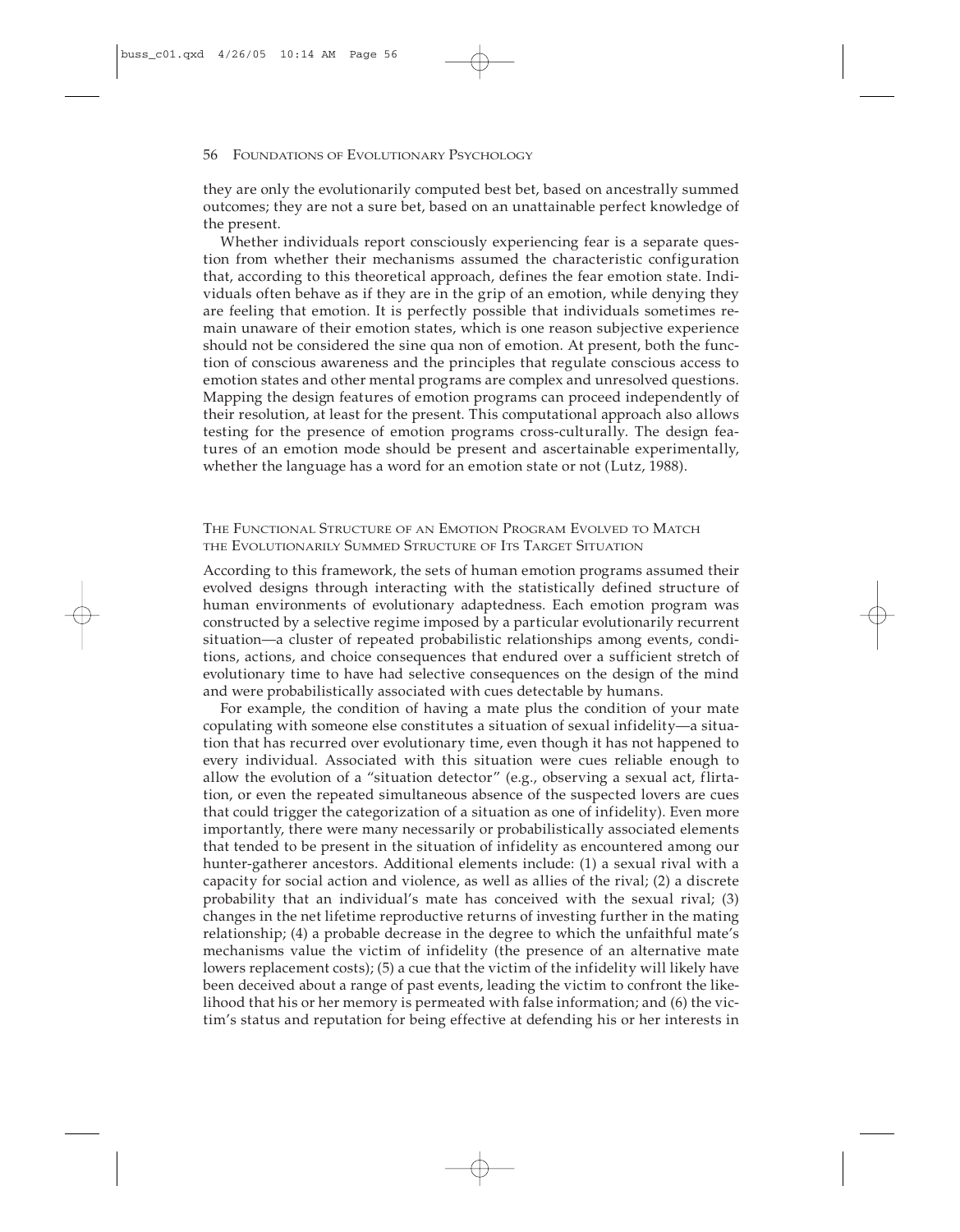general would be likely to plummet, inviting challenges in other arenas. These are just a few of the many factors that constitute a list of elements associated in a probabilistic cluster; they constitute the evolutionary recurrent structure of a *situation* of sexual infidelity. The emotion of sexual jealousy evolved in response to these properties of the world—this situation—and there should be evidence of this in its computational design (Buss, 2000; Daly, Wilson, & Weghorst, 1982).

Emotion programs have evolved to take such elements into account, whether they can be perceived or not. Thus, not only do cues of a situation trigger an emotion mode, but also embedded in that emotion mode is a way of seeing the world and feeling about the world related to the ancestral cluster of associated elements. Depending on the intensity of the jealousy evoked, less and less evidence will be required for an individual to believe that these conditions apply to his or her situation. Individuals with morbid jealousy, for example, may hallucinate counterfactual but evolutionarily thematic contents.

To the extent that situations exhibit a structure repeated over evolutionary time, their statistical properties will be used as the basis for natural selection to build an emotion program whose detailed design features are tailored for that situation. This tailoring is accomplished by selection, acting over evolutionary time, differentially incorporating program components that dovetail with individual items on the list of properties probabilistically associated with the situation.

For example, if in ancestral situations of sexual infidelity, there was a substantially higher probability of a violent encounter than in its absence, the sexual jealousy program will have been shaped by the distillation of those encounters, and the jealousy subroutines will have been adjusted to prepare for violence in proportion to the raised probability in the ancestral world. (Natural selection acts too slowly to have updated the mind to post-hunter-gatherer conditions.) Each of these subelements and the adaptive circuits they require can be added to form a general theory of sexual jealousy.

The emotion of sexual jealousy constitutes an organized mode of operation specifically designed to deploy the programs governing each psychological mechanism so that each is poised to deal with the exposed infidelity. Physiological processes are prepared for things such as violence, sperm competition, and the withdrawal of investment; the goal of deterring, injuring, or murdering the rival emerges; the goal of punishing, deterring, or deserting the mate appears; the desire to make yourself more competitively attractive to alternative mates emerges; memory is activated to reanalyze the past; confident assessments of the past are transformed into doubts; the general estimate of the reliability and trustworthiness of the opposite sex (or indeed everyone) may decline; associated shame programs may be triggered to search for situations in which the individual can publicly demonstrate acts of violence or punishment that work to counteract an imagined or real social perception of weakness; and so on.

It is the relationship between the summed details of the ancestral condition and the detailed structure of the resulting emotion program that makes this approach so useful for emotion researchers. Each functionally distinct emotion state—fear of predators, guilt, sexual jealousy, rage, grief, and so on—corresponds to an integrated mode of operation that functions as a solution designed to take advantage of the particular structure of the recurrent situation or triggering condition to which that emotion corresponds. This approach can be used to create theories of each individual emotion, through three steps: (1) reconstructing the clusters of properties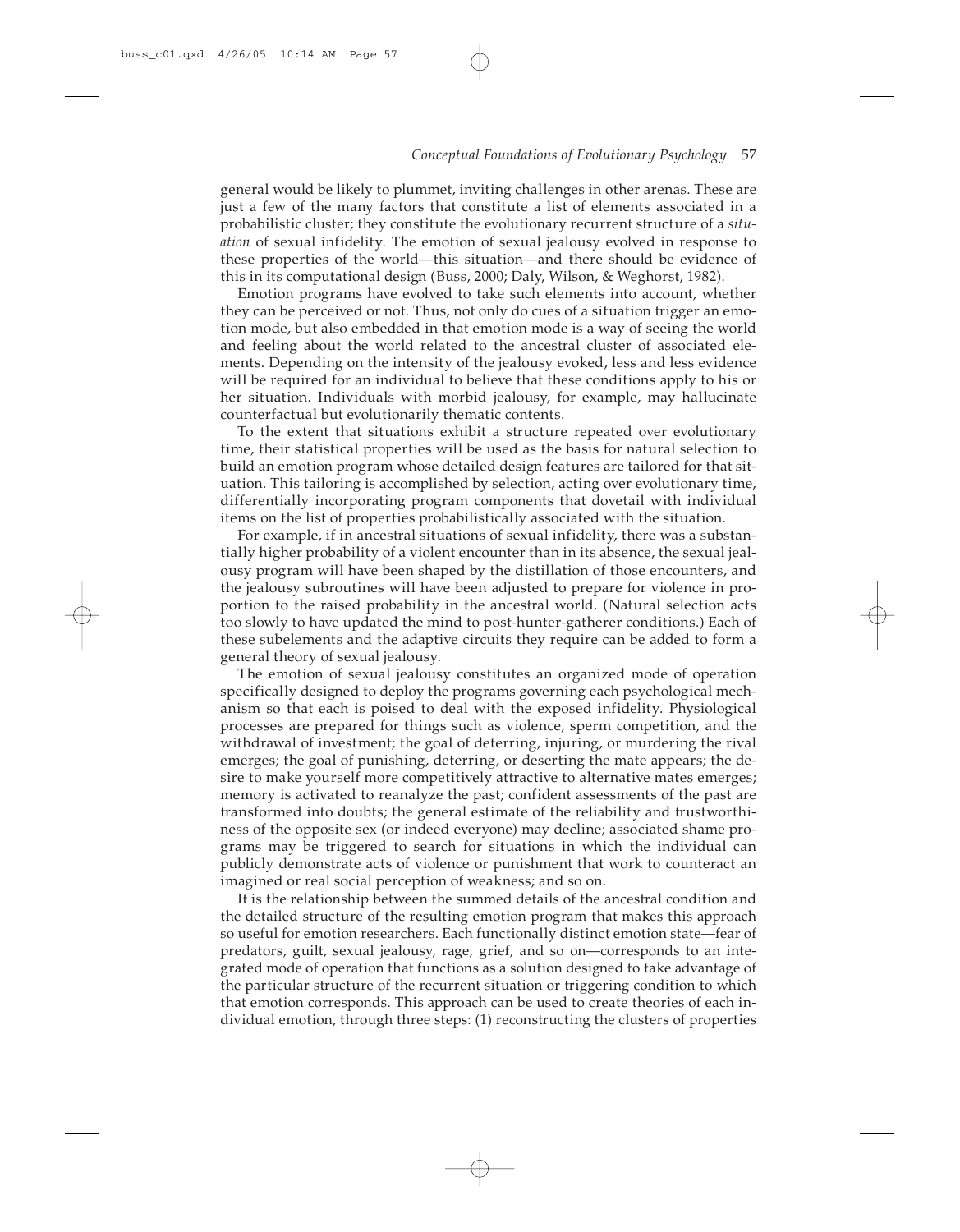of ancestral situations, (2) constructing engineering analyses about how each of the known or suspected psychological mechanisms in the human mental architecture should be designed to deal with each ancestral condition or cluster of conditions and integrating these into a model of the emotion program, and (3) constructing or conducting experiments and other investigations to test and revise the models of emotion programs.

Evolutionarily recurrent situations can be arrayed along a spectrum in terms of how rich or skeletal is the set of probabilistically associated elements that defines the situation. A richly structured situation, such as sexual infidelity or predator ambush, will support a richly substructured emotion program in response to the many ancestrally correlated features. Many detailed adjustments will be made to many psychological mechanisms as instructions for the mode of operation. In contrast, some recurrent situations have less structure (i.e., they share fewer properties in common), so the emotion mode makes fewer highly specialized adjustments, imposes fewer specialized and compelling interpretations and behavioral inclinations, and so on. For example, surges of happiness or joy are an emotion program that evolved to respond to the recurrent situation of encountering unexpected positive events. The class of events captured by "unexpectedly positive" is extremely broad and general and has only a few additional properties in common. Emotion programs at the most general and skeletal end of this spectrum correspond to what some call "mood" (happiness, sadness, excitement, anxiety, playfulness, homesickness, and so on).

## RECALIBRATIONAL EMOTIONS, EVOLVED REGULATORY VARIABLES, AND IMAGINED EXPERIENCE

Information about outcomes is not equally spread throughout all points in time and all situations. Some situations are information dense, full of ancestrally stable cues that reliably predicted the fitness consequences of certain decisions or revealed important variables (e.g., discovering who your father really is or how good a friend someone has been to you) and could, therefore, be used to alter weightings in decision rules.

Indeed, we expect that the architecture of the human mind is full of evolved variables whose function is to store summary magnitudes that are useful for regulating behavior and computation. These are not explicit concepts, representations, or goal states, but rather registers or indices that acquire their meaning by the evolved behavior-controlling and computation-controlling procedures that access them. Such regulatory variables may include measures of how valuable to the individual a mate is, a child is, your own life is, and so on; how stable or variable the food productivity of the habitat is; the distribution of condition-independent mortality in the habitat; your expected future life span or period of efficacy; how good a friend someone has been to you; the extent of your social support; your aggressive formidability; your sexual attractiveness; your status or self-esteem; the status of the coalition you belong to; present energy stores; present health; the degree to which subsistence requires collective action, and so on.

Most evolutionarily recurrent situations that select for emotion programs involve the discovery of information that allows the recomputation of one or more of these variables. Recalibration (which, when consciously accessible, appears to produce rich and distinct feeling states) is, therefore, a major functional compo-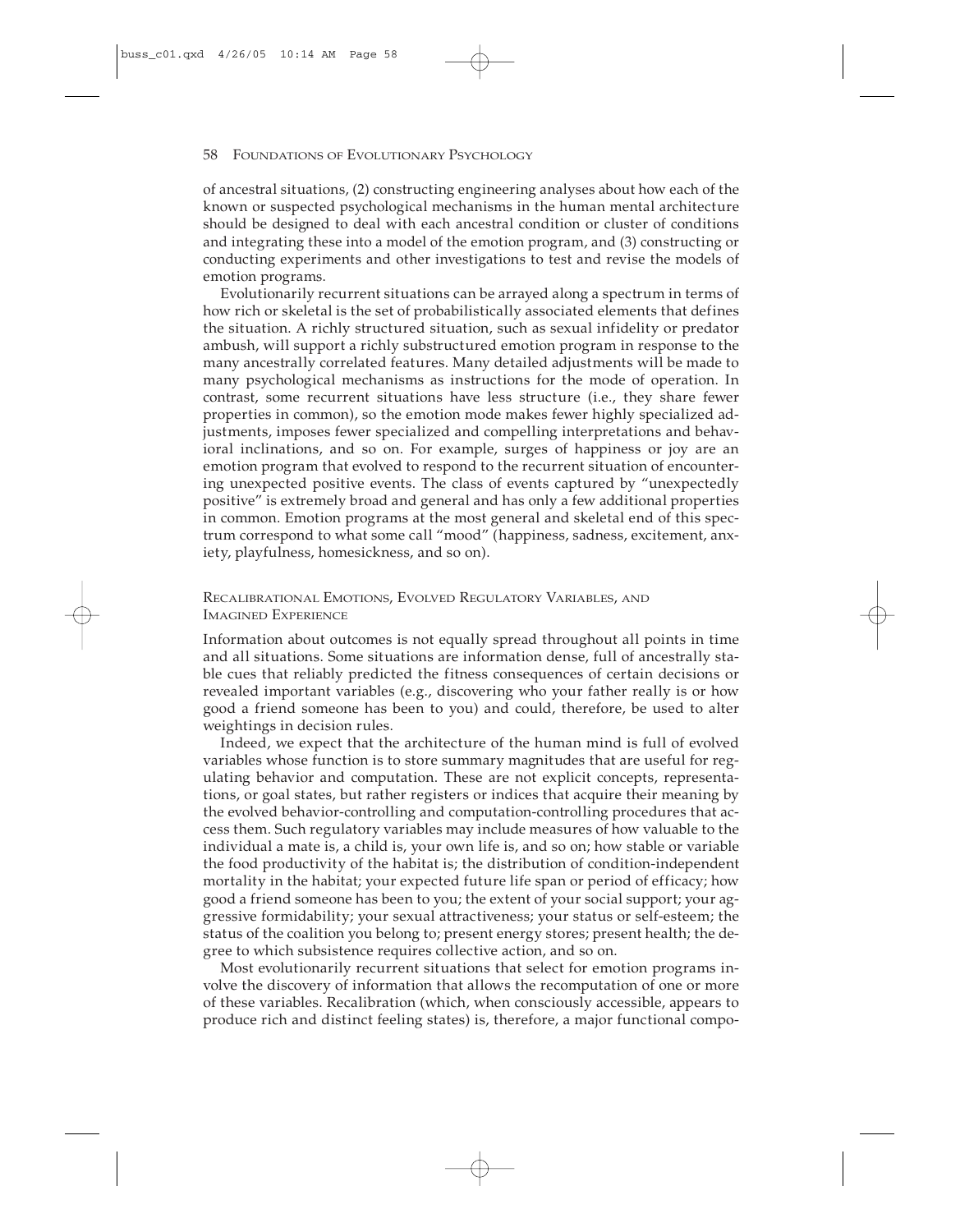nent of most emotion programs. Jealousy, for example, involves several sets of recalibrations (e.g., decrease in estimate of own mate value, decrease in trust). *Recalibrational emotion programs* are emotion programs such as guilt, grief, depression, shame, and gratitude, whose primary function is to carry out such recomputations (Tooby & Cosmides, 1990a), rather than to orchestrate any shortrun behavioral response. These are emotion programs that have appeared puzzling from a functional perspective because the feelings they engender interfere with short-term utilitarian action that an active organism might be expected to engage in.

Consider guilt. Hamilton's (1964) rule defines the selection pressures that acted to build the circuits governing how organisms are motivated to allocate benefits between self and kin. This rule says nothing, however, about the procedures by which a mechanism could estimate the value of, for example, a particular piece of food to yourself and your kin. The fitness payoffs of such acts of assistance vary with circumstances. Consequently, each decision about where to allocate assistance depends on inferences about the relative weights of these variables. These nonconscious computations are subject to error. Imagine a mechanism that evolved to allocate food according to Hamilton's rule, situated, for example, in a hunter-gatherer woman. The mechanism in the woman has been using the best information available to her to weight the relative values of the meat to herself and her sister, perhaps reassuring her that it is safe to be away from her sister for a short time. The sudden discovery that her sister, since she was last contacted, has been starving and has become sick functions as an information-dense situation allowing the recalibration of the algorithms that weighted the relative values of the meat to self and sister. The sister's sickness functions as a cue that the previous allocation weighting was in error and that the variables need to be reweighted—including all of the weightings embedded in habitual action sequences. Guilt functions as an emotion mode specialized for recalibration of regulatory variables that control trade-offs in welfare between self and others (Tooby & Cosmides, 1990a).

One significant subcomponent of these recomputational bouts is imagined experience, including both factual and counterfactual elements, to potentiate branching decision points and the variables that govern them (Cosmides & Tooby, 2000a, 2000b; Tooby & Cosmides, 2001). Previous courses of action are brought to mind ("I could have helped then; why didn't I think to?"), with the effect of resetting choice points in decision rules. The negative valence of depression may be explained similarly: Former actions that seemed pleasurable in the past, but which ultimately turned out to lead to bad outcomes, are reexperienced in imagination with a new affective coloration, so that in the future entirely different weightings are called up during choices.

#### RECALIBRATIONAL RELEASING ENGINES

The environment of evolutionary adaptedness was full of event relationships (e.g., mother is dead) and psychophysical regularities (e.g., blood indicates injury) that cued reliable information about the functional meanings and properties of things, events, persons, and regulatory variables to the psychological architecture. For example, certain body proportions and motions indicated immaturity and need, activating emotion programs for nurturing in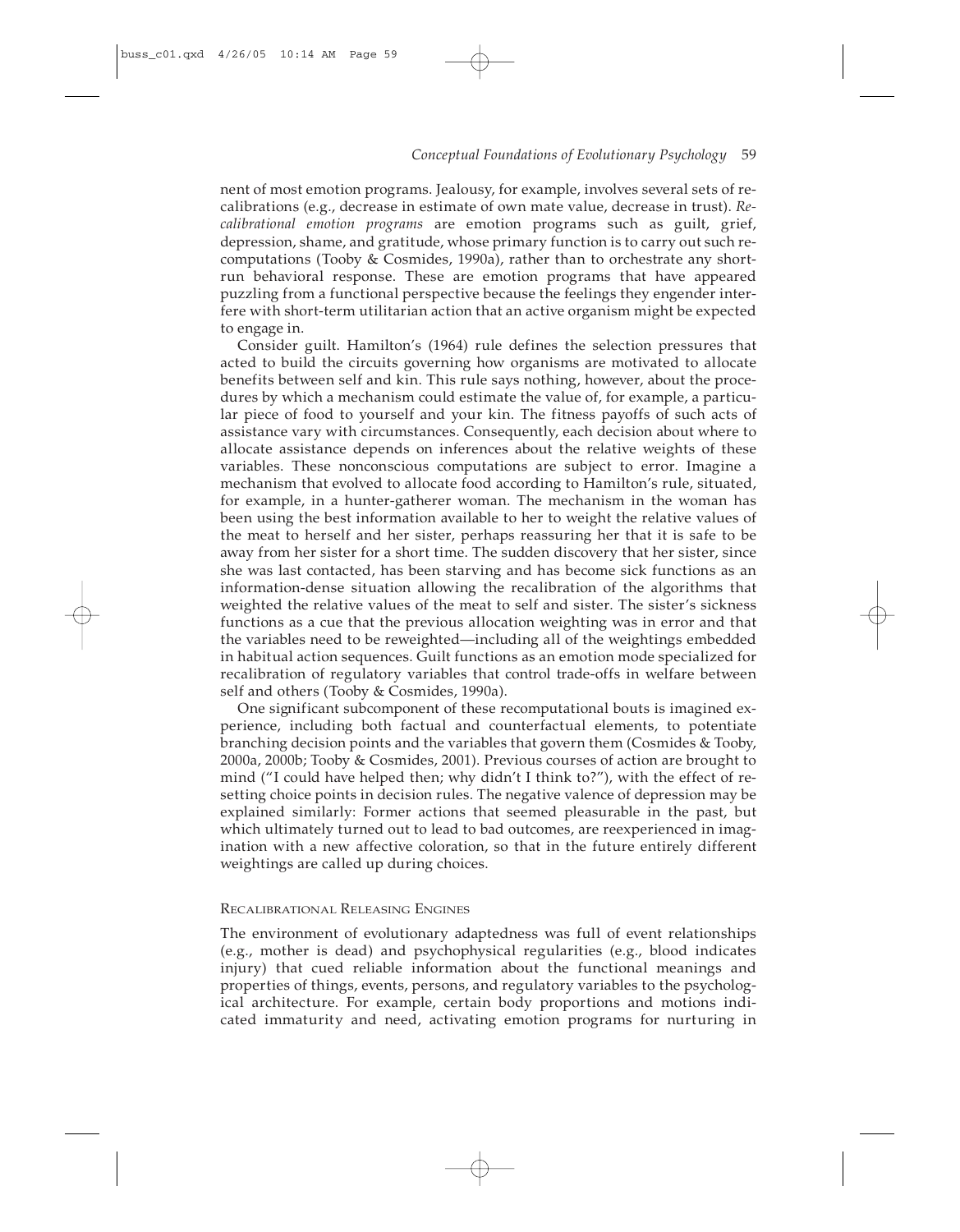response to "cuteness" releasers (see Eibl-Ebesfeldt, 1970). Others indicated sexual attractiveness (Buss, 1994; Symons, 1979). To be moved with gratitude, to be glad to be home, to see someone desperately pleading, to hold your newborn baby in your arms for the first time, to see a family member leave on a long trip, to encounter someone desperate with hunger, to hear your baby cry with distress, to be warm while it is storming outside—these all *mean* something to us. How does this happen?

In addition to the situation-detecting algorithms associated with major emotion programs such as fear, anger, or jealousy, humans have a far larger set of evolved specializations that we call *recalibrational releasing engines* that involve situation-detecting algorithms and whose function is to trigger appropriate recalibrations, including affective recalibrations, when certain evolutionarily recognizable situations are encountered. By coordinating the mental contents of individuals in the same situation (because both intuitively know that, e.g., the loss of your mother is, as a default, experienced as a sad and painful event), these programs also facilitate communication and culture learning, both of which depend on a shared frame of reference. Although these pervasive microprograms construct a great deal of our world, investigations are only beginning into adaptations of this nature.

*The Role of Imagery and Emotion in Planning* Imagery is the representation of perceptual information in a format that resembles actual perceptual input. In the evolution of animal nervous systems, simpler designs preceded more complex designs. The evolutionary designs of all modern species, including humans, use distinctive constellations of perceptual inputs as signals of states of affairs (for the rabbit, the outline of a hawk silhouette means a hawk is swooping in). Consequently, the key to unlocking and activating many complex evolved decision and evaluation programs was chained to the present—to being in an environment displaying specific perceptually detectable cues and cue constellations (sweetness, predators, running sores, emotion expressions).

A large inventory of wisdom is stored in such programs, but this information, initially, could be used only by organisms in the environment displaying the activating cues—a profound limitation. An important design advance was achieved when psychological architectures evolved in which these programs could be accessed by feeding a decoupled fictional or counterfactual set of perceptual images, or event relations, so that the response of these programs could be unleashed, experienced, and analyzed as part of planning and other motivational and recalibrational functions (Cosmides & Tooby, 2000a, 2000b; Tooby & Cosmides, 1990a, 2001). For example, the earlier design would go into a fear emotion mode and flee the predator when encountered. The new design could imagine that a planned course of action would, as a side effect, bring it into confrontation with a predator, experience (in appropriately attenuated and decoupled form) the fear program, and recognize that prospective, potential course of action as one to be avoided.

Re-creating cues through imagery in a decoupled, offline mode triggers the same emotion programs (minus their behavioral manifestations) and allows the planning function to evaluate imagined situations by using the same circuits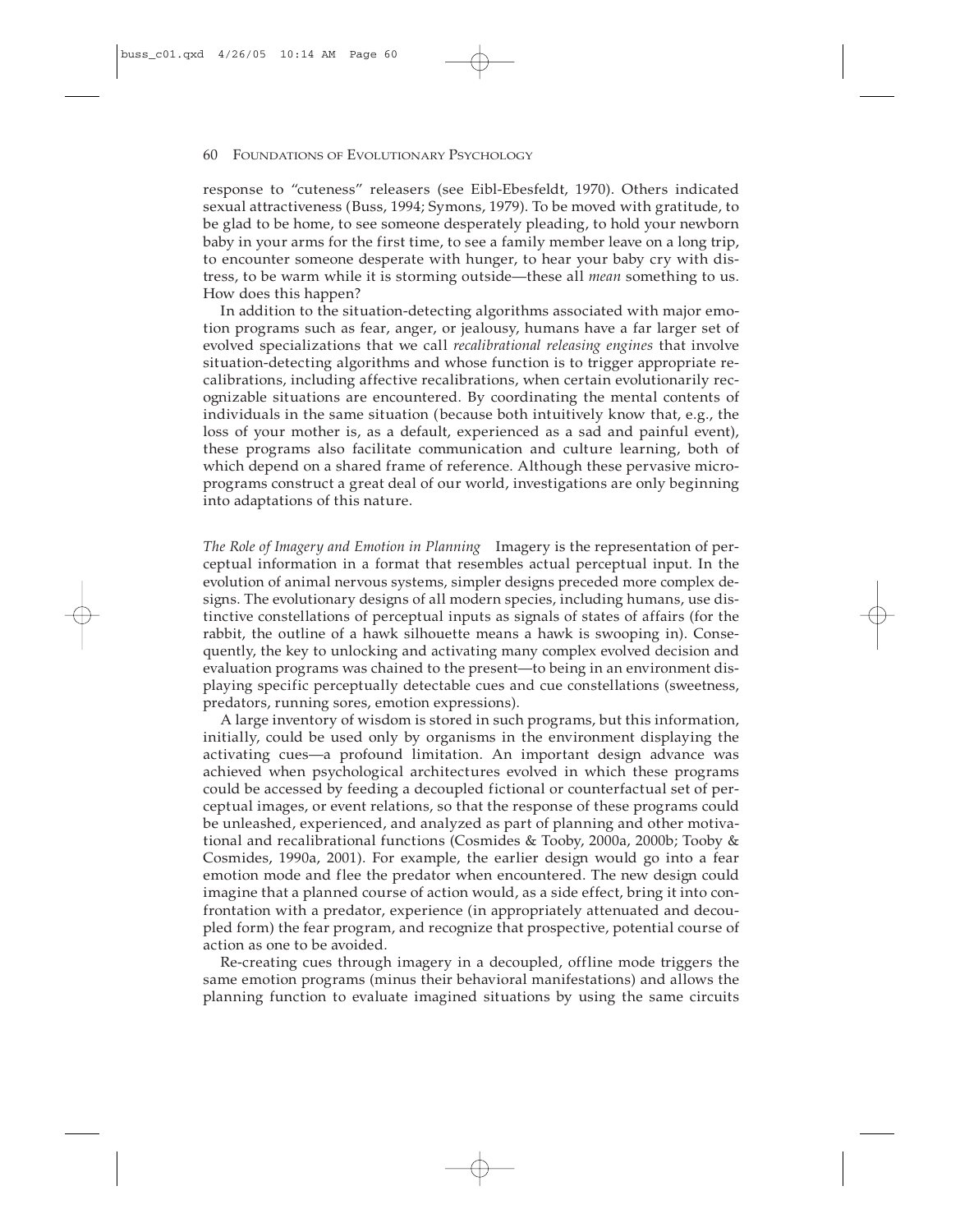that evaluate real situations.11 This process would allow alternative courses of action to be evaluated in a way similar to the way in which experienced situations are evaluated. In other words, image-based representations may serve to unlock, for the purposes of planning, the same evolved mechanisms that are triggered by an actual encounter with a situation displaying the imagined perceptual and situational cues. For example, imagining the death of your child can call up the emotion state you would experience had this happened, activating previously dormant algorithms and making new information available to many different mechanisms. As many have recognized, this simulation process can help in making decisions about future plans. Even though you have never experienced the death of a child, for example, an imagined death may activate an imagebased representation of extremely negative proprioceptive cues that "tell" the planning function that this is a situation to be avoided. Paradoxically, grief provoked by death may be a by-product of mechanisms designed to take imagined situations as input. It may be intense so that, if triggered by imagination in advance, it is properly deterrent. Alternatively (or additionally), grief may be intense in order to recalibrate weightings in the decision rules that governed choices prior to the death. If your child died because you made an incorrect choice (and given the absence of a controlled study with alternative realities, a bad outcome always raises the probability that you made an incorrect choice), experiencing grief will recalibrate you for subsequent choices. Death may involve guilt, grief, and depression because of the problem of recalibration of weights on courses of action. A person may be haunted by guilt, meaning that courses of action retrospectively judged to be erroneous may be replayed in imagination over and over again, until the reweighting is accomplished. (From this perspective, the fact that counterfactual reasoning in children is triggered only by negative outcomes, German, 1999, may be a design feature of a recalibrational emotion.) Similarly, joyful experiences may be savored, that is, replayed with attention to all of the details of the experience so that every step of the course of action can be colored with positive weightings as it is rehearsed, again, until the simulated experience of these pseudo-"learning trials" has sufficiently reweighted the decision rules.

#### CONCLUSIONS

Now that we have sketched an evolutionary perspective on cognition, motivation, and emotion and the role that imagery and decoupled cognition play in human mental life, we briefly return to an earlier question. We began our discussion of traditional versus evolutionary approaches to psychology by noting that humans are able to solve a wide array of problems that were no part of their evolutionary

 $^{11}$  Recently, there has been a set of misguided experiments that place people under cognitive load to show that certain putatively evolved emotion programs, such as sexual jealousy, perform differently under load (DeSteno, Bartlett, Braverman, & Salovey, 2002). The idea is that evolved mechanisms must be "automatic" and, therefore, should operate uniformly regardless of cognitive load. But this last inference is incorrect. If a situation, such as sexual infidelity, must be represented vividly to activate the jealousy program, then placing someone under cognitive load will interfere with activation.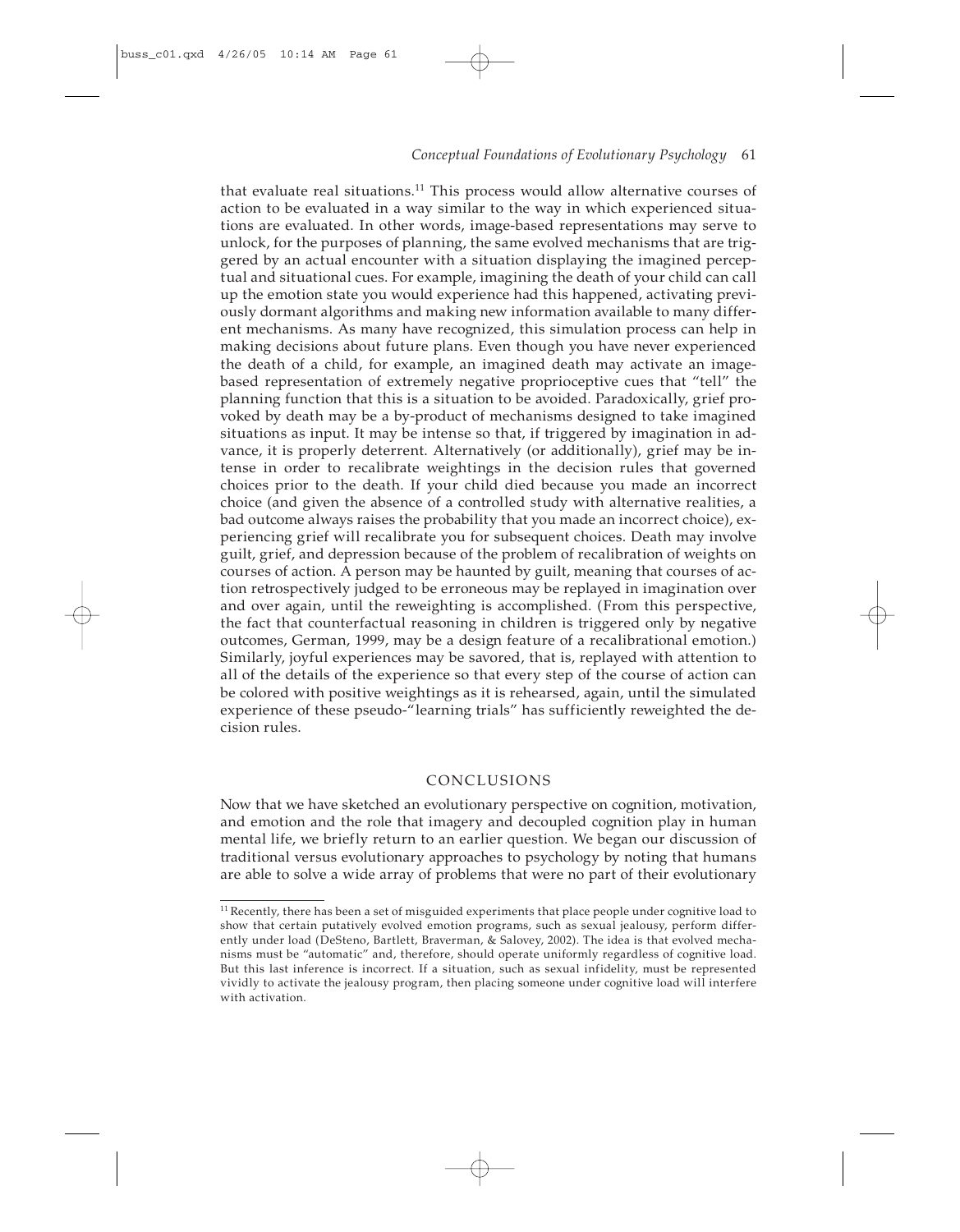history and that this observation lent appeal to the view that the mind is a general-purpose machine. But this is to confuse the range of problems solved with the architecture that solves it. One could get breadth not only by having a general-purpose architecture (an unspecified, hypothetical, and arguably incoherent entity), but alternatively by bundling an increasing number of specializations together, each capable of solving an additional class of problems. Moreover, it leaves open the possibility of evolved architectures that include numerous specializations, plus additional components designed to exploit the specializations as a flexibly deployable array of tools to attack novel problems.

What determines whether a program can solve a problem is its causal structure, which sometimes matches an evolutionarily novel problem well enough to provide a solution. Moreover, the set of conditions that activates a domainspecific program—its actual domain of application—is necessarily larger than its proper domain of application (i.e., the set of conditions for which it evolved; Sperber, 1994). Domain-specific programs are activated by cues that were correlated ancestrally with the presence of the adaptive problem they were designed to solve. But correlation is never perfect. Contingent reactivity and self-propelled motion may reliably indicate that an object is an animal, for example, but these cues can also be present when the individual sees a child interact with a selfpropelled toy, a car moving on the freeway, cartoons, or even a wind-blown branch. After all, signal detection problems are ubiquitous and will apply to situation detectors and psychophysical activating cues as well as to other problems. As humans entered the cognitive niche (Tooby & DeVore, 1985), selection may have favored the emergence of the ability to reroute inputs and outputs among cognitive specializations to allow for greater improvisation.

Last, it would be wrong to exclude the machinery of *higher cognition* from an evolutionary analysis. The evolved architecture of the mind includes specialized mechanisms that permit offline, decoupled cognition, in which metarepresentations, imagery, and a scope syntax interact with the outputs of domain-specific mechanisms to allow the counterfactual and suppositional thinking (Cosmides & Tooby, 2000a; Leslie, 1987; Sperber, 1994). Decoupled cognition may have evolved to help calibrate or recalibrate mechanisms through synthesized experience, support planning, infer other people's mental contents, or imagine solutions to social, tool use, or other ancestral problems. But it seems likely that, whether as by-products or not, decoupled cognition also permits the kind of thinking that underlies scientific discovery, religious ideas, and other uniquely human preoccupations (Boyer, 2001; Cosmides & Tooby, 2000a, 2001; Sperber, 1994; Tooby & Cosmides, 2001).

In sum, the century-long scientific program that assumed that the human psychological architecture consisted predominantly of general purpose, contentindependent, equipotential mechanisms has failed to explain much of human behavior. Indeed, it has failed even to develop a set of persuasive models about what the computational architecture of putatively general purpose learning, rationality, or intelligence would look like, and cannot account for any significant kind of human activity. In contrast, evolutionary theory when joined with a computational approach to the mind leads to the conclusion that the human psychological architecture is very likely to include a large array of adaptive specializations. Evolutionary psychologists, and others, have found detailed empirical confirmation of a large series of narrow, deductive predictions derived from models of evolutionarily specialized computational adaptations.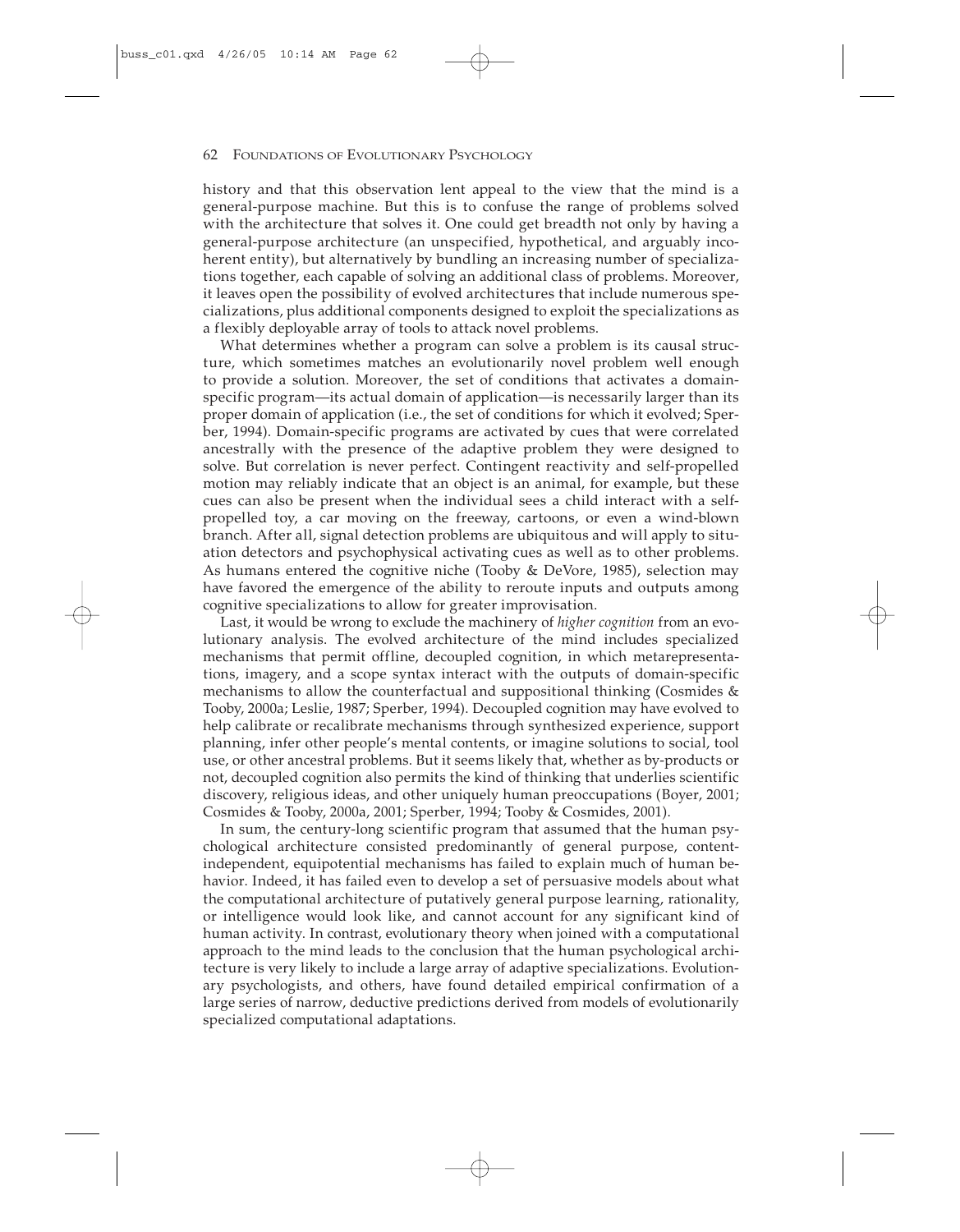Accordingly, we think that, over the next three or four decades, as a large-scale collaborative goal by the scientific community, it may be possible to turn human nature from a vague idea into a set of precise, high-resolution models of our evolved computational architecture—models that can be cashed out genetically, at the cellular level, developmentally, physiologically, and neurally. It will be a fundamental advance for our species to have a true, natural science of humanity.

#### **REFERENCES**

Alcock, J. (2001). *The triumph of sociobiology.* Oxford: Oxford University Press.

Anderson, A., & Phelps, E. (2001). Lesions of the human amygdala impair enhanced perception of emotionally salient events. *Nature, 411,* 305–309.

Atran, S. (1990). *Cognitive foundations of natural history.* Cambridge: Cambridge University Press.

Atran, S. (1998). Folk biology and the anthropology of science: Cognitive universals and cultural particulars. *Behavioral and Brain Sciences, 21,* 547–611.

Baron-Cohen, S. (1995). *Mindblindness: An essay on autism and theory of mind.* Cambridge, MA: MIT Press. Barrett, H. C. (1999). *From predator-prey adaptations to a general theory of understanding behavior.* Doctoral Dissertation, Department of Anthropology, University of California, Santa Barbara.

Barrett, H. C. (in press-a). Adaptations to predators and prey. In D. M. Buss (Ed.), *Evolutionary psychology handbook.* New York: Wiley.

Barrett, H. C. (in press-b). Enzymatic computation and cognitive modularity. *Mind and Language.*

Barrett, H. C., Cosmides, L., & Tooby, J. (in press). *By descent or by design? Evidence for two modes of biological reasoning.*

Barrett, H. C., Tooby, J., & Cosmides, L. (in press). *Children's understanding of predator-prey interactions: Cultural dissociations as tests of the impact of experience on evolved inference systems.*

Blurton Jones, N., & Konner, M. (1976). !Kung knowledge of animal behavior (or The proper study of mankind is animals). In R. Lee & I. Devore (Eds.), *Kalahari hunter-gatherers: Studies of the !Kung San and their neighbors* (pp. 325–348). Cambridge, MA: Harvard.

Boole, G. (1848). The calculus of logic. *Cambridge and Dublin Mathematical Journal, III,* 183–198.

Boyer, P. (2001). *Religion explained: The evolutionary roots of religious thought.* New York: Basic Books.

- Boyer, P., & Barrett, H. C. (in press). Domain-specificity and intuitive ontology. In D. M. Buss (Ed.), *Evolutionary psychology handbook.* New York: Wiley.
- Brase, G., Cosmides, L., & Tooby, J. (1998). Individuation, counting, and statistical inference: The role of frequency and whole object representations in judgment under uncertainty. *Journal of Experimental Psychology: General, 127,* 1–19.
- Braun, J. (2003). Natural scenes upset the visual applecart. *Trends in Cognitive Sciences, 7*(1), 7–9. ( January).
- Buss, D. M. (1994). *The evolution of desire.* New York: Basic Books.
- Buss, D. M. (1999). *Evolutionary psychology: The new science of the mind.* Boston: Allyn & Bacon.
- Buss, D. M. (2000). *The dangerous passion.* London: Bloomsbury Publishing.

Campos, J., Bertenthal, B., & Kermoian, R. (1992). Early experience and emotional development: The emergence of wariness of heights. *Psychological Science, 3,* 61–64.

Cannon, W. (1929). *Bodily changes in pain, hunger, fear and rage.* Researches into the function of emotional excitement. New York: Harper & Row.

Caramazza, A. (2000). The organization of conceptual knowledge in the brain. In M. S. Gazzaniga (Ed.), *The new cognitive neurosciences* (2nd ed., pp. 1037–1046). Cambridge, MA: MIT Press.

Caramazza, A., & Shelton, J. (1998). Domain-specific knowledge systems in the brain: The animateinanimate distinction. *Journal of Cognitive Neuroscience, 10,* 1–34.

Carruthers, P. (in press). The case for massively modular models of mind. In R. Stainton (Ed.), *Contemporary debates in cognitive science.* Oxford, England: Blackwell.

Cheney, D., Seyfarth, R., Smuts, R., & Wrangham, R. (Eds.). (1987). *Primate societies* Chicago: University of Chicago Press.

Chomsky, N. (1959). A review of B. F. Skinner's verbal behavior. *Language, 35*(1), 26–58.

Chomsky, N. (1965). *Aspects of a theory of syntax.* Cambridge, MA: MIT Press.

Cosmides, L. (1985). *Deduction or Darwinian Algorithms? An explanation of the "elusive" content effect on the Wason selection task.* Doctoral dissertation, Harvard University. (UMI No. #86–02206).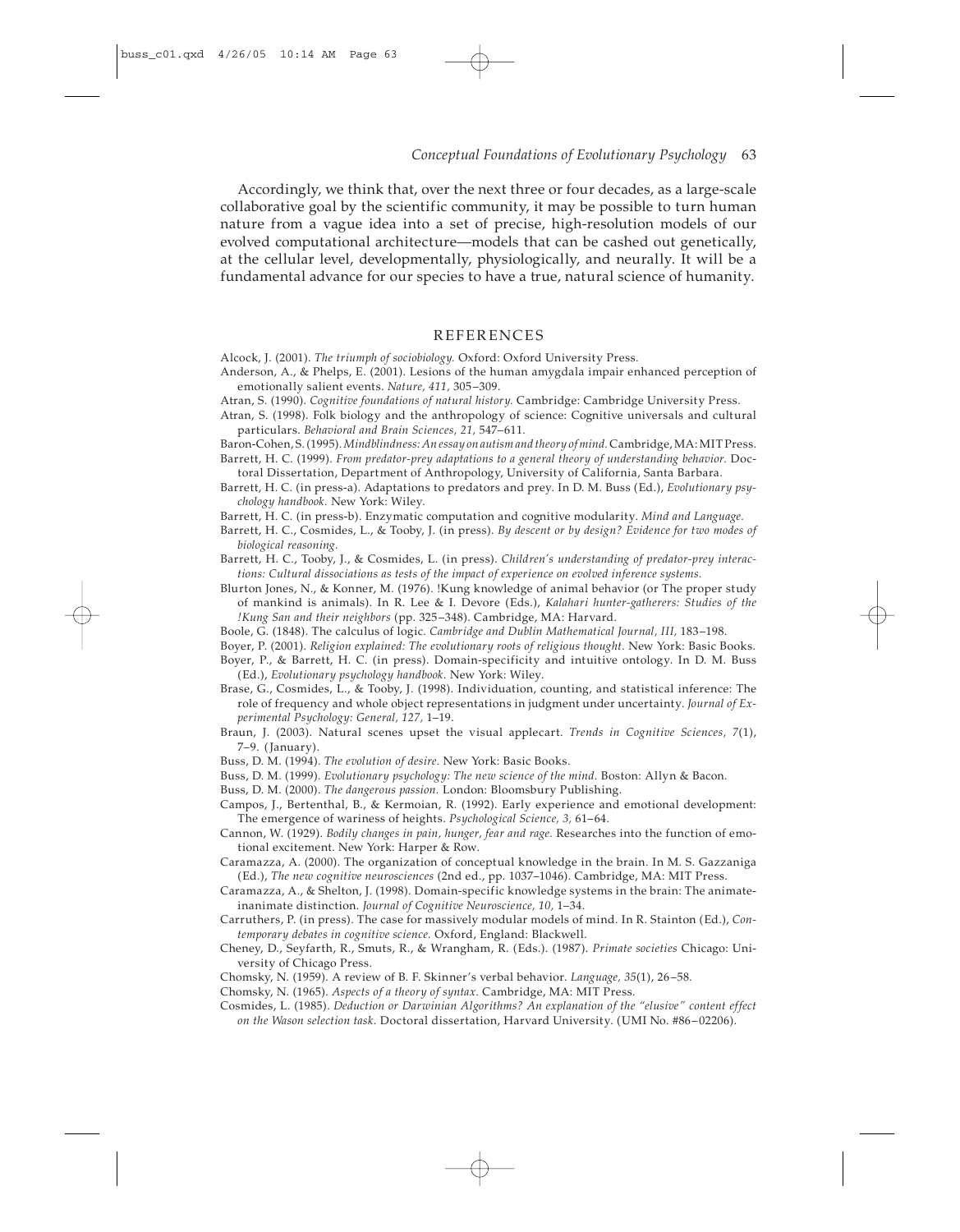- Cosmides, L., & Tooby, J. (1981). Cytoplasmic inheritance and intragenomic conflict. *Journal of Theoretical Biology, 89,* 83–129.
- Cosmides, L., & Tooby, J. (1987). From evolution to behavior: Evolutionary psychology as the missing link. In J. Dupre (Ed.), *The latest on the best: Essays on evolution and optimality.* Cambridge, MA: MIT Press.
- Cosmides, L., & Tooby, J. (1994a). Beyond intuition and instinct blindness: The case for an evolutionarily rigorous cognitive science. *Cognition, 50,* 41–77.
- Cosmides, L., & Tooby, J. (1994b). Origins of domain-specificity: The evolution of functional organization. In L. Hirschfeld & S. Gelman (Eds.), *Mapping the mind: Domain-specificity in cognition and culture.* New York: Cambridge University Press.
- Cosmides, L., & Tooby, J. (1996). Are humans good intuitive statisticians after all?: Rethinking some conclusions of the literature on judgment under uncertainty. *Cognition, 58,* 1–73.
- Cosmides, L., & Tooby, J. (2000a). Consider the source: The evolution of adaptations for decoupling and metarepresentation. In D. Sperber (Ed.), *Metarepresentations: A multidisciplinary perspective* (pp. 53–115). New York: Oxford University Press.
- Cosmides, L., & Tooby, J. (2000b). Evolutionary psychology and the emotions. In M. Lewis & J. M. Haviland-Jones (Eds.), *Handbook of emotions* (2nd ed., pp. 91–115). New York: Guilford Press.
- Cosmides, L., & Tooby, J. (2001). Unraveling the enigma of human intelligence: Evolutionary psychology and the multimodular mind. In R. J. Sternberg & J. C. Kaufman (Eds.), *The evolution of intelligence* (pp. 145–198). Hillsdale, NJ: Erlbaum.
- Cosmides, L., & Tooby, J. (in press). Neurocognitive adaptations designed for social exchange. In D. M. Buss (Ed.), *Evolutionary psychology handbook.* New York: Wiley.
- Daly, M., & Wilson, M. (1988). *Homicide.* New York: Aldine.

Daly, M., Wilson, M., & Weghorst, S. J. (1982). Male sexual jealousy. *Ethology and Sociobiology, 3,* 11–27. Darwin, C. (1859). *On the origin of species.* London: John Murray.

Dawkins, R. (1986). *The blind watchmaker.* New York: Norton.

- Defeyter, M. A., & German, T. (2003). Acquiring an understanding of design: Evidence from children's insight problem solving. *Cognition, 89,* 133–155.
- DeSteno, D., Bartlett, M., Braverman, J., & Salovey, P. (2002). Sex differences in jealousy: Evolutionary mechanism or artifact of measurement. *Journal of Personality and Social Psychology, 83*(5): 1103–1116.
- Dennett, D. (1987). *The intentional stance.* Cambridge, MA:MIT Press/Bradford.

DeVore, I. (1965) *Primate behavior: Field studies of monkeys and apes.* New York: Holt, Rinehart & Winston. Eaton, S. B., Shostak, M., & Konner, M. (1988). *The Paleolithic prescription: A program of diet, exercise and a design for living.* New York: Harper & Row.

- Eibl-Ebesfeldt, I. (1970). *Ethology: The biology of behavior.* New York: Holt, Reinhart & Winston.
- Ekman, P. (Ed.). (1982). *Emotion in the human face.* (2nd ed.). Cambridge, England: Cambridge University Press.
- Fisher, R. A. (1930). *The genetical theory of natural selection.* Oxford: Clarendon Press.
- Fodor, J. (1983). *The modularity of mind.* Cambridge, MA: MIT Press.
- Fodor, J. (2000). *The mind doesn't work that way.* Cambridge, MA: MIT Press.
- Frege, G. (1879). *Begriffsschrift ('concept notation'), eine der arithmetischen nachgebildete Formelsprache des reinen denkens.* Halle A. S.
- Friesen, C., & Kingstone, A. (2003). Abrupt onsets and gaze direction cues trigger independent reflexive attentional effects. *Cognition, 87,* B1–B10.
- Gallistel, C. R. (2000). The replacement of general-purpose learning models with adaptively specialized learning modules. In M. S. Gazzaniga (Eds.), *The new cognitive neurosciences* (pp. 1179–1191). Cambridge, MA: MIT Press.
- Gallistel, C. R., & Gibbon, J. (2000). Time, rate and conditioning. *Psychological Review, 107,* 289–344.
- Gallistel, C. R., Brown, A., Carey, S., Gelman, R., & Keil, F. (1991). Lessons from animal learning for the study of cognitive development. In S. Carey & R. Gelman (Eds.), *The epigenesis of mind.* Hillsdale, NJ: Erlbaum.

Geertz, C. (1973). *The interpretation of cultures.* New York: Basic Books.

- German, T. P. (1999). Children's causal reasoning: Counterfactual thinking occurs for "negative" outcomes only. *Developmental Science, 2,* 442–447.
- German, T. P., & Barrett, H. C. (in press). Functional fixedness in a technologically sparse culture. *Psychological Science.*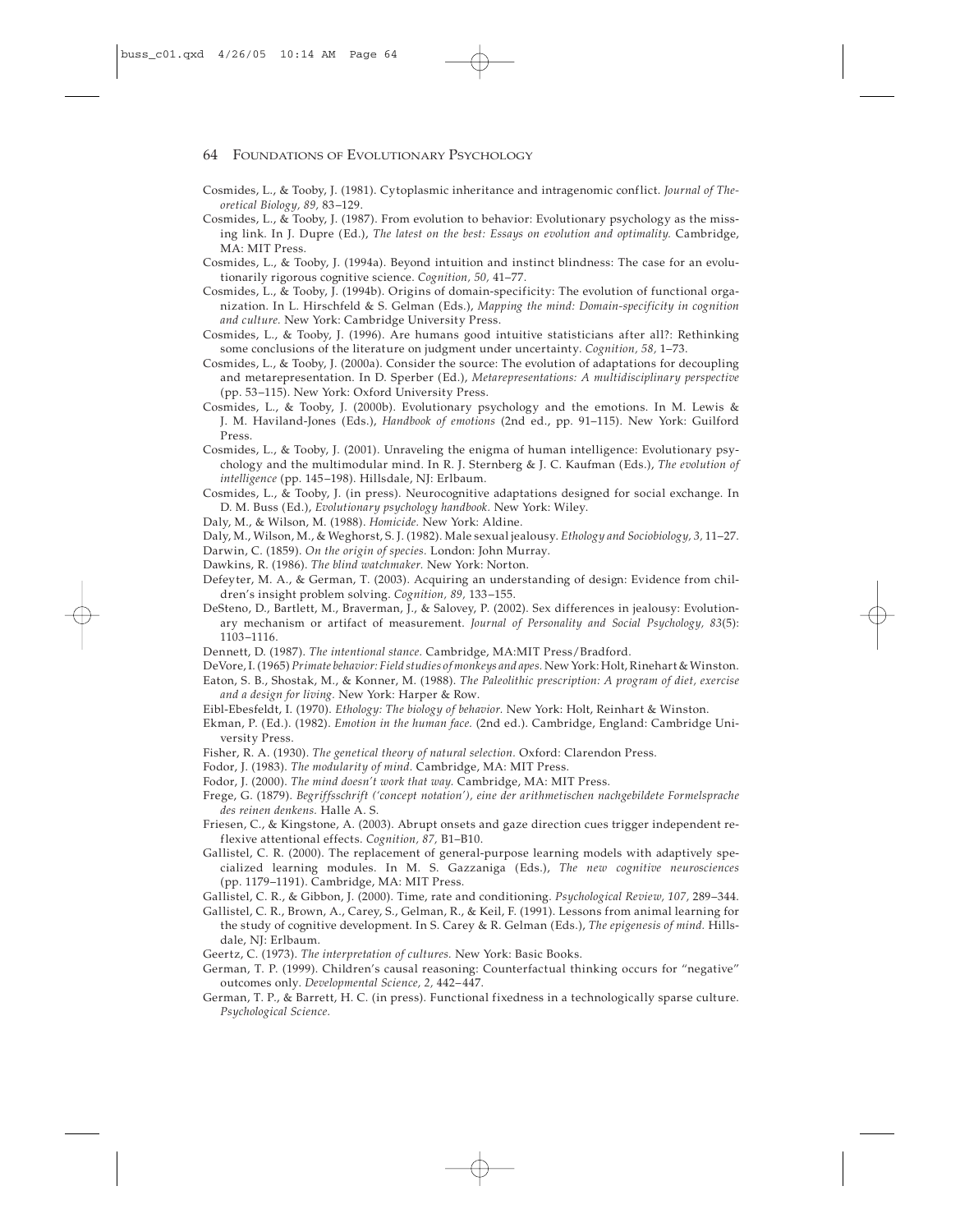- Gigerenzer, G. (1991). How to make cognitive illusions disappear: Beyond heuristics and biases. *European Review of Social Psychology, 2,* 83–115.
- Gigerenzer, G., & Murray, D. (1987). *Cognition as intuitive statistics.* Hillsdale, NJ: Erlbaum.
- Gigerenzer, G., & Selten, R. (Eds.). (2002). *Bounded rationality: The adaptive toolbox.* Cambridge, MA: MIT Press.
- Gigerenzer, G., Todd, P., & the ABC Research Group. (1999). *Simple heuristics that make us smart.* New York: Oxford.
- Gould, S. J., & Lewontin, R. C. (1979). The spandrels of San Marco and the panglossian paradigm: A critique of the adaptationist programme. *Proceedings of the Royal Society of London. Series B, Biological Sciences, 205,* 581–598.
- Gray, H. (1918). *Gray's anatomy* (20th ed.). W. Lewis (Ed.), Philadelphia: Lea & Febiger.
- Haidt, J. (2001). The emotional dog and its rational tail: A social intuitionist approach to moral judgment. *Psychological Review, 108*(4), 814–834.
- Hamilton, W. D. (1964). The genetical evolution of social behavior. *Journal of Theoretical Biology, 7,* 1–52.
- Haselton, M. G., & Buss, D. M. (2000). Error management theory: A new perspective on biases in cross-sex mind reading. *Journal of Personality and Social Psychology, 78,* 81–91.
- Herrnstein, R. J. (1977). The evolution of behaviorism. *American Psychologist, 32,* 593–603.
- Hirschfeld, L. A., & Gelman, S. A. (Eds.). (1994). *Mapping the mind: Domain specificity in cognition and culture.* Cambridge, England: Cambridge University Press.
- Kahneman, D., Slovic, P., & Tversky, A. (Eds.). (1982). *Judgment under uncertainty: Heuristics and biases.* Cambridge, England: Cambridge University Press.
- Kaplan, H., & Hill, K. (1985). Food sharing among Ache Foragers: Tests of explanatory hypotheses. *Current Anthropology, 26*(2), 223–246.
- Keil, F. (1989). *Concepts, kinds, and cognitive development.* Cambridge, MA: MIT Press.
- Keil, F. C. (1994). The birth and nurturance of concepts by domains: The origins of concepts of living things. In L. A. Hirschfeld & S. A. Gelman (Eds.), *Mapping the mind: Domain specificity in cognition and culture.* Cambridge, England: Cambridge University Press.
- Klein, S. (2005). The cognitive neuroscience of knowing one's self. In M. S. Gazzaniga (Ed.), *The cognitive neurosciences, III* (pp. 1077–1089). Cambridge, MA: MIT Press.
- Klein, S., Cosmides, L., Tooby, J., & Chance, S. (2002). Decisions and the evolution of memory: Multiple systems, multiple functions. *Psychological Review, 109,* 306–329.
- Klein, S., German, T., Cosmides, L., & Gabriel, R. (2004). A theory of autobiolographical memory: Necessary components and disorders resulting from their loss. *Social Cognition, 22*(5), 460–490.
- Kurzban, R., Tooby, J., & Cosmides, L. (2001). Can race be erased? Coalitional computation and social categorization. *Proceedings of the National Academy of Sciences, 98*(26), 15387–15392.
- LeDoux, J. (1995). In search of an emotional system in the brain: Leaping from fear to emotion to consciousness. In M. S. Gazzaniga (Ed.), *The cognitive neurosciences* (pp. 1049–1061). Cambridge, MA: MIT Press.
- Lee, R., & DeVore, I. (Eds.). (1968). *Man the hunter.* Chicago: Aldine.
- Lee, R., & DeVore, I. (Eds.). (1976). *Kalahari hunter-gatherers: Studies of the !Kung San and their neighbors.* Cambridge, MA: Harvard.
- Lenneberg, E. (1967). *Biological foundations of language.* New York: John Wiley & Sons.
- Leslie, A. (1987). Pretense and representation: The origins of "theory of mind." *Psychological Review, 94,* 412–426.
- Leslie, A. M. (1994). ToMM, ToBy, and agency: Core architecture and domain specificity. In L. A. Hirschfeld & S. A. Gelman (Eds.), *Mapping the mind: Domain specificity in cognition and culture* (pp. 119–148). Cambridge, England: Cambridge University Press.
- Leslie, A. M., & Thaiss, L. (1992). Domain specificity in conceptual development: Neuropsychological evidence from autism. *Cognition, 43,* 225–251.
- Leslie, A. M., German, T. P., & Polizzi, P. (2005). Belief-desire reasoning as a process of selection. *Cognitive Psychology, 50,* 45–85.
- Li, F. F., Van Rullen, R., Koch, C., & Perona, P. (2002). Rapid natural scene categorization in the near absence of attention. *Proceedings of the National Academy of Science, USA, 99,* 9596–9601.
- Lieberman, D., Tooby, J., & Cosmides, L. (2003). Does morality have a biological basis? An empirical test of the factors governing moral sentiments relating to incest. *Proceedings of the Royal Society London (Biological Sciences), 270*(1517), 819–826.
- Lieberman, D., Tooby, J., & Cosmides, L. (in press-a). The evolution of human incest avoidance mechanisms: An evolutionary psychological approach. In A. Wolf & J. P. Takala (Eds.),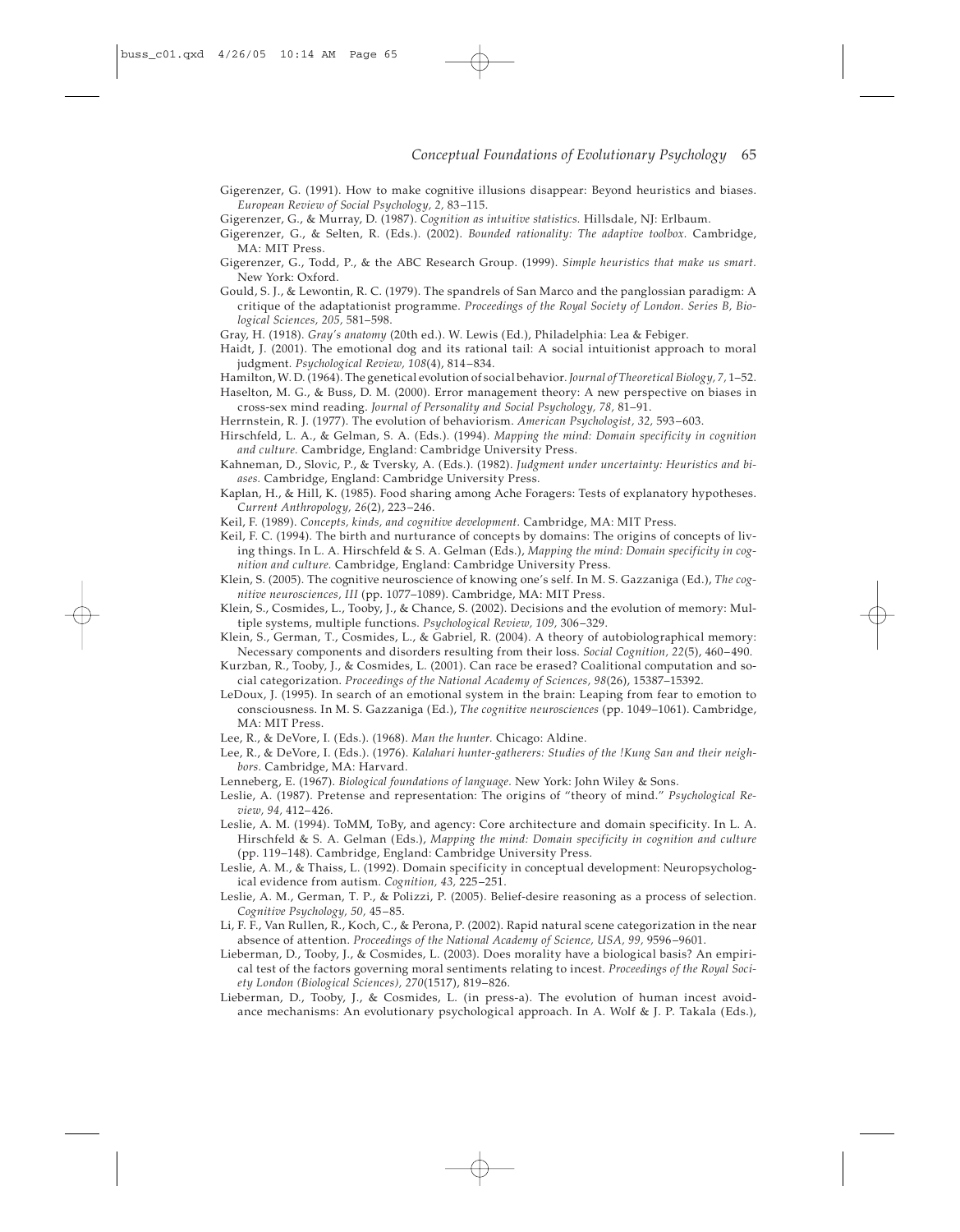*Evolution and the moral emotions: Appreciating Edward Westermarck.* Stanford, CA: Stanford University Press.

Lieberman, D., Tooby, J., & Cosmides, L. (in press-b). The architecture of the human kin detection system.

Lieberman, D., Tooby, J., & Cosmides, L. (in press-c). Kin detection and altruism in Dominica.

López, A., Atran, S., Coley, J., Medin, D., & Smith, E. (1997). The tree of life: Universals of folkbiological taxonomies and inductions. *Cognitive Psychology, 32,* 251–295.

- Lutz, C. A. (1988). *Unnatural emotions: Everyday sentiments on a Micronesian Atoll and their challenge to western theory.* Chicago: University of Chicago Press.
- Maynard Smith, J. (1982). *Evolution and the theory of games.* Cambridge, England: Cambridge University Press.
- Mandler, J., & McDonough, L. (1998). Studies in inductive inference in infancy. *Cognitive Psychology, 37*(1), 60–96.

Markman, E. (1989). *Categorization and naming in children.* Cambridge, MA: MIT Press.

- Marks, I. (1987). *Fears, phobias, and rituals.* New York: Oxford.
- Mineka, S., & Cook, M. (1993). Mechanisms involved in the observational conditioning of fear. *Journal of Experimental Psychology: General, 122,* 23–38.
- Mineka, S., Davidson, M., Cook, M., & Keir, R. (1984). Observational conditioning of snake fear in rhesus monkeys. *Journal of Abnormal Psychology, 93,* 355–372.
- New, J., Cosmides, L., & Tooby, J. (under review). Category-specific attention to animals and people: Ancestral priorities or ontogenetic expertise?
- Pinker, S. (1994). *The language instinct.* New York: Morrow.
- Pinker, S., & Bloom, P. (1990). Natural language and natural selection. *Behavioral and Brain Sciences 13*(4): 707–784.
- Pinker, S. (2002). *The blank slate.* New York: Viking Press.
- Pitman, R., & Orr, S. (1995). Psychophysiology of emotional and memory networks in posttraumatic stress disorder. In J. McGaugh, N. Weinberger, & G. Lynch (Eds.), *Brain and memory: Modulation and mediation of neuroplasticity* (pp. 75–83). New York: Oxford.
- Posner, M. (1978). *Chronometric explorations of mind.* New York: Oxford.
- Rips, L. (1994). *The psychology of proof.* Cambridge, MA: MIT Press.
- Ro, T., Russell, C., & Lavie, N. (2001). Changing faces: A detection advantage in the flicker paradigm. *Psychological Science, 12,* 94–99.
- Rode, C., Cosmides, L., Hell, W., & Tooby, J. (1999). When and why do people avoid unknown probabilities in decisions under uncertainty? Testing some predictions from optimal foraging theory. *Cognition, 72,* 269–304.
- Sahlins, M. (1976). *The use and abuse of biology: An anthropological critique of sociobiology.* Ann Arbor: University of Michigan Press.
- Schacter, D., & Tulving, E. (Eds.). (1994). *Memory systems 1994.* Cambridge, MA: MIT Press.
- Shepard, R. N. (1984). Ecological constraints on internal representation: Resonant kinematics of perceiving, imagining, thinking, and dreaming. *Psychological Review, 91,* 417–447.
- Shannon, C. E. (1948). A mathematical theory of communication. *Bell System Technical Journal, 27* 379–423 & 623–656.
- Shepard, R. N. (1987). Evolution of a mesh between principles of the mind and regularities of the world. In J. Dupre (Ed.), *The latest on the best: Essays on evolution and optimality* (pp. 251–275). Cambridge, MA: MIT Press.
- Sherry, D., & Schacter, D. (1987). The evolution of multiple memory systems. *Psychological Review, 94,* 439–454.
- Shostak, M. (1981). *Nisa: The life and words of a !Kung woman.* Cambridge, MA: Harvard.
- Skinner, B. F. (1957). *Verbal behavior.* New York: Appleton-Century-Crofts.
- Spelke, E. S. (1990). Principles of object perception. *Cognitive Science, 14,* 29–56.
- Sperber, D. (1994). The modularity of thought and the epidemiology of representations. In L. A. Hirschfeld & S. A. Gelman (Eds.), *Mapping the mind: Domain specificity in cognition and culture.* Cambridge, England: Cambridge University Press.
- Sperber, D. (1996). *Explaining culture: A naturalistic approach.* Oxford: Blackwell.
- Sperber, D., & Wilson, D. (1995). *Relevance: Communication and cognition* (2nd ed.). Oxford, England: Blackwell.
- Springer, K. (1992). Children's awareness of the implications of biological kinship. *Child Development, 63,* 950–959.